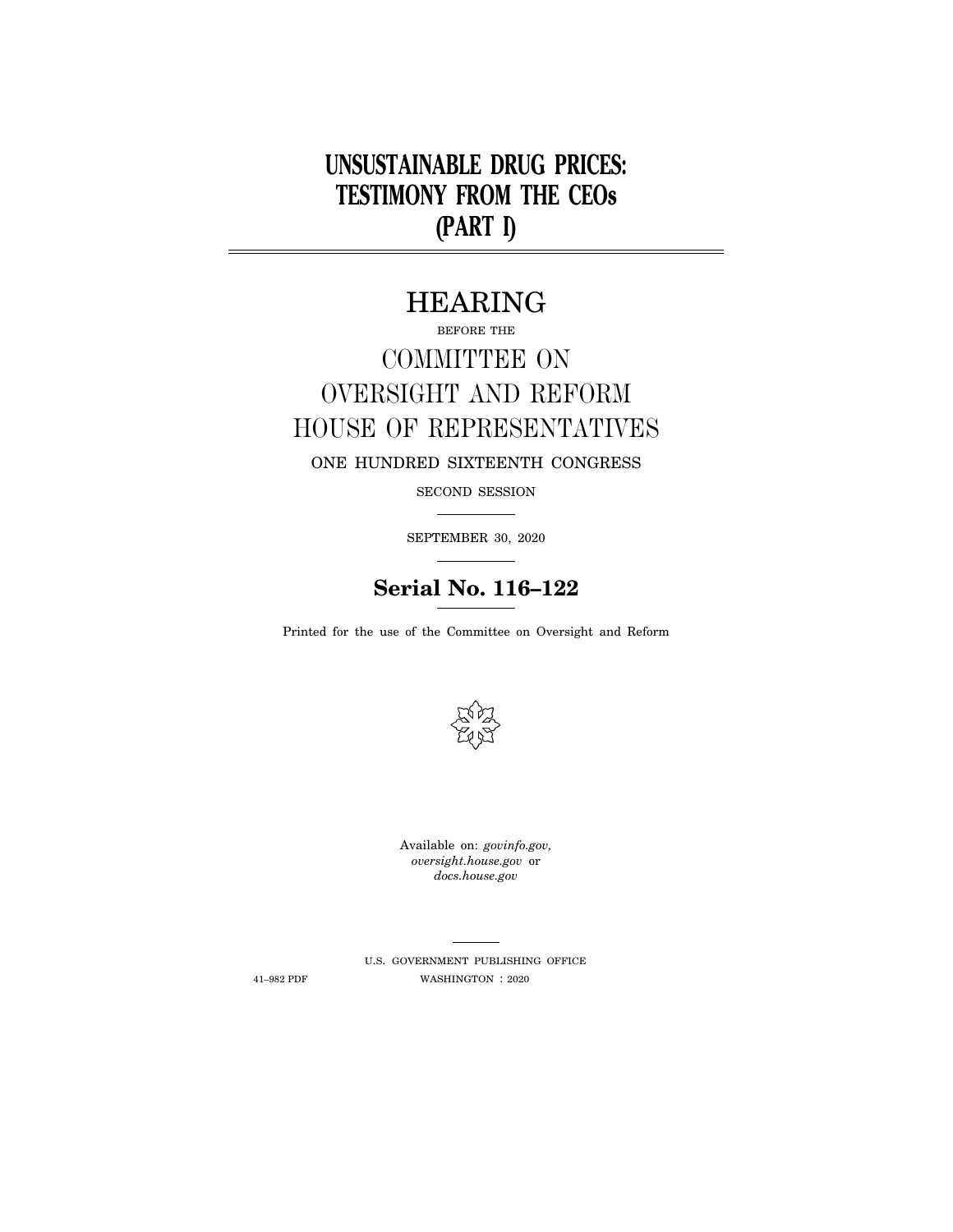#### COMMITTEE ON OVERSIGHT AND REFORM

#### CAROLYN B. MALONEY, New York, *Chairwoman*

ELEANOR HOLMES NORTON, District of Columbia WM. LACY CLAY, Missouri STEPHEN F. LYNCH, Massachusetts JIM COOPER, Tennessee GERALD E. CONNOLLY, Virginia RAJA KRISHNAMOORTHI, Illinois JAMIE RASKIN, Maryland HARLEY ROUDA, California RO KHANNA, California KWEISI MFUME, Maryland DEBBIE WASSERMAN SCHULTZ, Florida JOHN P. SARBANES, Maryland PETER WELCH, Vermont JACKIE SPEIER, California ROBIN L. KELLY, Illinois MARK DESAULNIER, California BRENDA L. LAWRENCE, Michigan STACEY E. PLASKETT, Virgin Islands JIMMY GOMEZ, California ALEXANDRIA OCASIO-CORTEZ, New York AYANNA PRESSLEY, Massachusetts RASHIDA TLAIB, Michigan KATIE PORTER, California

JAMES COMER, Kentucky, *Ranking Minority Member*  JIM JORDAN, Ohio PAUL A. GOSAR, Arizona VIRGINIA FOXX, North Carolina THOMAS MASSIE, Kentucky JODY B. HICE, Georgia GLENN GROTHMAN, Wisconsin GARY PALMER, Alabama MICHAEL CLOUD, Texas BOB GIBBS, Ohio CLAY HIGGINS, Louisiana RALPH NORMAN, South Carolina CHIP ROY, Texas CAROL D. MILLER, West Virginia MARK E. GREEN, Tennessee KELLY ARMSTRONG, North Dakota W. GREGORY STEUBE, Florida FRED KELLER, Pennsylvania

DAVID RAPALLO, *Staff Director*  ALEXANDRA GOLDEN, *Chief Counsel*  ELISA LANIER, *Clerk*  CONTACT NUMBER: 202-225-5051 CHRISTOPHER HIXON, *Minority Staff Director*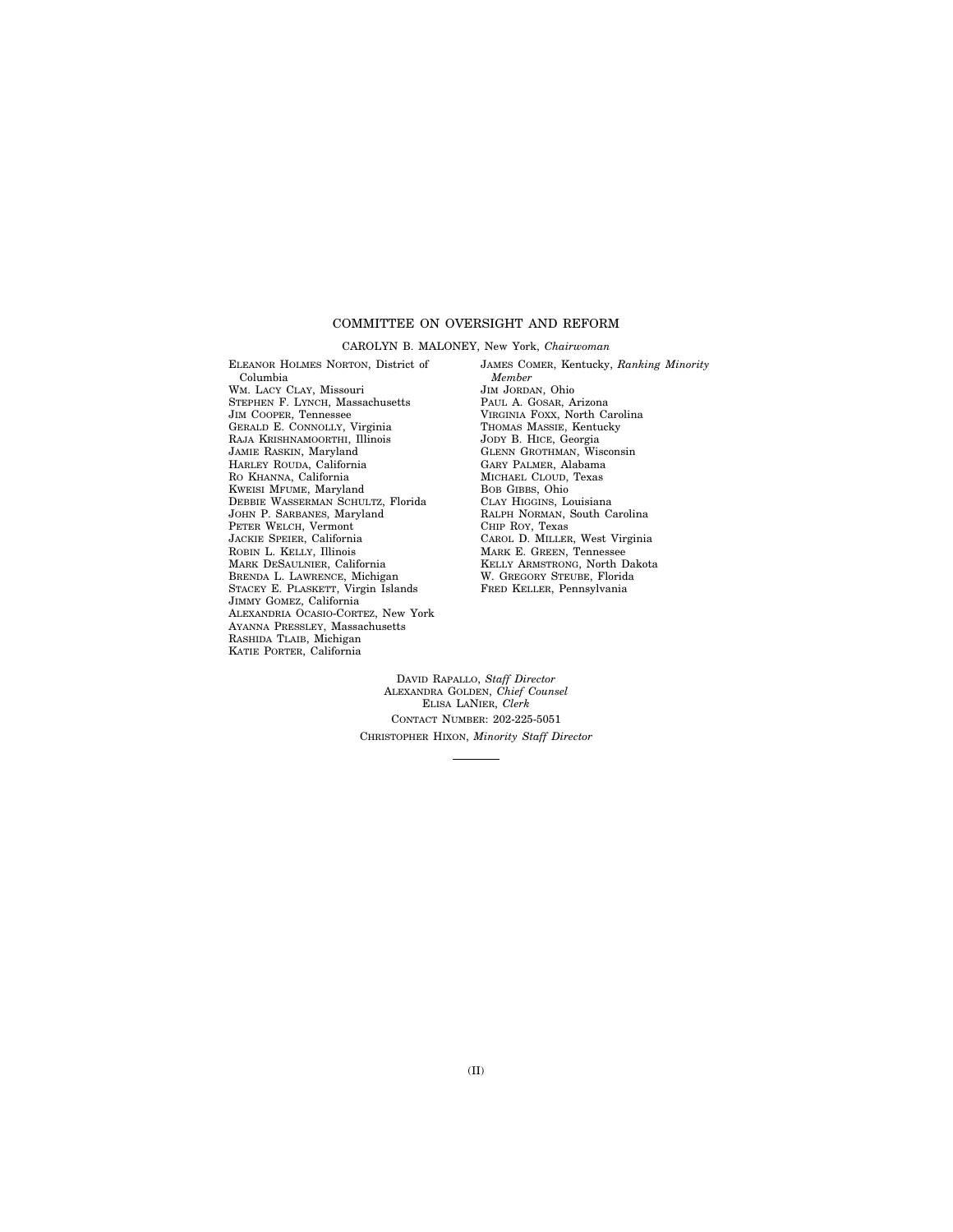## C O N T E N T S

|                                                                                                                                                         | Page |
|---------------------------------------------------------------------------------------------------------------------------------------------------------|------|
| WITNESSES                                                                                                                                               |      |
| Mr. Mark Alles, Former Chairman of the Board and Chief Executive Officer,<br>Celgene Corporation                                                        | 11   |
| Dr. Giovanni Caforio, Chairman of the Board and Chief Executive Officer,<br>Bristol Myers Squibb Company                                                | 13   |
| Mr. Kare Schultz, President and Chief Executive Officer, Teva Pharma-<br>centical Industries Ltd.                                                       | 14   |
| Opening statements and the prepared statements for the witnesses are avail-<br>able in the U.S. House of Representatives Repository at: docs.house.gov. |      |

#### INDEX OF DOCUMENTS

*The documents entered into the record during this hearing are available at: docs.house.gov.* 

\* Three Letters from Chairman Cummings to the White House; submitted by Chairwoman Maloney.

\* Questions for the Record: to Dr. Giovanni Caforio; submitted by Chairwoman Maloney and Rep. Katie Porter.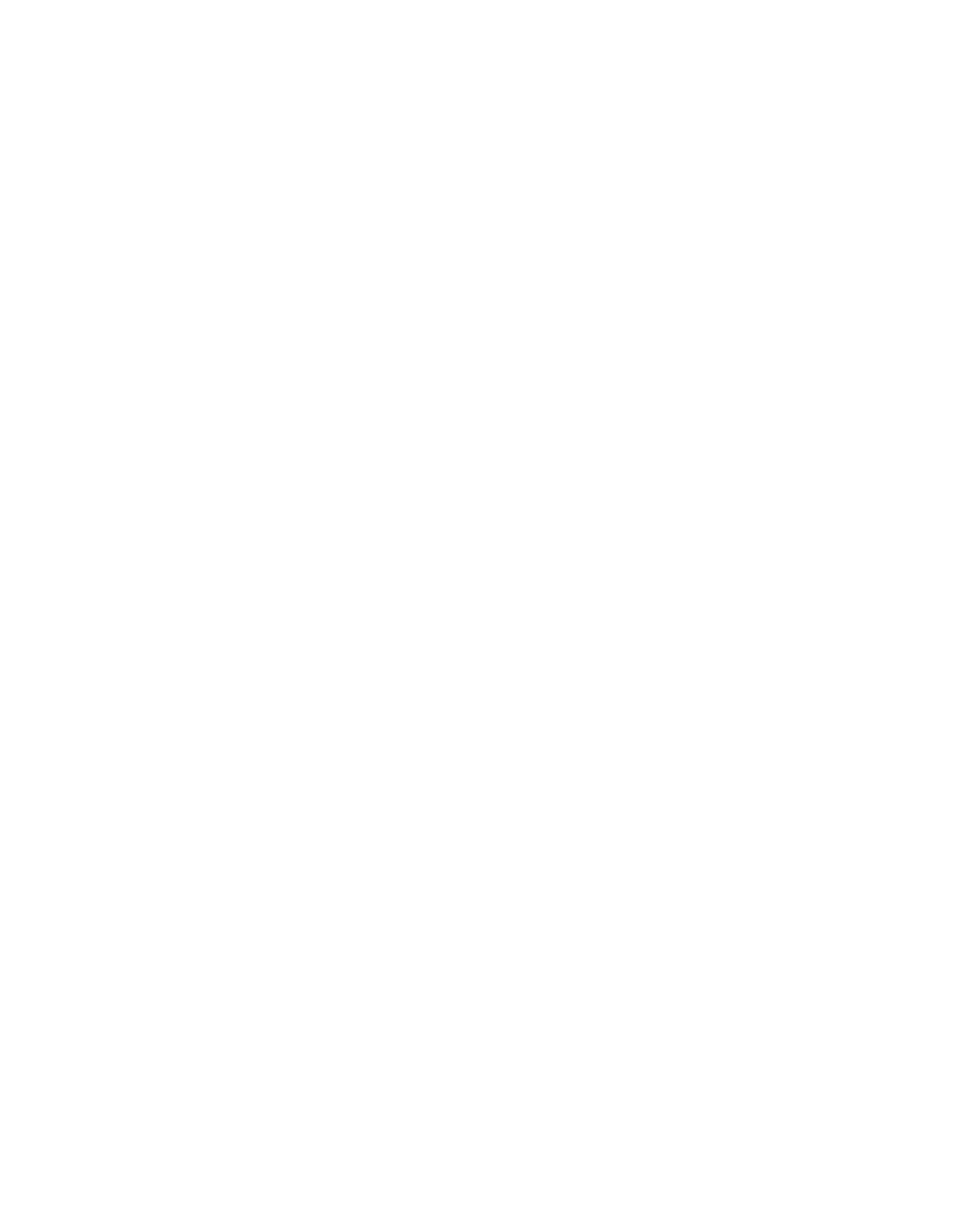### **UNSUSTAINABLE DRUG PRICES: TESTIMONY FROM THE CEOs (PART I)**

#### **Wednesday, September 30, 2020**

# HOUSE OF REPRESENTATIVES, COMMITTEE ON OVERSIGHT AND REFORM, *Washington, D.C.*

The committee met, pursuant to notice, at 10:07 a.m., in room 2154, Rayburn House Office Building, Hon. Carolyn B. Maloney [chairwoman of the committee] presiding.

Present: Representatives Maloney, Norton, Cooper, Connolly, Krishnamoorthi, Raskin, Mfume, Wasserman Schultz, Sarbanes, Welch, Speier, Kelly, DeSaulnier, Lawrence, Gomez, Ocasio-Cortez, Pressley, Tlaib, Porter, Comer, Jordan, Foxx, Massie, Hice, Grothman, Palmer, Cloud, Higgins, Norman, Roy, Miller, Armstrong, Keller, and Steube.

Chairwoman MALONEY. The committee will come to order.

Without objection, the chair is authorized to declare a recess of the committee at any time.

I now recognize myself for an opening statement.

Good morning, and thank all of you for being here today.

A year and half ago, on January 29, 2019, our former chairman, Elijah Cummings, held this committee's first hearing of the new Congress. The topic of that hearing was the same issue we are examining this week, the astronomical price increases of prescription drugs.

Chairman Cummings cared deeply about this issue. As the very first witness to come before our committee, we invited Ms. Antroinette Worsham. You may remember her. She testified about the devastation of losing her daughter, who had to ration insulin because she simply could not afford it.

Since Chairman Cummings is not with us today, I would like to ask the committee's indulgence to play a short clip of his opening statement from that hearing.

[Begin video clip.]

Chairman CUMMINGS. I have been waiting a very long time to hold this hearing. For the past decade, I have been trying to investigate the actions of drug companies for all sorts of drugs, old and new, generic and brand name.

We have seen time after time that drug companies make money hand over fist by raising the prices of their drugs, often without justification and sometimes overnight, while patients are left holding the bill. The pharmaceutical industry is one of the most profit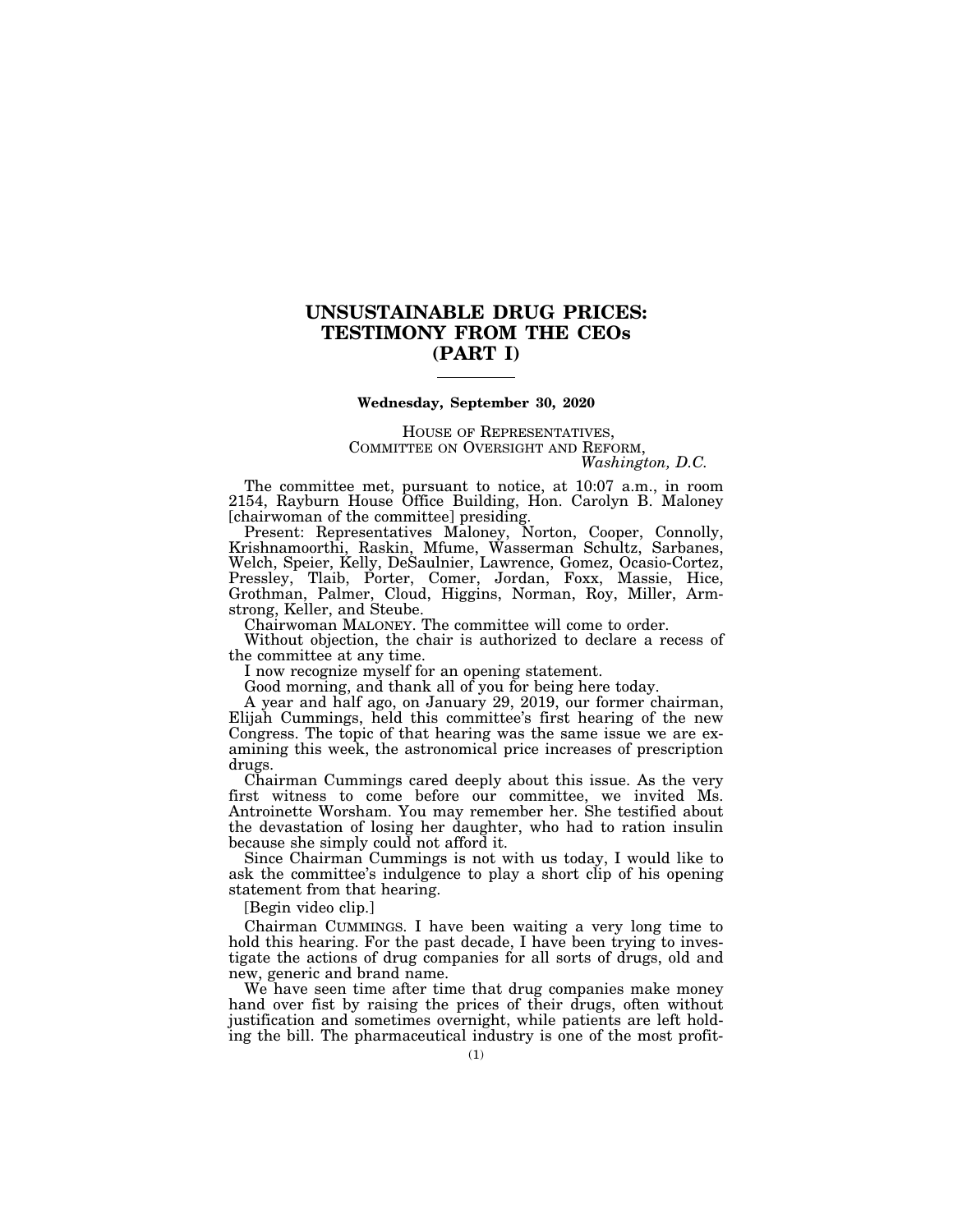able in the world and one of the most powerful. Fourteen drug companies each made more than \$1 billion in profits just in the third quarter of 2018, and they have the best lobbyists money can buy.

Let me be clear. There are powerful interests here that do not want us to interfere with those massive profits. But there is a strong bipartisan consensus that we must do something, something meaningful to rein in the out-of-control price increases. Even President Trump has said that drug companies are ''getting away with murder.''

But tweaks are not enough. We need real action and meaningful reform. We all recognize that research and development efforts on groundbreaking medications have made immeasurable contributions to the health of Americans, including new treatments and cures for diseases that have affected people for centuries. But the bottom line is that the ongoing escalation of prices by drug companies is simply unsustainable. This is a matter literally of life and death, and we have a duty to act now.

Our constituents are demanding it, and I am grateful that we are finally starting down the road with this hearing.

[End of video clip.]

Chairwoman MALONEY. I remember Chairman Cummings at that hearing so very well, sitting right here in this very chair, listening intently to Ms. Worsham's testimony, his fierce determination, his empathy. I remember how he promised at the end of that hearing to do everything in our power to make sure no family ever faces this situation again.

At that moment, Chairman Cummings was in the process of launching our committee on one of the most comprehensive and indepth investigations of drug pricing ever conducted by Congress. Today, 18 months later, I am honored to report some of our initial findings.

At the outset, it is important to note that drug companies make products we all need. We rely on this industry to develop critical new therapies, treatments, and vaccines. But our committee's investigation has revealed deeply troubling facts about how these companies price the drugs we all rely on.

Our committee has now reviewed more than a million pages of documents from some of the largest and most profitable drug companies in the world. These include internal corporate strategy documents and communications among top executives. Let me briefly describe three main findings from these documents.

First, the documents show that these price increases are unsustainable either for government health programs or patients themselves. The documents have reviewed—that we reviewed show that drug companies continue to raise prices while raking in record profits and continue to put their products further out of reach for patients in need.

To start this week's back-to-back hearings, we will hear today from the CEOs of three companies. We will hear from the former CEO of Celgene and the former CEO of Bristol Myers Squibb, which acquired Celgene last year. These companies sell the cancer drug Revlimid. They have tripled the price of this drug since 2005. Today, a course of this drug is priced at more than \$16,000 a month. That is just per month.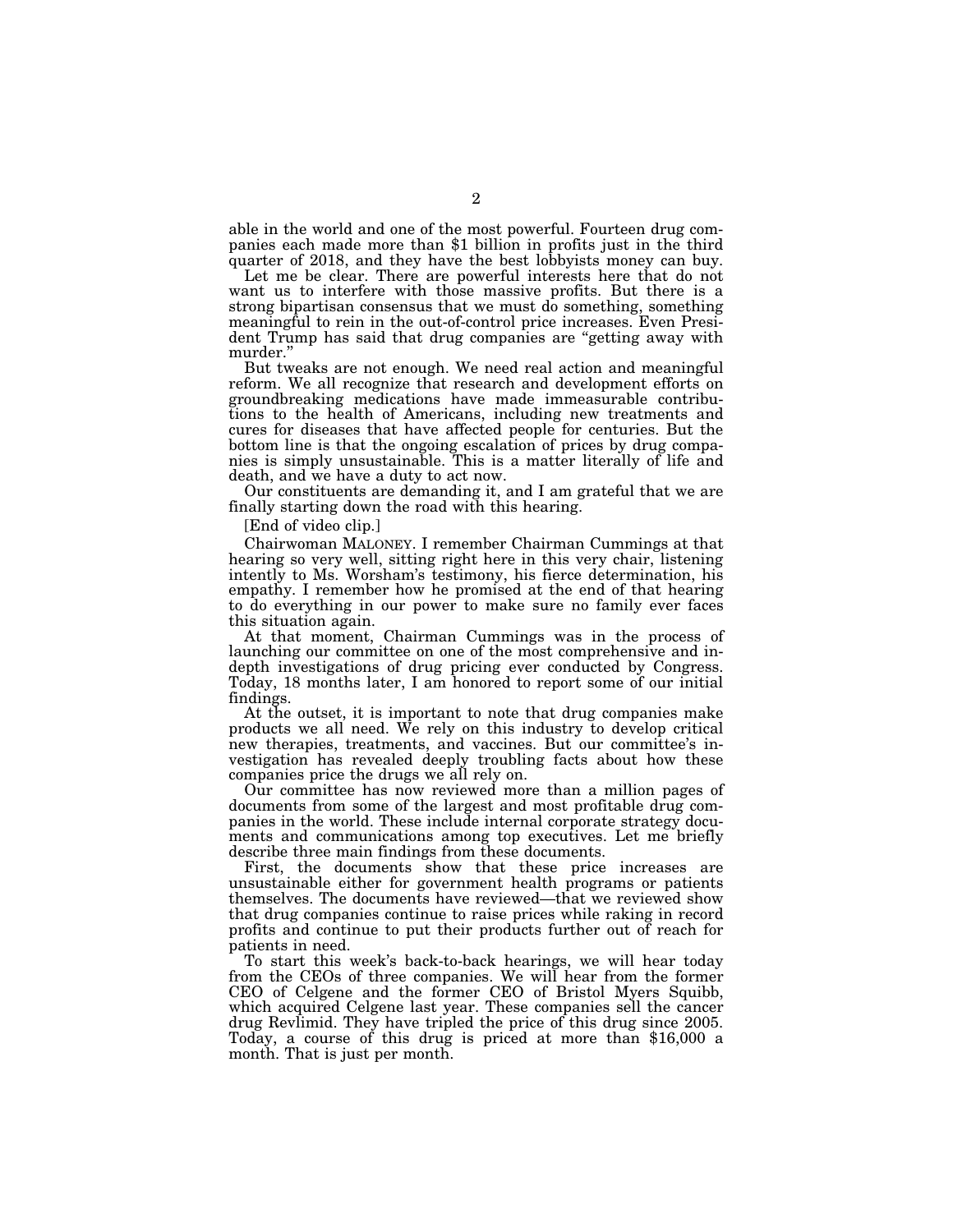We will also hear from the CEO of the drug company Teva, which sells the multiple sclerosis drug Copaxone. The company raised the price of this drug 27 times in 1997. A yearly course is now priced at \$70,000, nearly seven times higher than when it was first introduced. To put this in perspective, that is more than the median household entire income for the year in the United States.

Second, the document reveals—by the committee—show that these massive price increases are based on generating windfall profits for these companies, their shareholders, and their executives.

We have all heard the talking points from the drug companies and their lobbyists, claiming they need to raise prices to pay for research on lifesaving medications, that pharmacy middlemen are driving up the prices, or that they are committing significant funds to helping patients who can't afford the drugs. But the committee's investigation shows that those claims are utterly bogus. They do not hold water. The documents we reviewed show that time and time again drug companies hike prices to meet their earnings targets and in some cases so executives can get their personal bonuses for the year.

Finally, these documents show that drug companies are targeting the United States for the biggest price increases in the world. They know the Federal Government is currently prohibited by law from negotiating directly with drug companies to lower prices for Medicare beneficiaries.

This may be the starkest finding of all. I was astonished to see some of the new documents we will be discussing today. The United States is where the drug companies are increasing their prices much more than in any other country, and this is where they are making billions—billions—of dollars in profits.

Last December, the House passed H.R. 3, and we named it in honor of Elijah E. Cummings, Lower Drug Costs Now Act. This legislation would authorize Medicare to negotiate directly with drug companies for lower prices.

President Trump supported this change on the campaign trail. But unfortunately, he broke his campaign promise, and he now opposes the change. The White House issued a statement declaring that if H.R. 3 were presented to the President, ''He would veto the bill.''

Instead of taking on the pharmaceutical industry like he promised, President Trump appointed former industry executives to key positions. These included Joe Grogan, the former Director of White House Domestic Policy Council. Mr. Grogan personally wrote an op-ed opposing H.R. 3 one week before we passed it in the House.

Here is the bottom line. As a result of President Trump's reversal, drug prices have continued to skyrocket under his tenure, and drug company executives have continued to get rich. A recent report found that drug companies have raised the list prices of more than 600 single-source brand-name drugs by a median of 21.4 percent just between January 2018 and June 2020.

By any measure, President Trump has failed to rein in out-ofcontrol drug prices. There is no doubt that he has been scrambling ahead of the election. He promised to hand out a paltry \$200 dis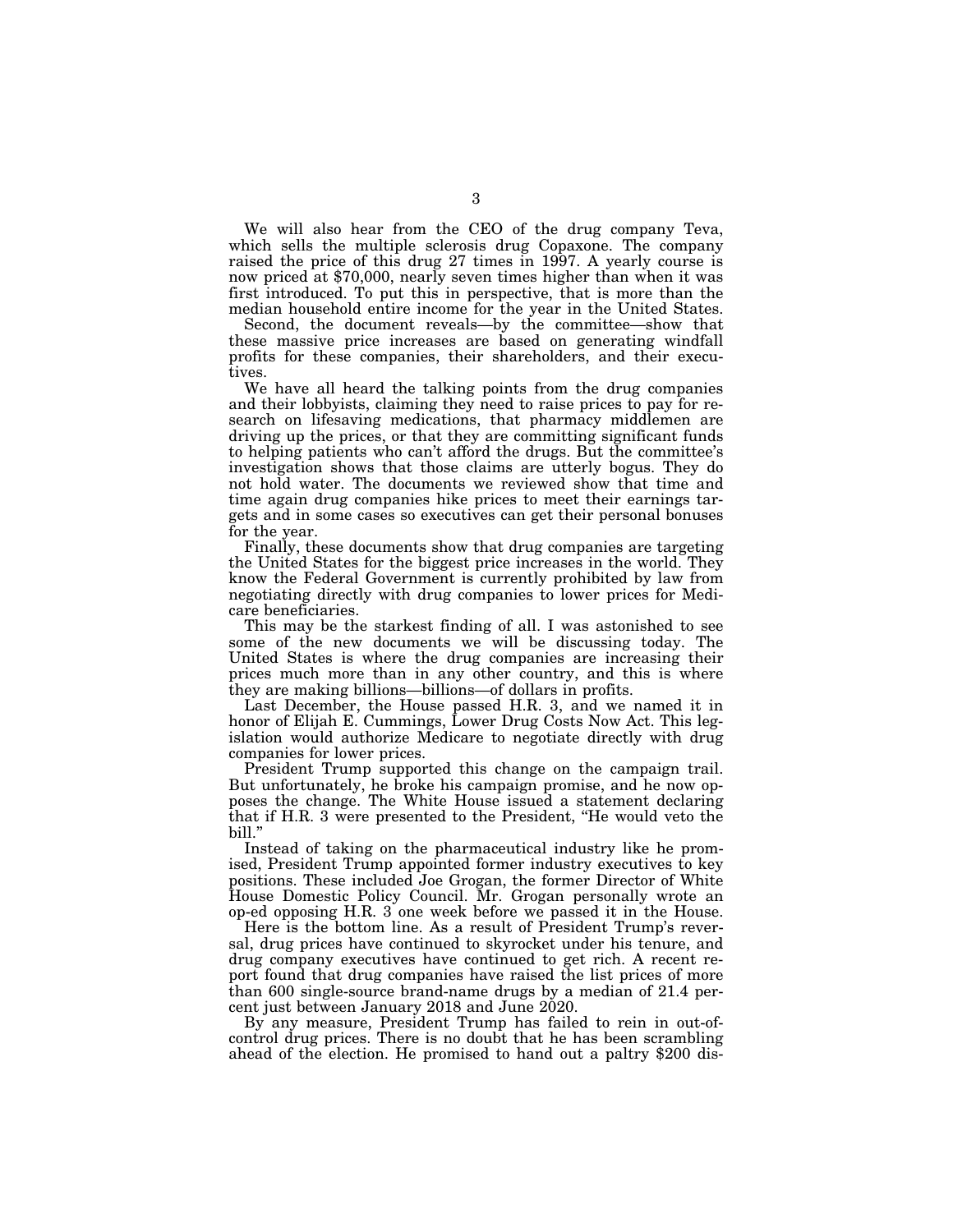count cards, but he has failed to explain how this will help people facing tens of thousands of dollars in drug costs.

The President also claimed he is banning U.S. companies from charging more than they charge abroad. But experts exposed this tiny demonstration project as a transparent and futile attempt to create the impression of action where there really has not been any.

Let me close with this. As Chairman Cummings would have wanted, we need to focus on the people this affects the most. I would like to place statements from two patients who want to share their experiences with us about these two drugs, and we will now play the patient videos.

[Begin video clips.]

Ms. HAMRIN. I am Ramae Hamrin. I am 50 years old, and I am from Bemidji, Minnesota. I am a single mom with two kids in college.

In 2018, I was diagnosed with an incurable cancer called multiple myeloma. Before my diagnosis, I was a high school math teacher and a long distance runner. But now I can no longer do either.

I rely on a drug called Revlimid to keep me alive. My out-of-pocket costs are around \$15,000 a year, which is impossible for me to cover on my fixed income. In order to keep taking this drug, I will have to deplete my life savings, cash out my 401K, and sell my house. When those funds run out, I am not sure what I will do.

Usually, I am a planner, but I cannot plan for this. I am terrified for my future. My circumstances make me feel helpless at times, but I am grateful that I can share my story with all of you.

I urge you to consider patients like me as you work to hold drug companies accountable and fix this broken system.

Thank you.

Ms. HUMPHREY BALL. Hello, my name is Therese Humphrey Ball. I am 66 years old, and I live in Portage, Indiana. I spent my life working as a nurse, watching people struggle to afford prescription drugs. I never thought it would happen to me, until 2003 when I was diagnosed with multiple sclerosis.

Shortly after my diagnosis, I began taking Copaxone, which cost \$1,800 per month at that time. After one year of paying for my treatment, I wiped out my savings. And after that, I had to rely on grants to cover the cost.<br>In 2017, I lost my grants, and at that time, the price of Copaxone

had risen to \$6,000 a month. I could no longer afford it. So, I went without the drug.

When I was not on the drug, I lost short-term memory and experienced other declines in my cognitive functions. This makes it difficult for me to enjoy the things that I love like spending time with my grandchildren.

My condition shouldn't progress faster just because drug companies want to make a few extra bucks. This drug company price gouging needs to change. As each of you works to reform this system, I hope you consider patients like me.

Thank you.

[End of video clips.]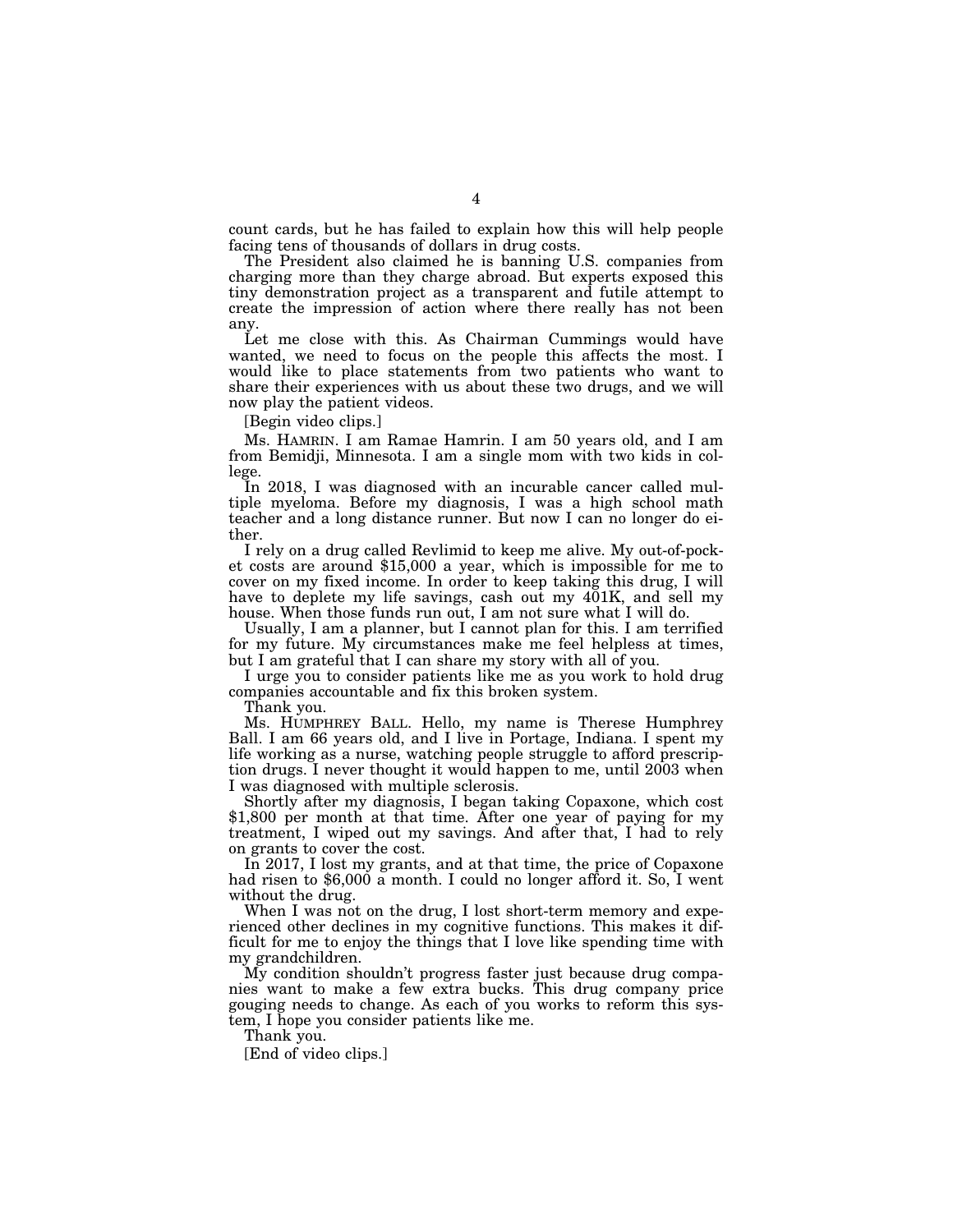Chairwoman MALONEY. Thank you, and I now recognize the ranking member for as much time as he would like for his opening statement.

Mr. COMER. Thank you, Chairwoman Maloney.

I appreciate you calling this very important hearing today on the issue of drug prices. This is a critical issue for my constituents, indeed for all of our constituents, and I am committed to working with you to identify and implement reforms that will improve access and affordability to prescription drugs.

This concern is also shared by the President. Over the course of the last three years, President Trump has taken bold steps to address drug prices.

Under the current administration, drug prices have fallen over 13 percent from the expected trend. Under President Trump, a record number of generic drugs have been approved, saving Americans tens of billions of dollars. Under the Trump administration, terminally ill patients are given a chance to explore innovative treatment options.

So, we are all in agreement that drug pricing is a crucial issue for us to consider. However, I am worried, Madam Chairwoman, about the apparent intentions of the majority in holding this week's hearings.

Instead of considering potential reforms in a productive and bipartisan manner, these hearings seem designed simply to vilify and publicly shame pharmaceutical company executives. A productive set of hearings would consider the pros and cons of various reforms and would seek to retain the positives from the current system while identifying improvements where necessary and possible.

Instead, Democrats seem eager to cast our witnesses as villains and to place all blame for cost and access issues on the private sector. The causes, I think, are far more complicated. Many of the greatest healthcare initiatives and innovations of the past 100 years have happened in America, and they have happened not because of government dictates, but as a result of the tireless work of individuals having the freedom to experiment and compete and improve all of our lives.

At this moment in time, the entire world is cheering on the pharmaceutical industry to find a safe and effective vaccine to stop COVID–19. That is the path to a more complete return to normalcy, to reopening our economy, to getting our kids back to school, and getting parents back to work.

Under the Trump administration, we are seeing the fastest vaccine development in history. It is unprecedented. A mere 43 days passed between sequencing of the coronavirus RNA and the start of vaccine development. As Dr. Fauci and others have testified, safety is not being sacrificed, but the financial risks are high. I am hopeful Democrats on this committee can stop the repeated attacks on the vaccine development process, which do nothing but undermine the efforts of so many government and private sector scientists.

Returning to the matter before us today, the policy challenge is ensuring we don't kill the motive to develop new cures while at the same time taking targeted steps to address specific concerns regarding cost and patient access. The problem, Madam Chair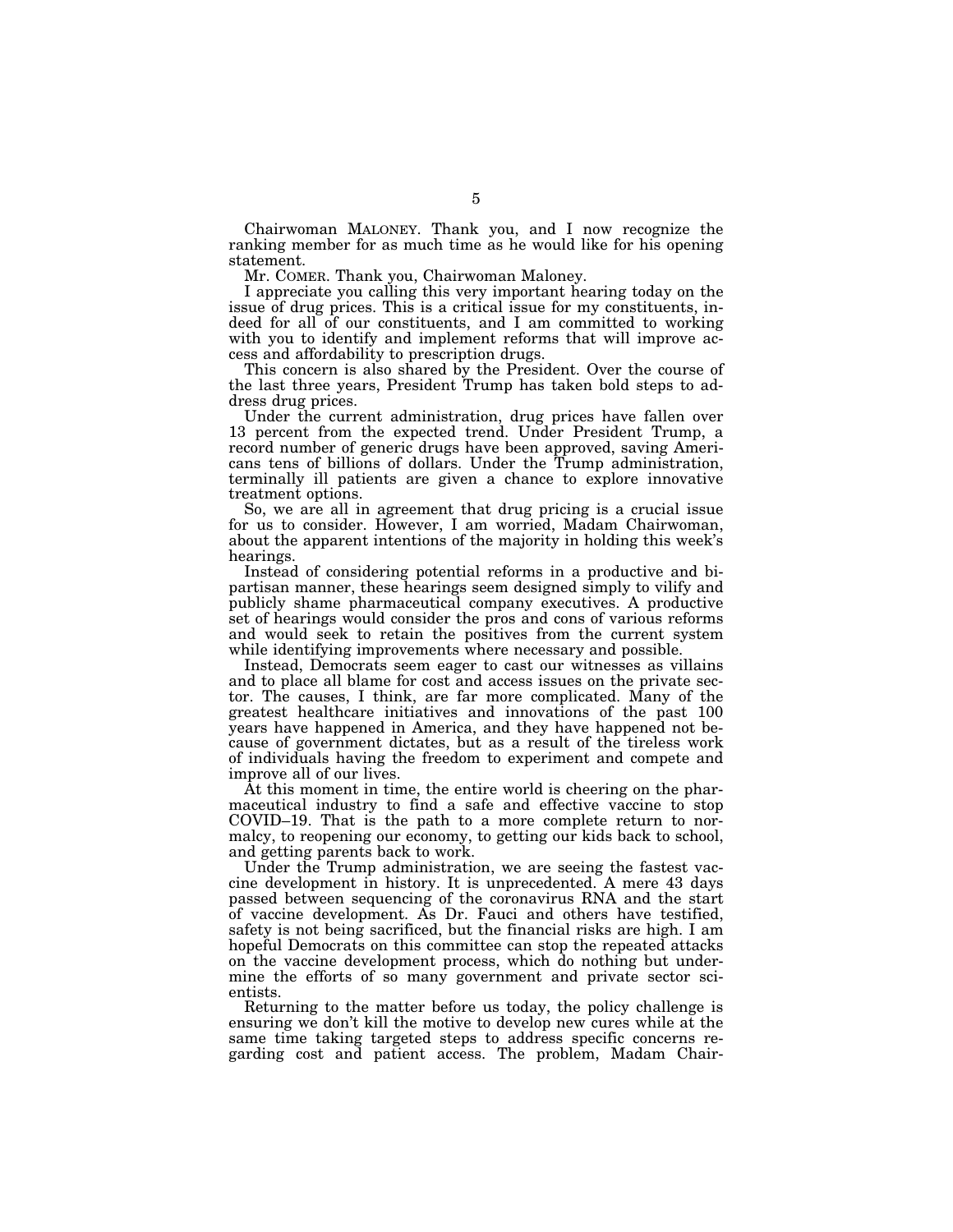woman, is not that the free market has failed. Rather, the problem is that overly complex regulations and Government interventions in the market have distorted incentives and created barriers to competition.

I don't believe that more bureaucracy is the answer. We must rethink regulations that distort prices and ensure that adequate competition happens in the marketplace. And yes, we should consider any needed reforms to what the Founders envisioned as a limited guarantee to profit from an invention that at times has been distorted into an unlimited ability to exclude others from selling similar prescription drugs.

I look forward to hearing from today's witnesses about how best to ensure that America remains at the forefront of innovation and discovery while addressing prescription drug pricing and accessibility. I hope we choose to do that in a manner that takes into account the complexities of modern pharmaceutical development and the lifesaving innovations companies such as those appearing before us today have provided us all instead of creating false and simplistic narratives about the private sector.

Thank you, Madam Chairwoman, and I yield back.

Chairwoman MALONEY. Thank you. I now recognize Ms. Foxx, who is the ranking member of the Committee on Education and Labor, for her opening statement.

Ms. FOXX. Thank you very much, Madam Chairman.

Many Americans pay too much for prescription drugs. It is not right, and Congress needs to step up. Luckily, we have a solution that can lower costs at the drugstore for patients and seniors. This solution can be passed into law before the election.

The Lower Costs, More Cures Act, H.R. 19, the Republican alternative to Democrats' H.R. 3, combines many bipartisan reforms to lower out-of-pocket spending, protects access to new medicines and cures, strengthens transparency, and champions competition. To the contrary, Democrats' H.R. 3 would actually eliminate 38 new drugs over the next two decades, new drugs that could cure Alzheimer's, cancer, or COVID–19.

H.R. 19, the Republicans' bill, would make research and development more competitive by reducing companies' ability to game the system and engage in anti-competitive behavior. H.R. 3 would hide the cost of prescription drugs behind a wall of Medicare bureaucracy. The Republican bipartisan bill, on the other hand, would require insurance companies and PBMs to be more transparent where drug costs would be available to patients at the doctor's office before the prescription is even written.

H.R. 3 makes no effort to require pharmacy benefit managers to pass rebates from manufacturers to patients. H.R. 19 would require that a portion of rebates to PBMs be passed directly to the patient at the point of sale, saving seniors millions.

H.R. 3 attempts to use the power of the Government to steal companies' intellectual property to decrease the cost of the drug in the short run. H.R. 19 clears the way for more generics and biosimilars to come to market, increasing competition, rapidly driving down cost for patients, and ensuring access to new, innovative medications.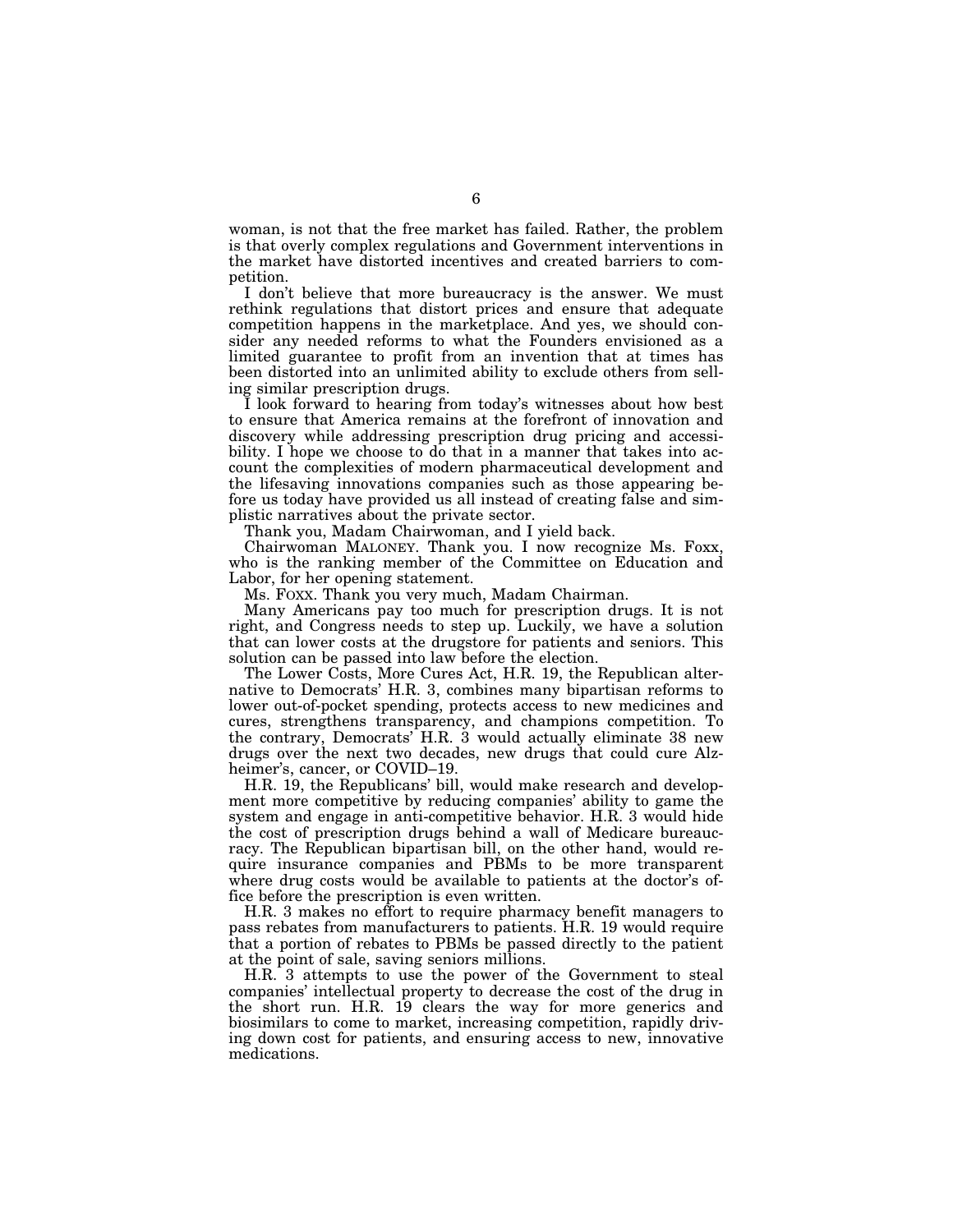H.R. 3 ignores the cost of administering cancer treatments for Medicare beneficiaries. H.R. 19 cuts the cost of chemotherapy in half by providing incentives for high-quality care instead of merely giving priority to the location of treatments.

Instead of passing common sense reforms contained in Republicans' H.R. 19, Democrats have chosen to discard months of bipartisan work and conduct this partisan hearing to attack companies that are working to help the American people. Democrats had a choice to help Americans or help Speaker Pelosi. Sadly, they chose to help Speaker Pelosi.

Thank you again, Madam Chairman. I yield back.

Chairwoman MALONEY. Thank you. I now recognize Mr. Hice, who is the ranking member of the Subcommittee on Government Operations, for an opening statement.

Mr. HICE. Thank you very much, Madam Chair.

As my colleague from North Carolina just mentioned, H.R. 3 really would completely gut the pharmaceutical innovations which we all so desperately need and we rely upon. In fact, the Congressional Budget Office said that it would result in 38 fewer cures over the next 20 years. That is a significant number.

They also estimated that it would result in as many as 100 fewer cures from coming to the market. Now just think of that, 100 cures from coming to the market. We just saw a video. It could result in potentially a cure from deadly diseases like multiple sclerosis like we just saw, or ALS, or Alzheimer's, or even COVID–19.

We don't need to have cures that could potentially come in the market not coming to the market. But according to CBO, that is what would happen with H.R. 3. And by the way, these cures don't come cheap. It is not unusual for some of these medications to cost as much as \$2.5 billion through R&D and so forth to even come to the market to begin with.

And that is not even to mention, it is not even to consider the fact that more than 90 percent of these drugs that enter into FDA clinical trials never gain FDA approval. So, we have got enormous expense with these companies trying to bring medication to the market, 90 percent plus of which never make it to the market.

So, listen, let me just be clear. The FDA's rigorous process is a huge reason why so many Americans trust that the medications and the vaccines that come to market are safe and dependable. And unlike many of my colleagues on the other side of the aisle, I trust the process, and I know that it will bring a safe and effective vaccine to the American people for COVID through Operation Warp Speed.

Biopharmaceutical companies are far outspending the Federal Government for R&D for cures for various diseases, and that is exactly why we need to be willing to work in order to make innovation easier so that more Americans can live fuller and happier lives, not killing innovation with too much government.

So, I am sad to see that today's hearing shows, frankly, at least in my opinion, that my colleagues on the other side of the aisle are not interested in a bipartisan solution to bring more cures to save American lives. Instead, they think it is more beneficial for their re-election campaigns to attack pharmaceutical executives, and I greatly think that is a huge mistake for the American people.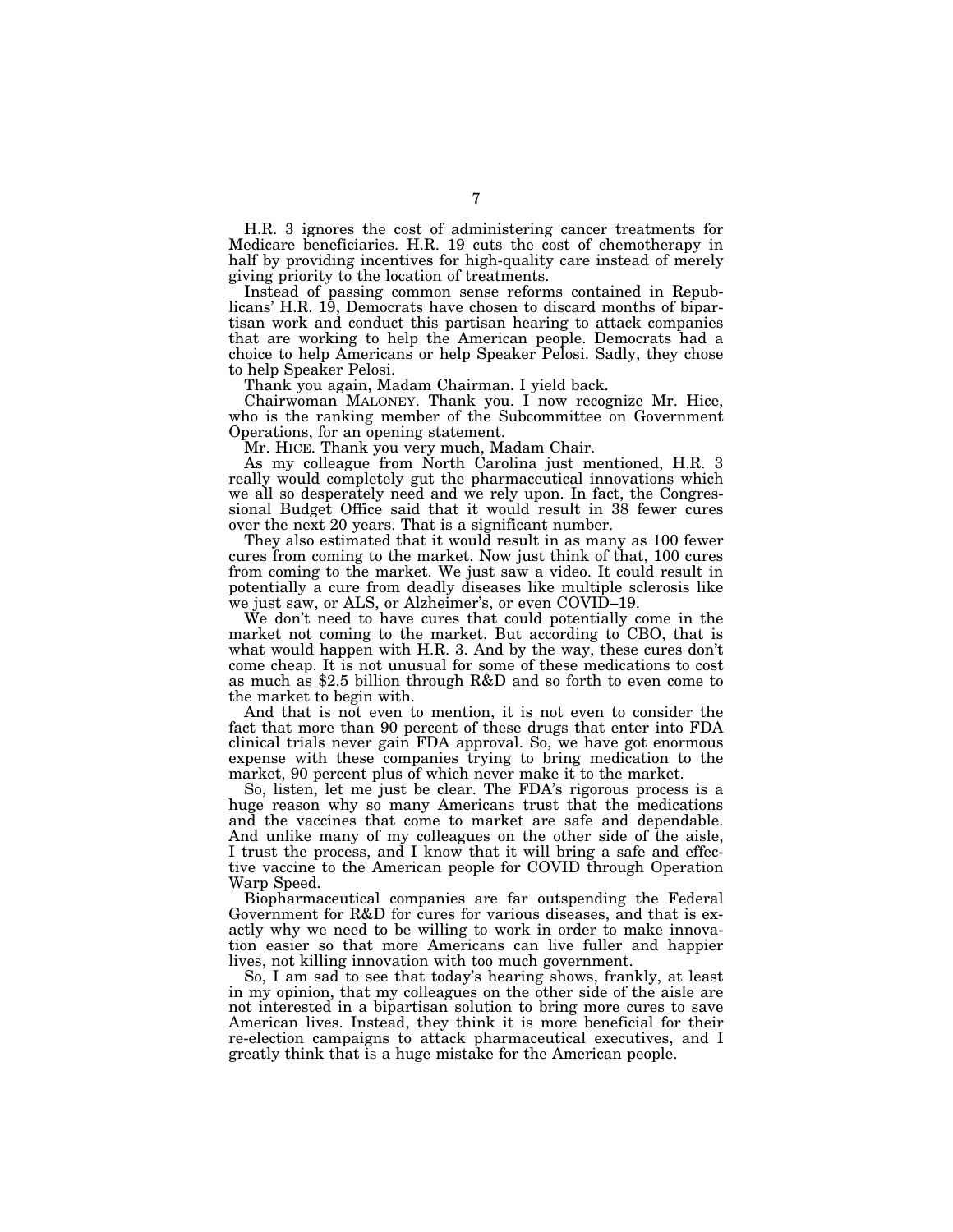With that, Madam Chair, I appreciate the time, and I yield back. Chairwoman MALONEY. Thank you. I now recognize Congressman Roy, who is the ranking member of the Subcommittee on Civil Rights and Civil Liberties, for an opening statement.

Mr. ROY. Well, I want to thank you, Chairwoman Maloney, and really seriously thank you for giving us time to have opening statements. You didn't have to do that, and we are grateful that you did so.

We all recognize that prices are and ought to be a major concern to all Americans because lives literally depend on their existence, their ability, and importantly, their effectiveness. Notably, the drug pricing issue is heavily focused on blockbuster biological drugs, and yes, that costs a lot of money.

Consider 0.4 percent of U.S. prescriptions are biologics, but 46 percent of drug spending. Ninety percent of the drugs sold in the United States are generics and relatively inexpensive. So, let us have hearings. Let us keep perspective on focusing them on solving the problem as a whole rather than vilifying certain actors.

Let us not play the game. The game in Washington is to clearly target one industry for political purposes who, of course—in this case you are talking about drug companies, of course, they have got plenty of blame to share for the high price of the drugs, but hardly all the blame. Let us look at pharmaceutical benefit managers, the Patent and Trademark Office and various patent holders, insurance companies, the FDA, hospital corporations, and of course, the Government regulations—Federal, state, and local.

Last year in a hearing, one of my colleagues who happens to no longer be part of the committee, Katie Hill, was eviscerating a drug company, Gilead, a company that makes HIV lifesaving drugs, for making profit. I said something to the effect of "I hope they do make a profit,'' but with the caveat that this kind of innovation saved my life when I was battling Hodgkin's lymphoma and the caveat that we root out the swamp games played that result in regulated corporate crony profit versus the kind of profit that drives innovation to save lives.

Many of us have had our lives saved by the innovative work of scientists all around the globe, likely many from drugs created by the companies represented here. I would note Chairman Cummings, whom we all miss—and I was glad you played that video rightly noted that these companies often make money off of patents wrapped around Government research, and I agreed we should address that. I think most of us do.

But he also specifically gave me time to highlight my life story and perspective and pulled me aside after the hearing to agree that we must have innovation, that we must ensure we have the drugs to save lives. And I would note these are the companies we are hoping are working overtime to produce COVID vaccines as we speak.

Chairwoman MALONEY, you raised the issue about how these companies price their drugs, and indeed, it is a troubling situation. But it is heavily this body's fault. We have allowed a complex morass of Government regulations, coupled with insurance companies, to have total control of our healthcare system, empowering PBMs and major hospital corporations to roll over customers because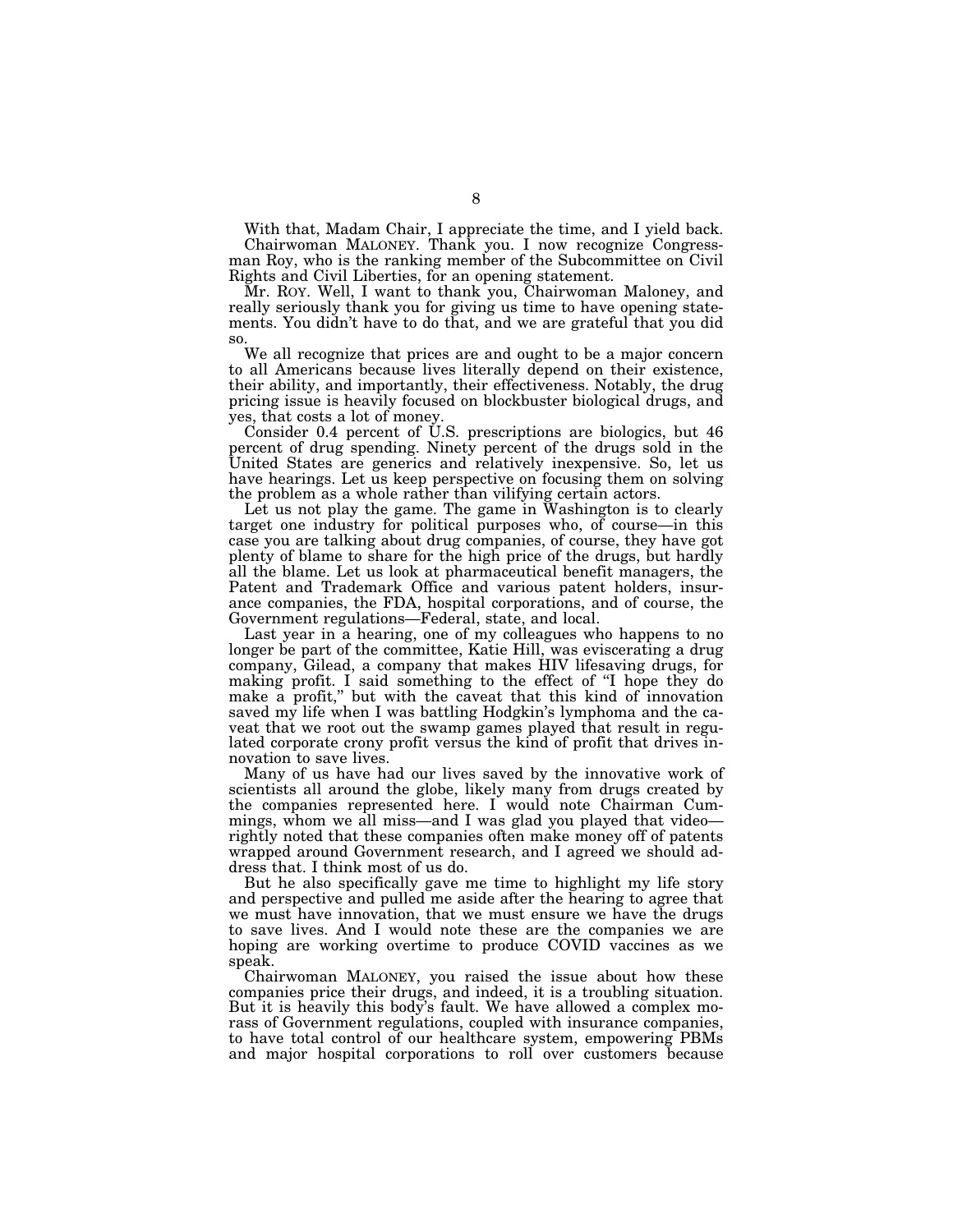there is no market. There is no doctor-patient relationship that is sacrosanct and that enables patients to price things properly in a market.

This is a problem that Congress has largely created. If we want to address it, we need to look at the entire supply chain from top to bottom. If you look specifically, like in 2018, on patents, Sanofi's Lantus, a type of insulin, had 74 patents providing protection from competition, making it harder for diabetics to access cheaper insulin. This is what happens with limited competition.

Since 2016, the FDA has approved roughly 2,500 generic versions of 620 brand-name drugs. Pharmaceutical drugs with at least four generic competitors reduce the price of the brand drug by an average of 39 percent, but the FDA is costly and inefficient. On average, it can take more than a decade and \$2.6 billion in research costs to get a new treatment through the FDA and to market. And only 1 in 1,000 drug formulas ever get to preclinical testing. Only eight percent of those get FDA approval.

And once the drug clears the labyrinth of patent law and the wisdom of the almighty FDA, the drug still has to make it on the formulary of your insurance plan in order for you to receive your discount. The healthcare bureaucracy this body has created is guilty of lining the pockets of these companies beyond what the market would demand, both insurance and pharma, and not to forget PBMs, who are far from innocent here.

In 2018, the United States spent \$335 billion on retail prescription drugs, 10 percent of our national health expenditure. But we spent \$1.2 trillion on insurance, 34 percent of the national health expenditure. So, where should the focus be? The healthcare system or just pharma?

As we all agree, our folks who require expensive drugs, our system should be able to help them defray cost. This is usually understood to happen through insurance and risk adjustment. But it has become too expensive for most Americans, and often it is this body's fault.

The ACA's regulation caused premiums to more than double from 2013 to 2017, increase overall by 60 percent from 2010 to 2017. Individual deductibles increased 76 percent.

Worse yet, CMS data shows that while premiums were spiking due to Obamacare, unsubsidized people on the individual market were losing their coverage. In just two years from 2016 to 2018, unsubsidized enrollment declined by 2.5 million people, a 40 percent decrease. This makes it harder to defray cost and forces many to pay the list price, which could be avoidable. There are always bad actors who take advantage of the vulnerable, but let us not forget Congress' role in creating the very system causing it.

I know I am running out of time. Chairwoman Maloney, I would also point out that each one of these companies are working today to engage in the fight to create a vaccine against the virus. Innovation in the pharmaceutical industry is critical. Without it, lives are literally lost.

None of us want unaffordable drugs. We want affordable drugs rather than expensive drugs that the rest of the world, frankly, piggybacks upon the back of the Americans. And to do that, let us do what this body literally never does anymore—roll up our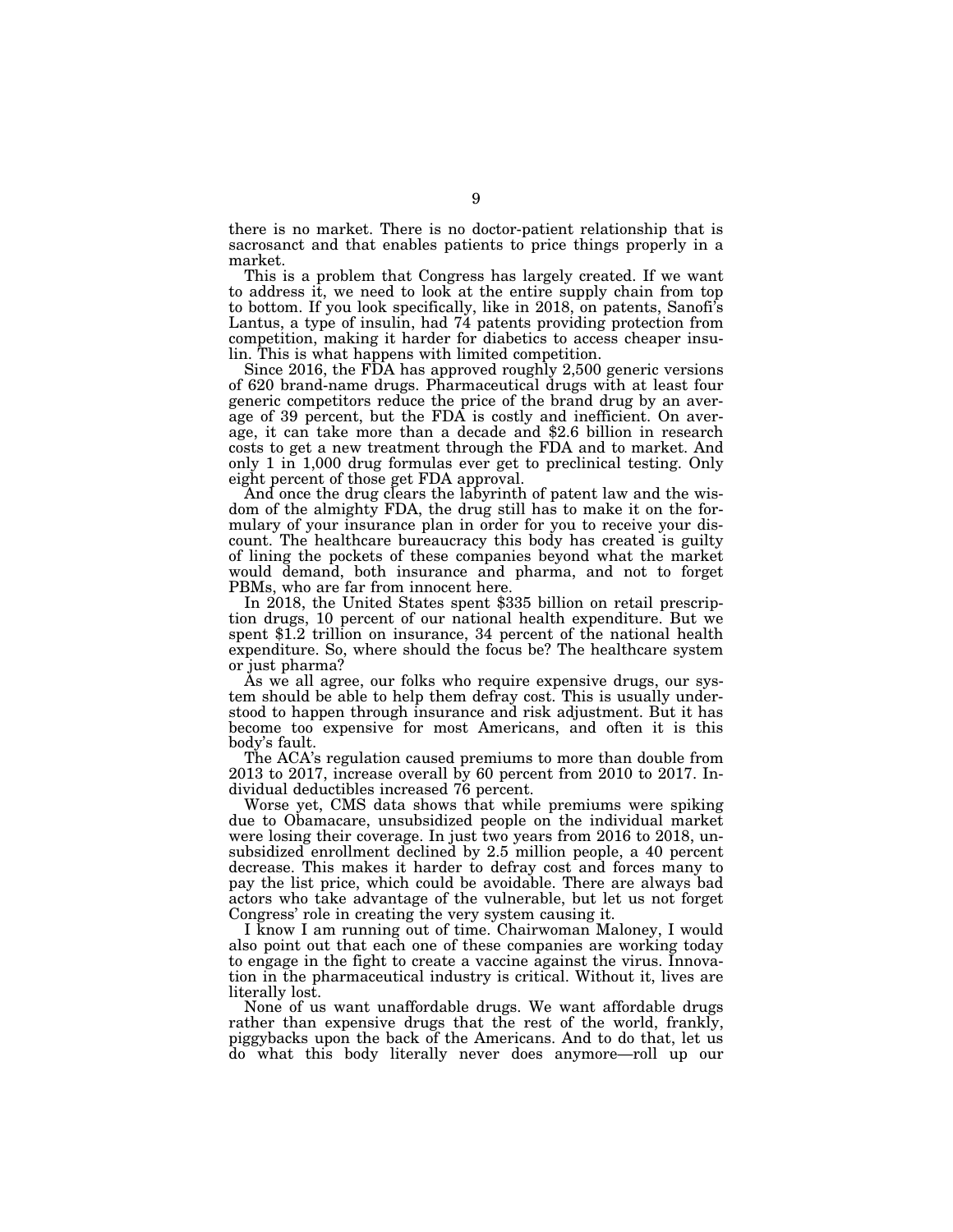sleeves, restore personalized healthcare, empower patients and doctors, and remove all the bureaucrats and middlemen who are the ones driving up cost.

I look forward to hearing from the witnesses, and I appreciate, really seriously appreciate the time that you gave us this morning, Chairwoman Maloney.

Chairwoman MALONEY. Thank you. I now recognize my colleague and very good friend Congressman Welch, who worked very closely with Chairman Cummings on this issue, for his opening statement.

Mr. WELCH. Thank you very much, Madam Chair, and I thank my colleagues.

Every single American, every single taxpayer at one point or another is going to need pharmaceutical assistance. And every single American and every single taxpayer, everybody who pays a premium, every employer who pays premiums on behalf of his or her employees needs relief from prices that are absolutely beyond reach.

The question for this Congress is whether our Government will play a role, an active role to stop price gouging by the pharmaceutical industry? And let me be candid. There is a disagreement about that.

This legislation would enable the Government, on behalf of the people it serves, to negotiate prices when it purchases prescription drugs from the pharmaceutical industry. This is not a question of whether those are necessary. It is not a question of whether the investigatory and research work that pharma does is good. It is. It is about whether there is any limit on what the pharmaceutical industry can charge the taxpayer, the Medicare program, the Medicaid program, employers who provide insurance to their employees.

What Elijah understood is that the Government that is here to serve the people has a responsibility to do things that protect them from price gouging. And yes, it is true. Many of these pharmaceutical industries have come up with lifesaving and pain-relieving medications. But they are killing us with the prices they charge.

And what this report shows is that there is very clear strategy on the part of the pharmaceutical industry to boost its prices in the place where it can, and that is the United States of America. Ours is literally the only country where the government won't protect its citizens from price gouging.

Now the profits—no, nothing wrong with profits. But pricegouging profits, yes. And tactics used that are tried and true by the pharmaceutical industry to extend the life, that monopoly that they get granted by this Congress by making an ever-so-slight change in the medication itself and claiming that that entitles them to extend that patient, where you have companies that are charging like \$70,000 for a drug, it helps. But who can pay that? Who can pay that?

And then we see the pharmaceutical industry coming up with very, very skillful ways to appear to be helping, like donations to third-party foundations that help patients to "afford." Well, they have done an analysis that you are going to see in this report where they very self-consciously realize that that boosts sales for them, and they make money by making that as an investment.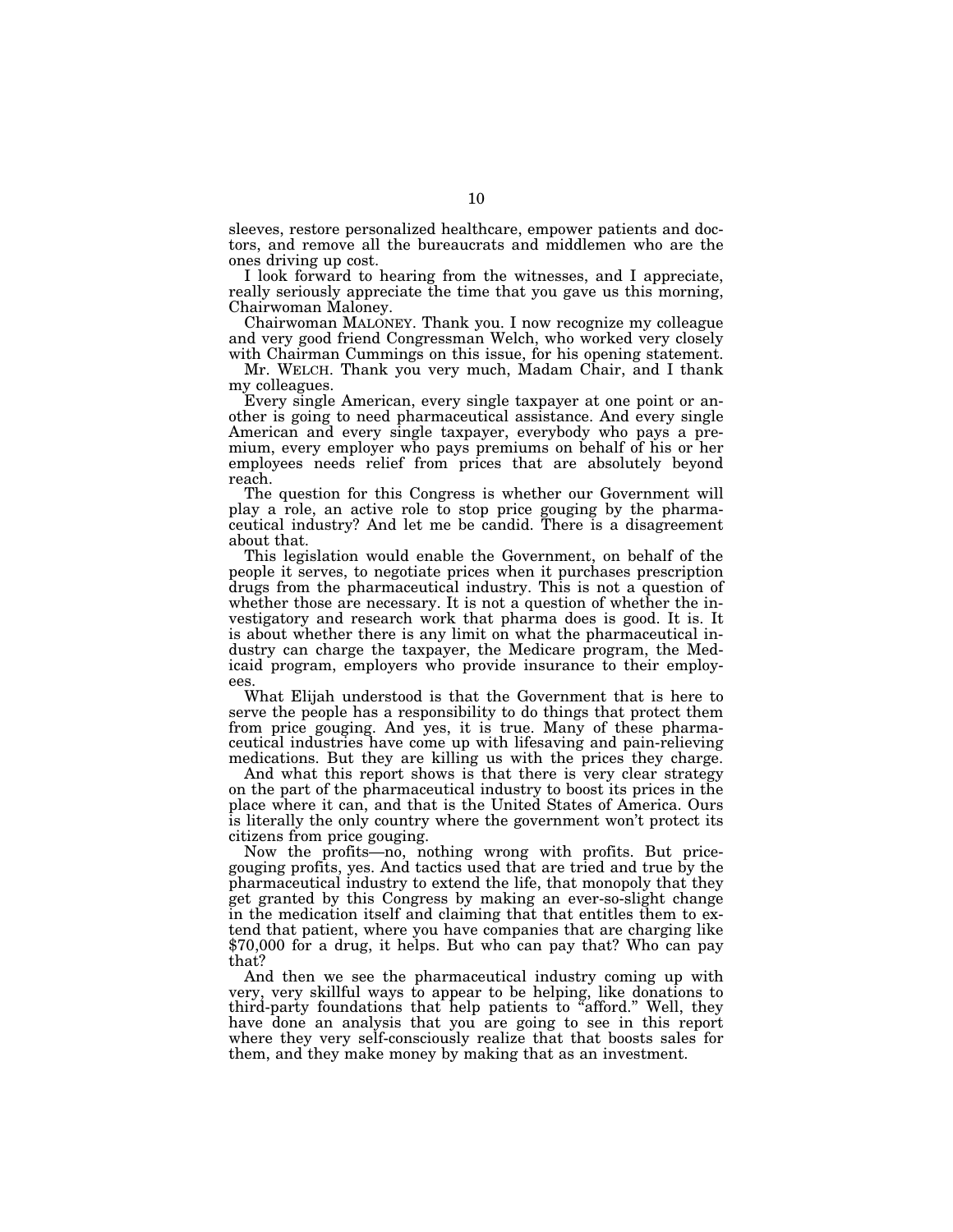Now what has happened here is that that temptation that pharma has to use its uninhibited pricing power has transformed America's pain into pharma's profit. That is what has happened, and we can address many of the things that my colleagues have talked about with regulation and find ways to do things that will help on the margins.

But what Elijah knew is that the only way to really get fair pricing was to have negotiation. By the way, negotiation is core to a free market economy. A buyer and a seller have a discussion and decide what it is worth to the seller and what it is worth to the buyer. We are the only buyer, the Medicare and Medicaid program, where we don't negotiate. And when you negotiate, you save money, as Vermont has done.

Now when Elijah and I met with President Trump and Elijah was presenting his price negotiation plan, the President said he was for price negotiation and that pharma was ripping us off. And Elijah was hopeful. The President has failed to fulfill his promise. We are here to keep Elijah's commitment.

Thank you, Madam Chair. I yield back.

Chairwoman MALONEY. Thank you. I thank the gentleman for his hard work and statement.

Now I would like to introduce our witnesses. We are grateful to have their testimony, and I want to thank the witnesses for being so accommodating with their schedules so that we could have them here together.

Our first witness today is Mark Alles, who is the former chairman of the board and CEO of Celgene. Celgene sold the cancer drug Revlimid until November 2019. Then we will go to Dr. Giovanni Caforio, who is the chairman of the board and CEO of Bristol Myers Squibb. Bristol Myers Squibb has sold Revlimid since November 2019. Finally, we will hear from Mr. Kare Schultz, who is the president and CEO of Teva Pharmaceutical Industries. Teva sells the multiple sclerosis drug Copaxone.

The witnesses will be unmuted so we can swear them in. The witnesses will rise and raise their right hands.

And the witnesses, do you swear or affirm that the testimony you are about to give is the truth, the whole truth, and nothing but the truth, so help you God?

[Response.]

Chairwoman MALONEY. Let the record show that the witnesses answered in the affirmative.

Without objection, your written statements will be made part of that record.

And with that, Mr. Alles, you are now recognized for your testimony.

#### **STATEMENT OF MARK ALLES, FORMER CHIEF EXECUTIVE OFFICER, CALGENE CORPORATION**

Mr. ALLES. Chairwoman Maloney, Ranking Member Comer, and members of the committee, thank you for the opportunity to discuss Revlimid, a life-extending medicine approved by the FDA for the treatment of rare and incurable blood cancers.

My name is Mark Alles, and I've had the privilege of being part of the research-based pharmaceutical industry for more than 30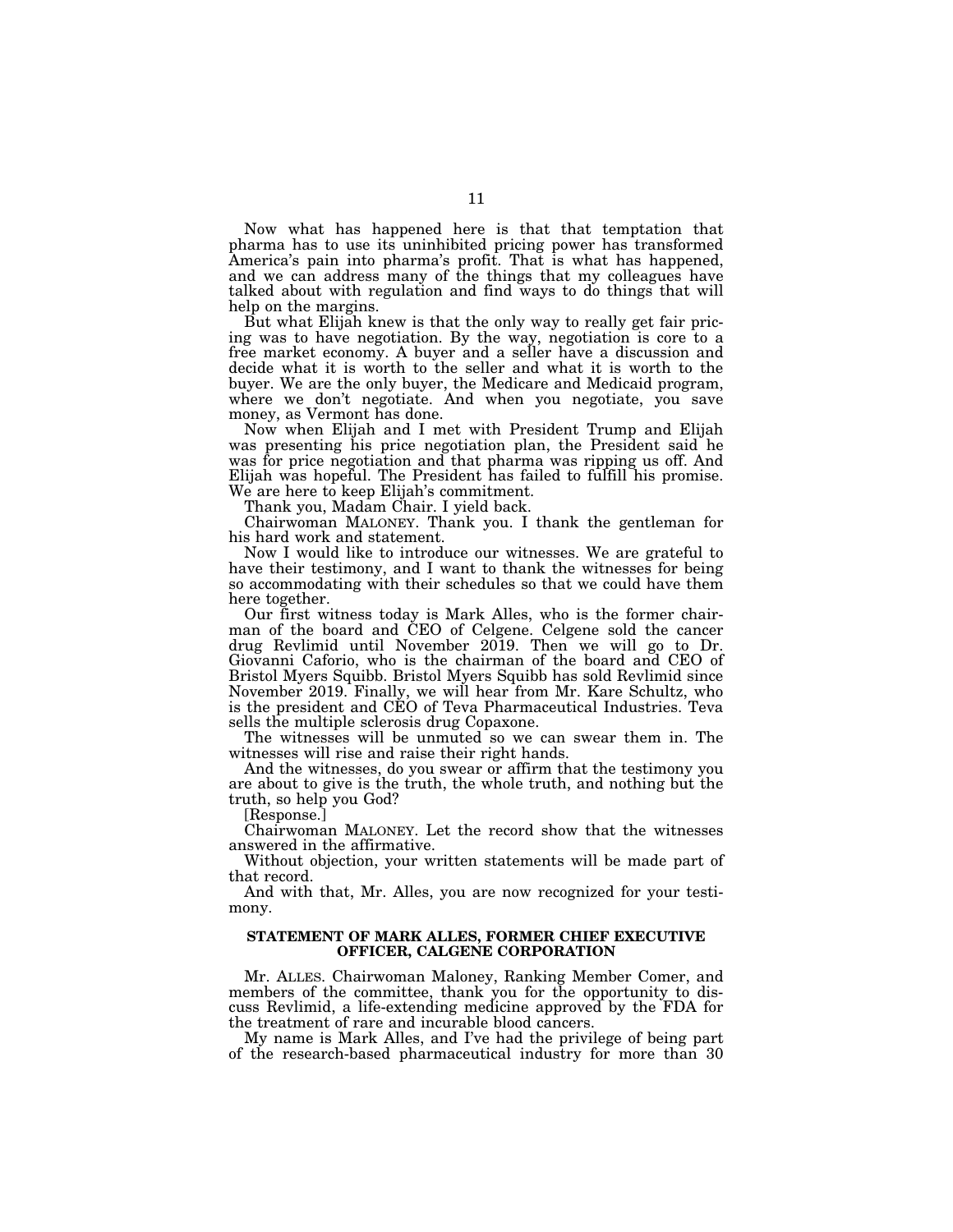years. Before I joined this industry, I served in the Marine Corps and the Marine Corps Reserve, and before that, I taught junior high school. I've strived to bring the values of integrity, service, and respect to every part of my career.

Revlimid was discovered, developed, and brought to patients by my former employer, Celgene Corporation. Based in Summit, New Jersey, Celgene was a global biopharmaceutical company that specialized in the discovery, manufacturing, clinical development, and delivery of innovative medicines for the treatment of cancer and serious inflammatory diseases.

I joined Celgene in 2004, and after serving in multiple different roles in the company, I was appointed chief executive officer in 2016 and chairman of the board in 2018. My last day with Celgene was December 2, 2019, after Celgene was acquired by Bristol Myers Squibb in November 2019. At that time, the company employed more than 8,000 people worldwide, with approximately 5,600 employees in the United States.

One of the most clinically important therapies discovered by Celgene is the novel medicine lenalidomide, marketed as Revlimid. Revlimid's primary use is for the treatment of multiple myeloma, a rare and incurable blood cancer. Celgene invested approximately \$800 million over 14 years to invent and develop Revlimid before its first FDA-approved use in late 2005.

Revlimid is a unique, patented molecule that required a completely independent development program and a full FDA approval process. Revlimid has become a standard of care for the treatment of myeloma, based on several large clinical studies that have demonstrated significant patient benefits.

Since Revlimid's initial FDA approval, the company continued to invest several hundred million dollars into the research and development of this medicine. At the time it was acquired, Celgene had and was sponsoring more than 50 additional Revlimid clinical studies for patients with different types of cancer.

As is common in drug development, some of these studies were not successful, did not succeed. However, several of these studies were successful and resulted in six additional FDA approvals, including the most recent in 2019. Since 2005, more than 700,000 patients have been treated with Revlimid worldwide.

At Celgene, pricing decisions for our medicines were guided by a set of long-held principles that reflected our commitment to patient access, the value of a medicine to patients and the healthcare system, the continuous effort to discover new medicines and new uses for existing medicines, and the need for financial flexibility. In 2018, the company publicly committed to full pricing transparency by limiting price increases to no more than once per year and at a level not greater than the Centers for Medicare and Medicaid Services' projected increase in the national healthcare expenditures for the year, absent exceptional circumstances.

To help ensure patient access to our medicines, the company's patient support programs provided copay assistance to eligible commercially insured patients and provided free medicine to eligible patients. More than 140,000 people in the United States prescribed a Celgene cancer medicine received some form of assistance.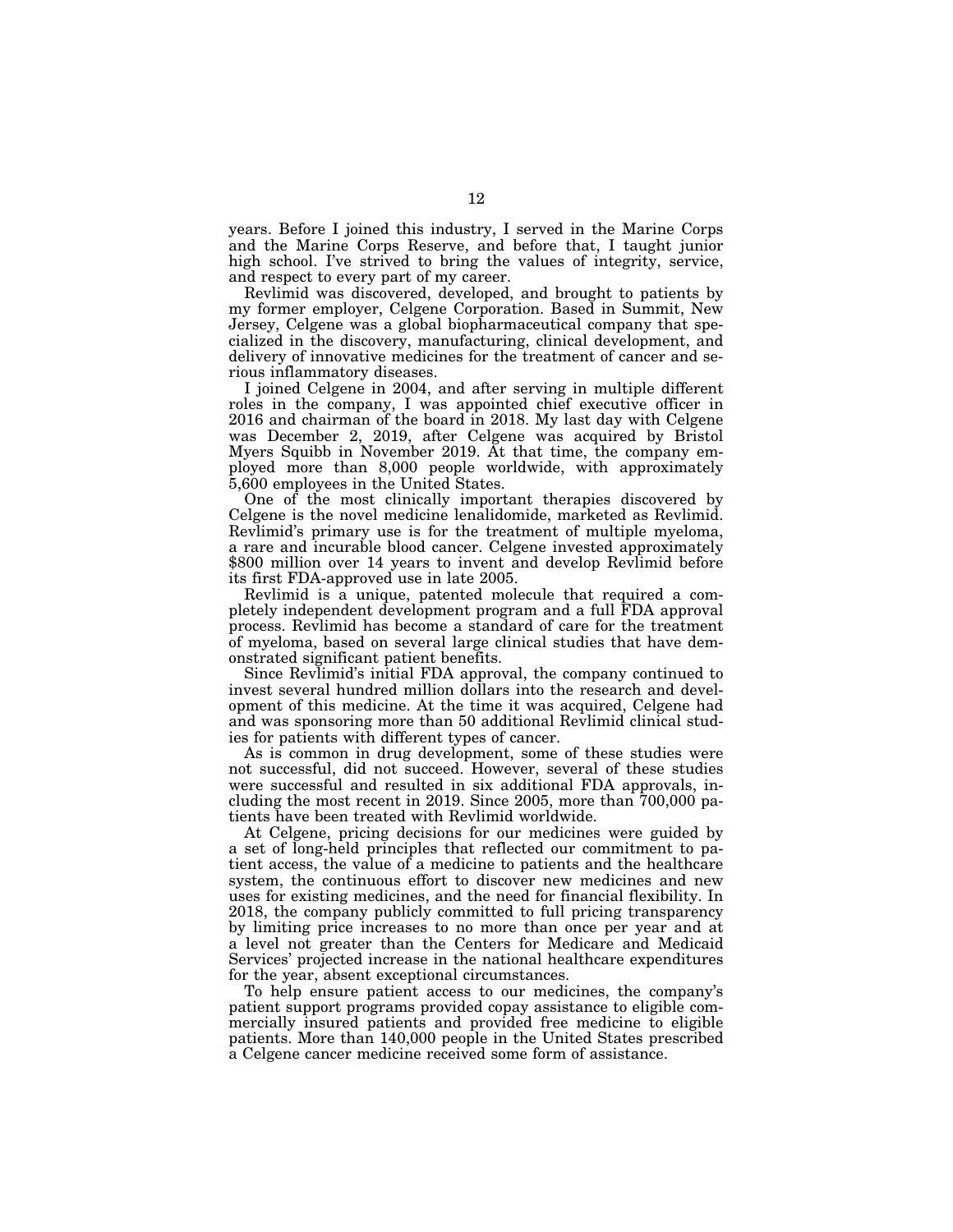Celgene sold and offered to sell samples of its patented medicines to generic manufacturers so long as those companies met critically important safety standards. These requirements were established to protect the public from the risk of severe birth defects associated with the known and suspected teratogenicity of some of its products, including Revlimid. In fact, multiple generic versions of Revlimid are licensed to enter the U.S. market within the next two years.

Celgene Corporation was a research-driven biopharmaceutical company, which invested heavily in the discovery and development of innovative therapies that are now helping to improve the lives of tens of thousands of people worldwide. In considering legislative changes, I urge Congress to maintain many of the strong incentives that currently exist to encourage and support medical innovation.

Finally, because my mother died from a neurodegenerative disease, my son lives with insulin-dependent diabetes, my daughter has autism, and my older brother is being treated for an incurable blood cancer, all of us are severely impacted by this pandemic. This issue matters to me at a deeply personal level. I hope and believe that these incentives will lead to new treatments that society and my family will benefit from today and long after these medicines become generic drugs.

Thank you, and I look forward to answering your questions.

Chairwoman MALONEY. Thank you. Thank you very much.

And we will now recognize Mr. Caforio. You are now recognized, Mr. Caforio.

[Pause.]

Chairwoman MALONEY. Mr. Caforio, are you unmuted? Dr. CAFORIO. I am unmuted.

Chairwoman MALONEY. You are now recognized.

Dr. CAFORIO. Thank you. Can you hear me?

Chairwoman MALONEY. Yes, we can.

#### **STATEMENT OF GIOVANNI CAFORIO, M.D., CHIEF EXECUTIVE OFFICER, BRISTOL MYERS SQUIBB**

Dr. CAFORIO. Chairwoman Maloney, Ranking Member Comer, and members of the committee, thank you for the opportunity to join this important conversation begun by Congressman Cummings, who championed affordable healthcare and continued by Chairwoman Maloney. This is an important issue for all Americans.

Today, advances in medicine are progressing at remarkable speeds. As a physician, I'm excited by the science, but also concerned that without a system to protect all patients and enable affordable access, we risk these advantages being out of reach.

Medicines like Revlimid highlight these advancements and the challenges that come along with it. We have seen extraordinary gains in patients with multiple myeloma, the blood cancer treated by Revlimid. The five-year relative survival has doubled over the past 25 years, turning what was once a dire diagnosis into a manageable disease for some patients.

Revlimid is one of the most significant contributors to these improved survival rates. We continue to unlock our scientific understanding of multiple myeloma, and our research today is purely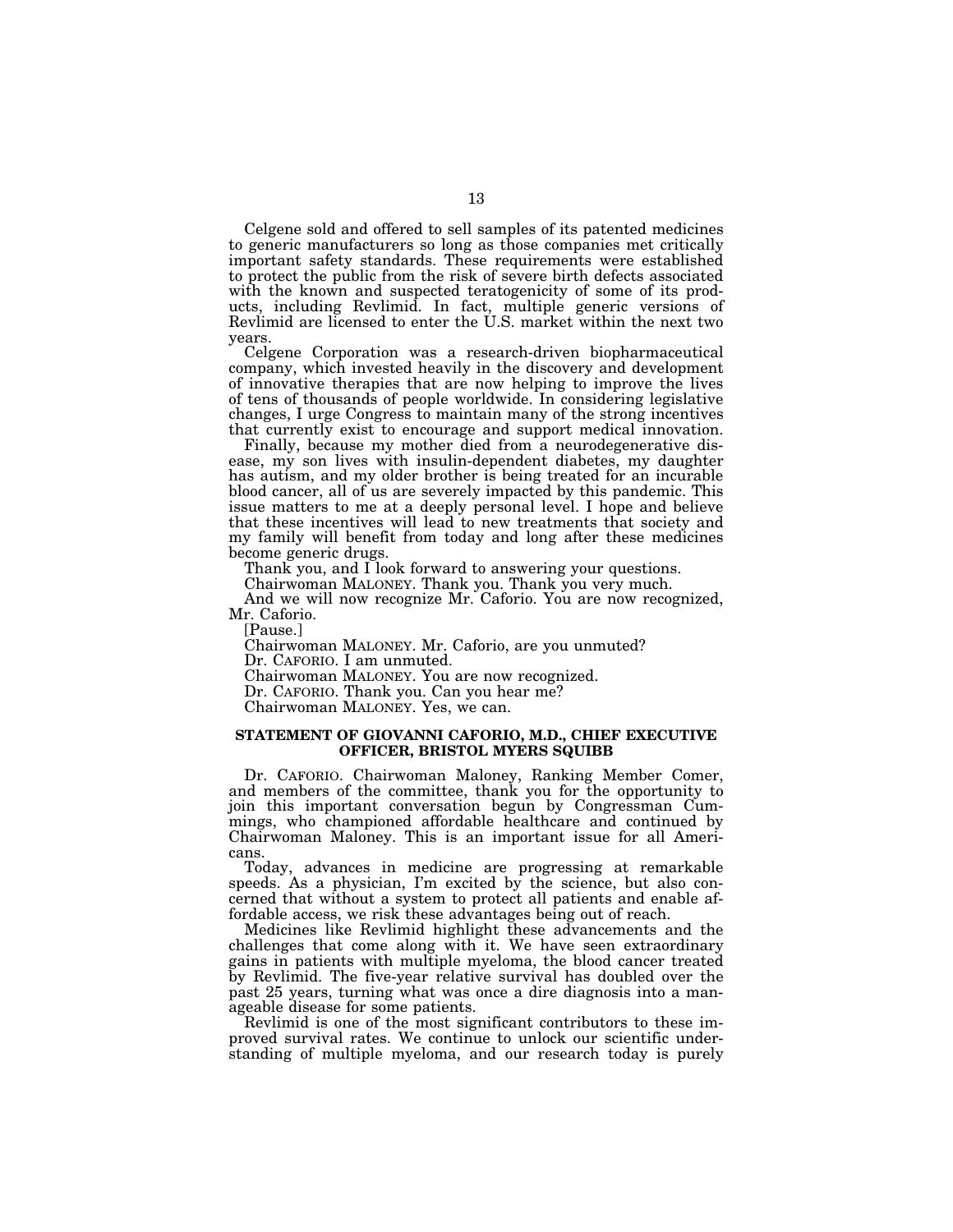next-generation treatments that build on Revlimid's success and progress.

For example, we are now on the cusp of personalized medicines for multiple myeloma that use patients' re-engineered cells to fight cancer. BMS and Celgene have exceptionally strong records in R&D. Both recognized for the highest R&D investments as a share of R&D across all industries.

This year alone, we expect to invest nearly \$10 billion in R&D. As part of our efforts, we are conducting urgent research on COVID–19, providing 1,000 proprietary compounds to partners, examining two medicines in clinical trials, and enacting a robust philanthropic response.

The scientific and capital investment put toward developing Revlimid is instructive. Thalidomide, as you may recall, was prescribed outside the U.S. without a thorough understanding of side effects and caused tens of thousands of infant deaths and severe birth defects.

Celgene, however, continued to invest in its research and development for 14 years. Ultimately, this led to the invention of Revlimid. Revlimid's value to patients is truly immeasurable, and patients should have access regardless of ability to pay. For this reason, we have robust patient assistance programs providing financial support to hundreds of thousands of patients, with copay assistance and three medicines worth billions of dollars.

That being said, I do recognize that patient assistance programs are an imperfect solution to access challenges. I welcome the opportunity to work with you and others to advance critical reforms that more efficiently deliver care to patients and provide savings to the healthcare system.

We believe in the importance of a healthy generic market, and we applaud the administration's success with speeding the approval of generics and Congress' passage of the CREATES Act. At the same time, we must prioritize American innovation, which leads the world in developing new therapies for patients.

At Bristol Myers Squibb, we are committed to discovering, developing, and delivering innovative medicines that help patients. In an unprecedented year, our work has never been more critical. I look forward to answering your questions.

Thank you.

Chairwoman MALONEY. Thank you. Mr. Schultz, you are now recognized. Mr. Schultz, please unmute.

#### **STATEMENT OF KARE SCHULTZ, CHIEF EXECUTIVE OFFICER, TEVA PHARMACEUTICALS**

Mr. SCHULTZ. Thank you.

Chairwoman Maloney, Ranking Member Comer, and members of the committee, thank you for the chance to appear before you today.

My name is Kare Schultz, and I am the president and CEO of Teva Pharmaceutical Industries. I understand that the committee is interested in the pricing of Copaxone, the company's specialty medicine for the treatment of multiple sclerosis, or MS. But before I discuss Copaxone, I would like to tell you more about Teva and its role in the healthcare industry.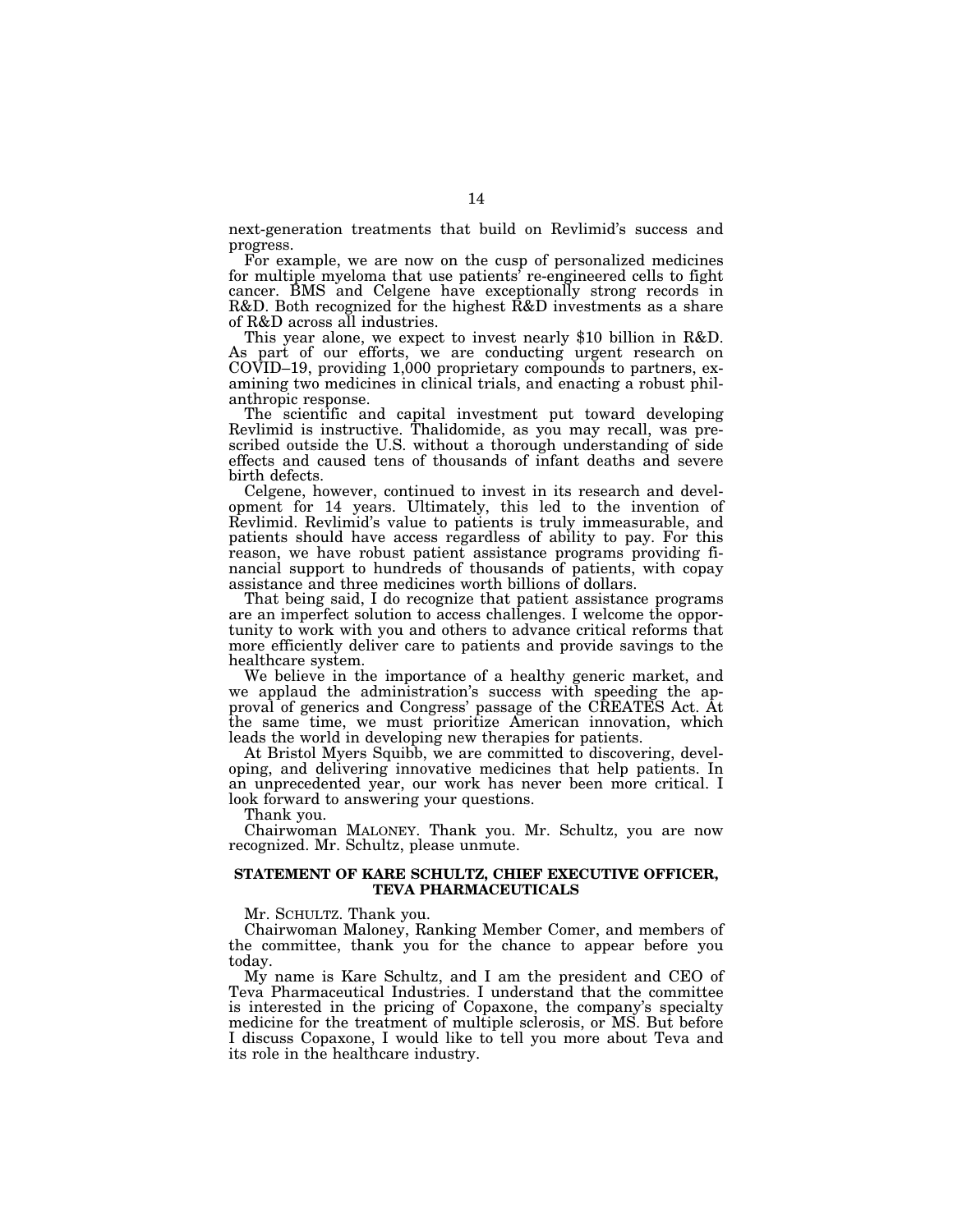Teva is a global pharmaceutical company committed to helping patients access affordable medicines and benefit from innovations to improve their health. We were founded in Israel 120 years ago and operate worldwide, with a significant presence in the United States.

Teva is the global leader in providing affordable medicines, with the industry's largest portfolio of generic medicines and a strong portfolio of specialty medicines, including Copaxone. On the strength of our generic business, Teva drives access and provides direct savings to patients and healthcare systems around the

world.<br>For example, in the United States, Teva saved the healthcare system  $$41.\overline{9}$  billion, including \$5.9 billion in savings directly to patients in 2018. We also provided over \$40 million worth of medicines to almost 13,000 patients in 2019.

Teva is committed to helping patients through rigorous and innovative scientific research, and we take great pride in that. This defines how we do business and how we approach medicine. In order for any pharmaceutical company to research and develop new drugs or improve old ones, the price of successful medicines must reflect the significant cost of ongoing research and development projects.

The public only sees and pays for the drugs that are ultimately approved by the Government, like Copaxone, but you have to expend a lot of resources and endure many disappointments before bringing to the market safe and effective medicines. Teva will continue to invest in new breakthrough treatments and find new ways to extend and expand patient care beyond medicine.

And Copaxone is one of the best examples of our dedication to innovative research and patient support. Our significant investment in researching, developing, and commercializing safe and effective treatments led us to introduce Copaxone in the United States in 1996. And since then, Copaxone has become a preferred treatment for MS.

Since first introducing Copaxone, we have continued our studies and most recently in 2014 introduced a more efficient version of that drug that only needs to be administered three times a week, as opposed to daily. This results in more than 200 fewer injections per patient each year. As a result, Copaxone has been competitively priced based on both the value it brings to the MS therapeutic area and the research and development needed for its continued advancement.

The historical Copaxone price increases of interest to the committee all predate my tenure at Teva, and Teva has not increased the list price of Copaxone since January 2017. Moreover, the net price of Copaxone has declined over the last several years, which is expected given our competitors' generic entry into the market, something we at Teva are very familiar with as a company primarily focused on generic drugs.

Teva is also dedicated to supporting our patients and improving patients' user experience in all the ways we can. For example, Teva spends a significant amount of resources on a program called Shared Solutions. Through Shared Solutions, we provide both medical and financial assistance to Copaxone patients.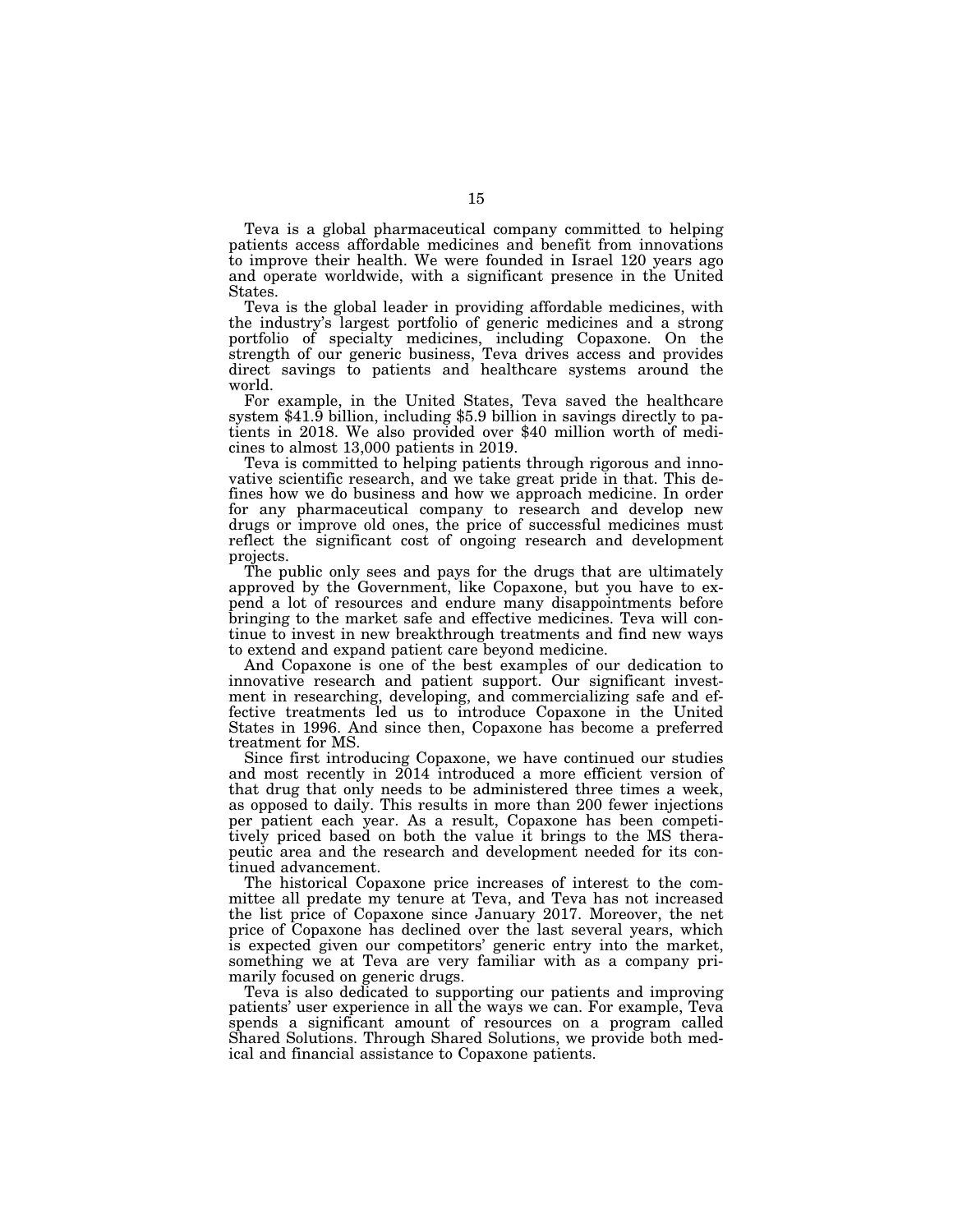Teva also provides patients with 24/7 access to phone support from MS-certified nurses, a range of peer resources, and educational programs for patients and MS professionals. These comprehensive benefits represent substantial cost to Teva, and the price of Copaxone reflects the product value, including these patient support services.

But Teva is also committed to ensure that patients have affordable access to their MS therapy. For example, Shared Solutions have a team of dedicated benefit specialists who help research patients' coverage and insurance benefits so patients are able to receive the most affordable care possible. Teva acknowledges that the pharmaceutical industry as a whole needs to be mindful and responsible about the pricing of medications and understands that each company plays a role in keeping down healthcare costs.

Teva renews its commitment today to continue to provide access to high-quality generic medicines, to create innovative solutions for patients, and to strive to make healthcare more accessible and affordable. We appreciate the continued efforts of the committee to understand the overall value of specific medications and look forward to working with the committee and answering your questions.

Thank you very much.

Chairwoman MALONEY. I thank all of you for your testimony.

I now recognize myself for five minutes for questions.

I want to talk about internal documents our committee obtained as part of our investigation showing that drug companies are targeting the United States for their biggest price increases anywhere in the world.

They do this in part because Federal law currently prohibits the government from negotiating directly with drug companies to lower prices on behalf of Medicare beneficiaries.

So, Mr. Alles, I would like to start with you. I would like to put up a slide that we obtained from your company, Celgene. Please put the document up.

[Slide.]

Chairwoman MALONEY. And do you have a copy of it now, Mr. Alles, that you can see it?

This document that is in the reports that we gave you, this is an internal presentation from October 2018 and it was made to your company's corporate market access committee. That is the committee that is responsible for approving your company's price increases.

Can you see the document, Mr. Alles? Do you have it?

Mr. ALLES. Madam Chairwoman, I see the document on the Webex but I am looking for a copy of it here in the room, and I have it-

Chairwoman MALONEY. Well, this document——

Mr. ALLES. I have it now.

Chairwoman MALONEY. Yes, you have got it? OK.

Mr. ALLES. Yes.

Chairwoman MALONEY. This document, basically, gives your company's view of the world and how much money you can make in different countries. I want to ask you about the United States, on the bottom left, and compare that to the European Union on the top right.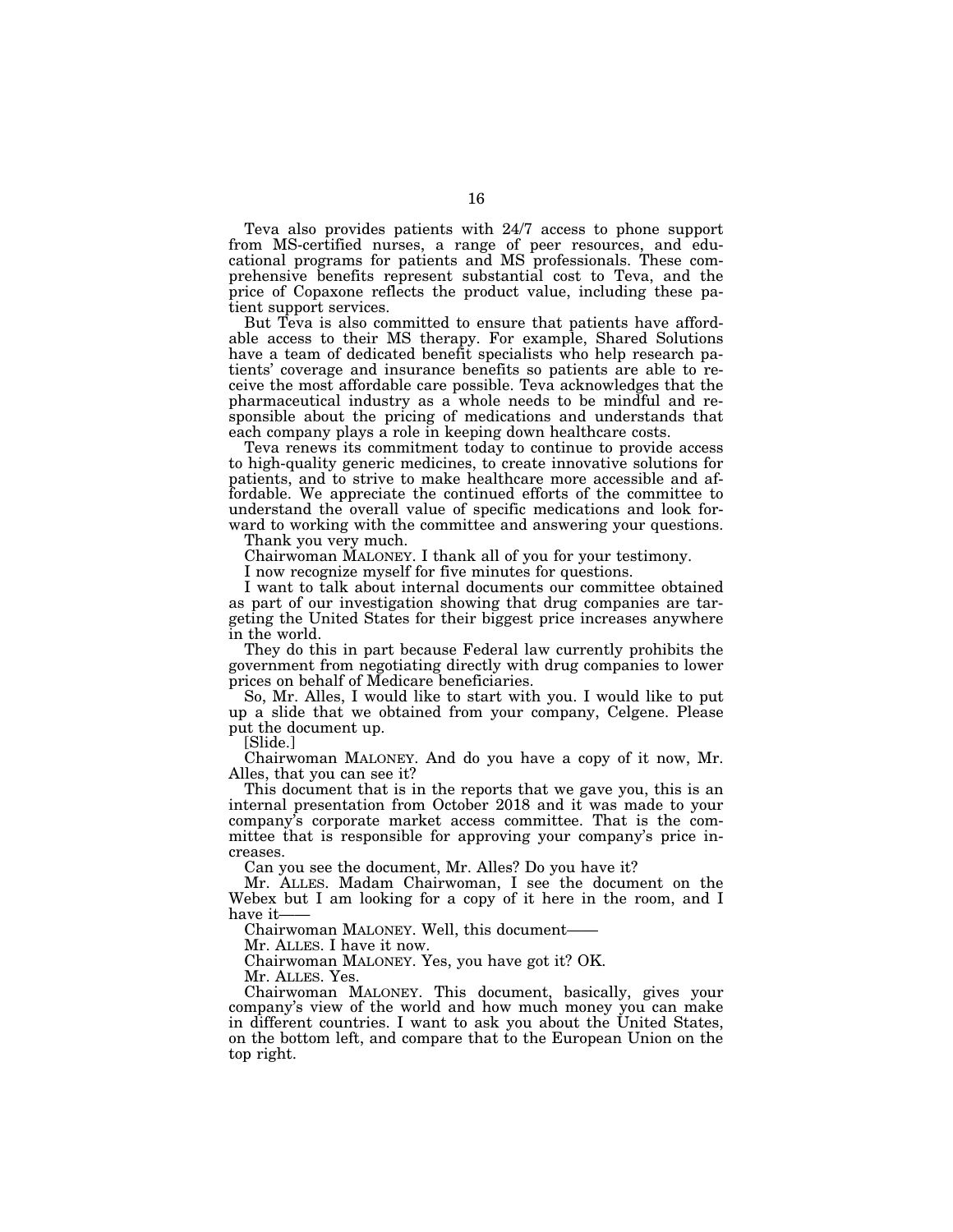If you look at the U.S. it says, and I quote, "highly favorable market with free market pricing,'' end quote. Now you say free market pricing but the government, the Federal Government, can't negotiate with you to lower prices under Medicare.

So, that is absolutely terrific for your profits, and I understand why you think it is highly favorable. But then if you look at the EU, you say things are only, quote, "manageable," end quote, and then you highlight, quote, "stagnated price growth," end quote, as a result of price negotiations.

Now, you call it stagnated price growth. But the rest of us call it negotiating to bring prices down for people, for our patients.

Your company loves the U.S. because you can keep increasing prices here as high as you want, and Medicare, which covers millions of Americans, isn't allowed to negotiate.

But in the EU, where they do negotiate price increases, are, in your own words, stagnated or not increasing.

So, here is my question. Isn't it true that for the past decade you targeted the United States for the biggest prices and the biggest price increases in the entire world?

Mr. ALLES. Madam Chairman, thank you for the question.

As I look at this slide, it seems to accurately reflect our assessment of the market access and the pricing environment in the different regions of the world at that time.

I think it also speaks to that the United States is the world's leader in medical innovation and the free market pricing opportunity in the U.S. continues to drive much of the research and development and medical innovation for the world.

So it also, I think, describes not as well as I would like that there are fundamental differences around the world with economies and countries and the systems. But in the end, it does highlight that the United States is the home of medical innovation and that is a free market environment.

Chairwoman MALONEY. But since launching Revlimid in 2005, you raised the price 22 times. In the 10 years from 2009 to 2018, your company reported \$51 billion in net worldwide revenues from this drug alone and \$32 billion of that came from the United States.

You charge more for this drug here in the U.S. and you made more money from this drug here in the U.S. than in every other country combined.

Let me turn to Mr. Schultz. I have an internal document from you company, Teva, that also shows how executives view the U.S. Let me put this document up on the screen. This is Exhibit 32.

[Slide.]

Chairwoman MALONEY. This is an internal presentation from September 2016. The top of the slide reads, and I quote, ''What does Teva do well in pricing,'' end quote.

The first bullet on the slide says, quote, "Pricing negotiation strategy and able to increase prices successfully.'' And underneath that bullet it reads, and I quote, ''Influenced heavily by U.S. being allowed to hike prices," end quote.

And below it, it says, and I quote, ''We apply more frequent price changes once, twice a year, and many on a continuous basis,'' end quote.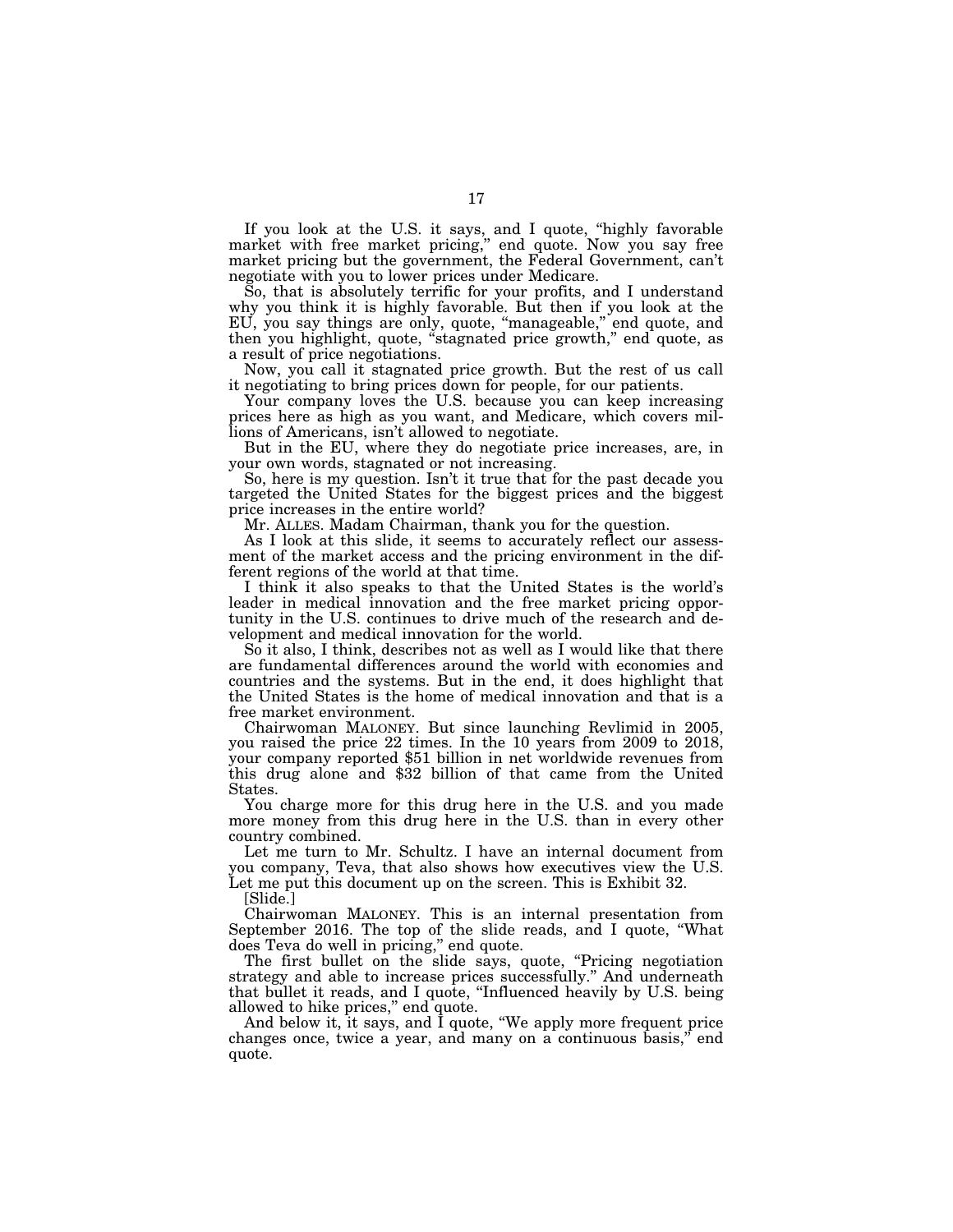Let me repeat this. You say, ''We apply more frequent price changes in the U.S. once, twice a year, and many on a continuous basis.''

Mr. Schultz, this presentation seems clear. You are highlighting your ability to raise prices here in the United States because you are allowed to do so, where in other countries you are forced to negotiate prices down for patients and for people.

Isn't that right?

Mr. SCHULTZ. Madam Chairwoman, thanks for that question.

As you might know, I joined Teva as CEO on the 1st of November 2017, which means that I haven't seen this document before and I am not aware of actually what happened before I joined.

I can assure you, however, that since I joined Teva Pharmaceuticals in November 2017 there has been no changes, no price increases, to the list price of Copaxone, and in the same period there has been a dramatic reduction of the actual net pricing that Teva Pharmaceuticals sells the product for to the tune of a price reduction in 2018 of more than 20 percent, again in 2019 of more than 20 percent. So, that is really what I can comment on.

Chairwoman MALONEY. Well, this document, clearly, shows why we need to pass and sign into law H.R. 3. Chairman Cummings was right and President Trump was right, before he broke his promise and reversed his position.

We need to get rid of this ridiculous law that says the government cannot negotiate drug prices.

I now recognize Mr. Palmer for his questions.

Mr. PALMER. Before I begin, Madam Chairman, I would like to say that I do miss Elijah and miss him calling me brother. No disrespect to your chairmanship, but he was, in my opinion, a good man.

Chairwoman MALONEY. Thank you. We all miss him. Thank you. Mr. PALMER. If I may reclaim that time.

I think it is obvious that we don't want to do anything to stifle research and innovation that has brought us—literally, brought us miracle drugs. I think we are about to see that with the COVID– 19 vaccine.

We have got members of this—of Congress, including Mr. Roy and others, that have had drugs have a major impact in their lives. It was mentioned multiple myeloma.

I am happy to hear about the advances there. That cancer took my father-in-law's life in 2000. I think all of us have stories like that and I think the fact is that we want to encourage innovation.

We want to encourage this research that can bring us these miracle drugs. But that will do people little good if they can't afford those drugs.

And one of the things that my colleague, Chip Roy, mentioned was patents, and we have seen situations where the patent protections are so short that it seems obvious, or at least to me from a business perspective, that some of the price hikes are forced upon the companies to try to recover their cost because there is billions of dollars that are invested in the development of a drug, and many of these drugs never come to fruition. They never get to market, and companies have to take that into account in their pricing.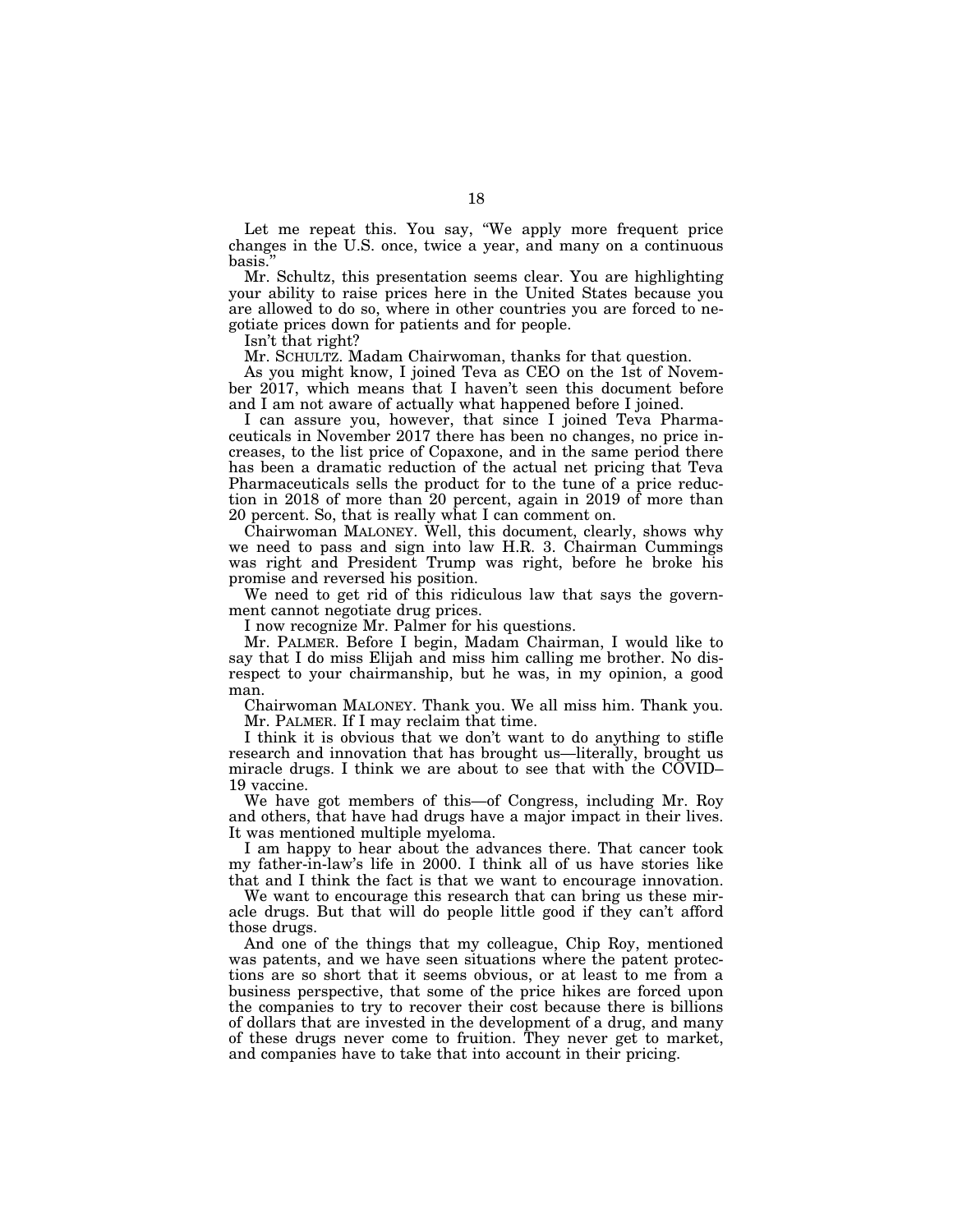But what I want to know is, is if extending patent protections would be of any value to reducing the cost of drugs. Mr. Alles, if you wouldn't mind responding.

Is it Elles, or how do you pronounce that? Celgene.

Mr. ALLES. Yes. Thank you for the question. It is Alles, sir, but I will answer to anything that sounds like my last name. So, no worries.

Mr. PALMER. Well, I started calling you Mark but that is inappropriate.

Go ahead.

Mr. ALLES. The question is very complicated but it is a critical question. I believe that if patent reform extended the patent life of a medicine, coupled with modernizing these reimbursement access challenges, for example, capping the out-of-pocket cost for Medicare beneficiaries, along with the CREATES Act that passed at the end of 2019 that did tighten up some of the areas that could have been used to extend the existing patents under existing law.

So, I think there are a combination of things that could happen together that would have the opportunity to lower pricing.

At Celgene we also thought that managing the company's patented medicines where we took into account the lifetime value of the medicine with its initial approval versus what has historically been the pricing practice, which is, over time, increasing the price in the U.S. to, as you say, offset failures, offset clinical research costs, offset other unexpected or sometimes expected expenses, one finds a different relationship in how to manage price.

And that is actually what we did at the beginning of 2018 with our pledge to use medical inflation as a marker for annual price increases.

Mr. PALMER. Let me suggest to you—I appreciate the answer. I would like to hear from the industry what incentives the Federal Government could provide to help address some of these issues of stranded cost, and maybe extending patents and tax incentives and other things like that so that we can make sure that these drugs are available to the people who need them.

And one of the things that concerns me is a report that came out of England that the British National Health System was denying coverage to 25 cancer drugs that included drugs for treating breast cancer and bowel cancer and prostate cancer.

We don't want to have that happen here. We also—I think we are going to have to address the issue of overregulation, particularly with common drugs that should be very inexpensive like insulin, like the EpiPen, where we have literally regulated the companies into shutting down and it left the production of those drugs to just one or two companies that had a monopoly.

And the last thing, if I may, Madam Chairman, if you will extend my time just a little bit, is when we start looking at covering drugs through a national health care system, I want us to avoid situations like occurred in Oregon and California where you had Barbara Wagner, who had treatable cancer but the Oregon health plan would not cover it.

Instead, offered to pay for her hospice or assisted suicide drug, and then Stephanie Packer in California, 31 years old, mother of four children, and her insurance company wouldn't pay for it but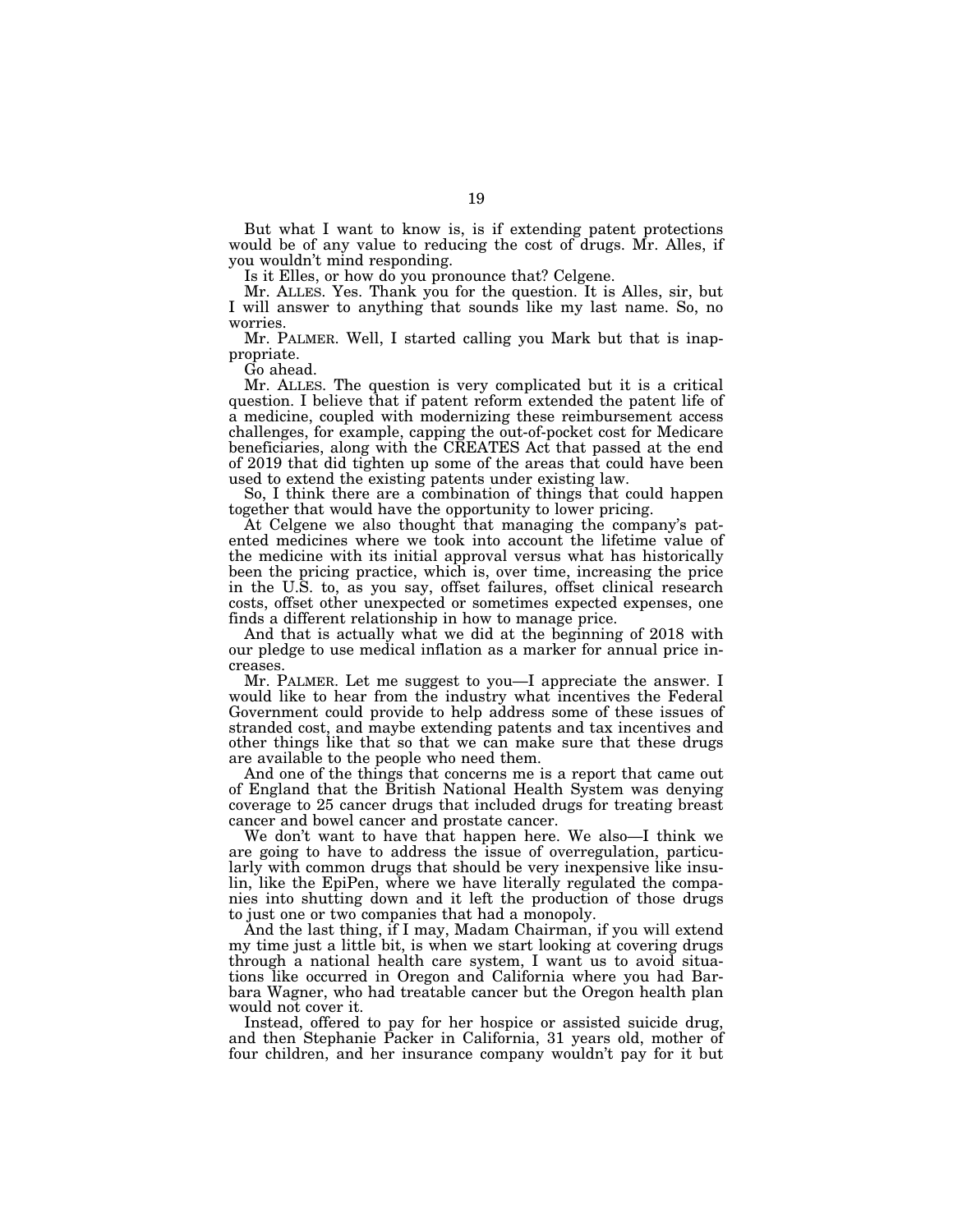they would pay the assisted suicide drug, and her co-pay would only be \$1.20.

We want to avoid that. We want to incentivize companies to continue to do this fabulous research.

I think we ought to have an Operation Warp Speed for cancer drugs, Madam Chairman. I think we see an example of how this could work if we all get our minds around it and get committed to it.

With that, I yield back and I thank you for your indulgence.

Chairwoman MALONEY. Thank you.

I now recognize Ms. Norton. You are now recognized for questions.

Congresswoman Norton?

Ms. NORTON. Thank you very much, Madam Chair. I want to thank you for this very important hearing, and I note that it is a two-day hearing, signaling the importance of this hearing on drug pricing to the American people.

I want to say that the notion of negotiation is very close to me. I taught negotiation when I was a tenured professor at Georgetown Law School.

So, the notion that in a market system we are having to debate the notion of negotiation for any market item is very peculiar to me

Mr. Alles, Mr. Caforio, Mr. Schultz, I want to thank you, all three of you, for joining us today and I want to acknowledge and let you know that I appreciate the innovative work you are doing, the life-saving drugs that your companies are producing, and even, as you have testified, the assistance you are granting some patients.

You, of course, understand from the videos the chair played that there are millions of Americans who cannot afford these drugs. Your companies are crucial lifelines, which is why I appreciate what you are doing so much.

For that reason, though, every time your companies raise prices, you push these lifelines and opportunities for good health even further out of reach.

Now, because I have a limited amount of time, I am going to have to ask you not to give me an extended reply but to give me a yes or no answer.

I am simply trying to establish for the record the answers to the questions I am asking. So, please abide by the discipline I have been submitted to and the amount of time that I must, therefore, submit you to.

Mr. Alles, I understand that your company, Celgene, raised the price of Revlimid more than 20 times since it came to market in 2005.

I also understand that Celgene generated \$32 million in net income from U.S. sales of Revlimid between 2009 and 2018, and that over that same period of time Celgene's annual profits have increased from \$780 million in 2009 to \$4 million in 2018.

Do these numbers sound correct to you, yes or no?

Mr. ALLES. I would just make one correction for the record. Thir-<br>ty-two million would be \$32 billion.

Ms. NORTON. Billion. I am sorry. Billion.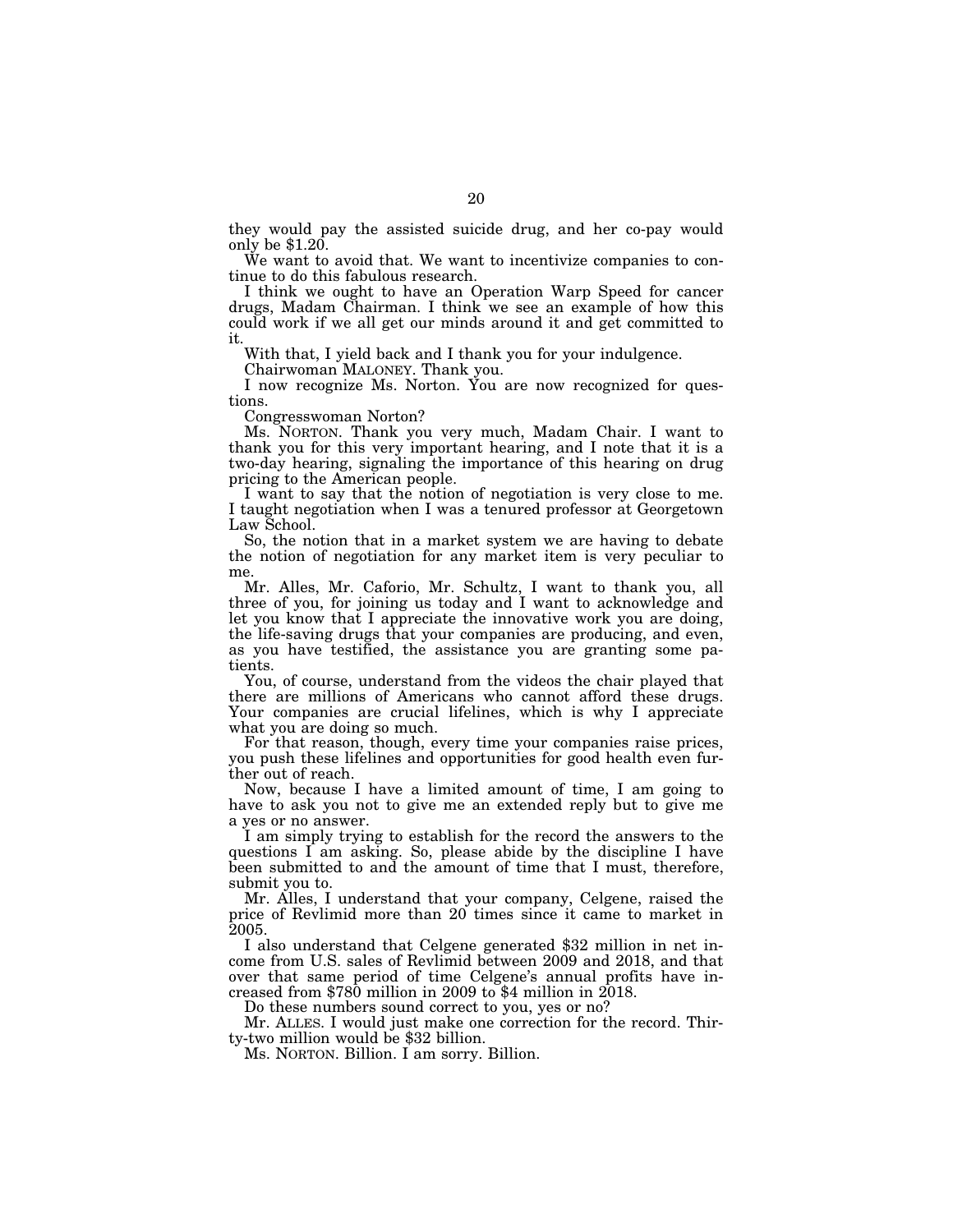Mr. ALLES. That is fine. I just—I believe those numbers would be correct. I believe they would be.

Ms. NORTON. Thank you very much.

A monthly course of Revlimid is about \$16,000. That is triple the price it was in 2005.

Mr. Caforio, after Bristol Myers Squibb acquired Celgene in 2019, you raised the price yet again. Is that right?

Dr. CAFORIO. Yes, Congresswoman. We increased the price by six percent in January of this year.

Ms. NORTON. Turning to you, Mr. Schultz, I understand that your company, Teva, has raised the price of Copaxone 27 times since bringing it to market in 1997.

I also understand that the same monthly course of Copaxone is now seven times more expensive than it was in 1997 and that since 1997 Teva has collected more than \$34 million in U.S. net sales for Copaxone.

Mr. Schultz, do these numbers sound correct to you?

Mr. SCHULTZ. I wasn't there at the time but they sound correct to me.

Ms. NORTON. Thank you.

Mr. Schultz, are you aware that nearly one in four Americans taking prescription drugs report difficulty in affording their medicine?

Mr. SCHULTZ. I am very aware of that and, therefore, I am also very thankful for providing nearly one out of 10 generic prescriptions in the United States market.

Ms. NORTON. Thank you very much.

Mr. Caforio—thank you. My time is running out.

Mr. Caforio, are you aware of that, that nearly one in four Americans taking prescription drugs report difficulty affording their medicines?

Mr. Caforio?

Dr. CAFORIO. Congresswoman, I am aware of that and that is why we very actively support every patient we can with a number of patient assistance programs.

Ms. NORTON. Pardon me. Are you aware of that number, Mr. Alles—Mr. Alles, that one in four Americans taking prescription drugs report difficulty in affording them?

Mr. ALLES. I am aware of that number, yes.

Ms. NORTON. Thank you very much, and I see my time has expired.

Thank you, Madam Chair.

Chairwoman MALONEY. The gentlelady yields back.

Ms. Foxx, you are now recognized for questions.

Ms. FOXX. Thank you very much, Madam Chairman.

This—my first questions will be for any or all of the witnesses. I understand that your industry and companies are working to develop new treatments, therapies, and vaccines to fight the spread of COVID–19.

What country do you expect to deliver the first credible and widely used vaccine for COVID–19? [No response.]

Ms. FOXX. Could the witnesses answer, please?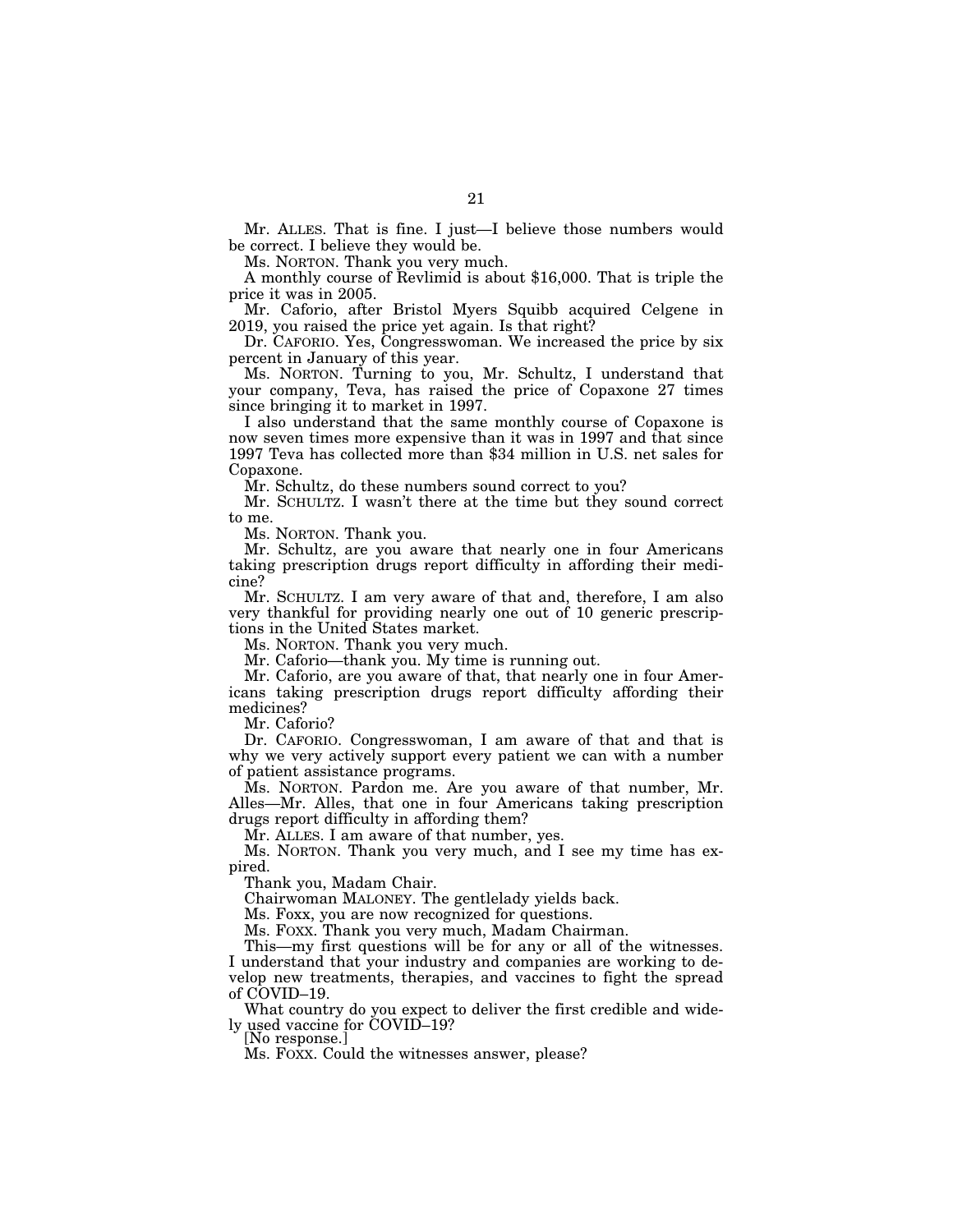Dr. CAFORIO. Thank you, Congresswoman. This is Giovanni Caforio.

Thanks for your question. I know that companies around the world are working day and night to develop not only vaccines but also treatments for COVID-19 and we are cooperating like we have never done before to shorten what is typically a 10-to 15-year processing to, potentially, one to two years, and we are working 24/7, which is really what we do as an industry.

As has been said before, innovation in our industry happens primarily in the United States. Many of the companies that are working on treatments and vaccines are U.S. companies.

A lot of the research is happening in the U.S. But there are companies from, of course, other parts of the world that are working on this as well.

What I know is whether it is a new medicine or a new vaccine, whenever innovation is made available to patients, it is available right away.

In our country, it is sometimes delayed in terms of its access outside of the U.S. We are working to make sure that doesn't happen in the case of COVID.

But I am confident that we will accelerate the development of treatments and vaccines for the U.S. and for U.S. patients.

Ms. FOXX. Well, we know that the United States is the most likely country to develop the first credible vaccine. So, if one of the other witnesses could say, what are the best incentives for developing these new treatments, therapies, and vaccines?

Mr. ALLES. Congresswoman, this is Mark Alles.

It is very clear that the ability to have flexibility, financial flexibility, built into the innovation cycle allows for the multi-national companies that Dr. Caforio was speaking about to shift those resources when crises occur and, certainly, COVID–19 is a crisis.

So, I think the innovation cycle that is representative of the U.S. market does two things. It allows for that shift and it also provides access more often than not to these new medicines in the United States first.

For example, one of the indications for Revlimid that was available to the U.S. citizens immediately upon approval took 13 years longer to be available to patients in the United Kingdom.

So, these structural issues are accompanying some of the development issues, and then the economic challenges of how innovation is rewarded in the United States but not necessarily in the rest of the world.

Ms. FOXX. OK.

Mr. Schultz, let me ask you the next question. If the United States had implemented the same drug price controls that many of our European allies have in the last few decades, would we be more or less likely to develop a vaccine for COVID–19?

Mr. SCHULTZ. I would say you would definitely be less likely simply due to the fact, as my peers from the industry mentioned, that the financial incentives would be less.

But one interesting fact which is in line with this whole problem of access to new medicines is that nearly all new kinds of drugs are available in the United States, more than 95 percent of them.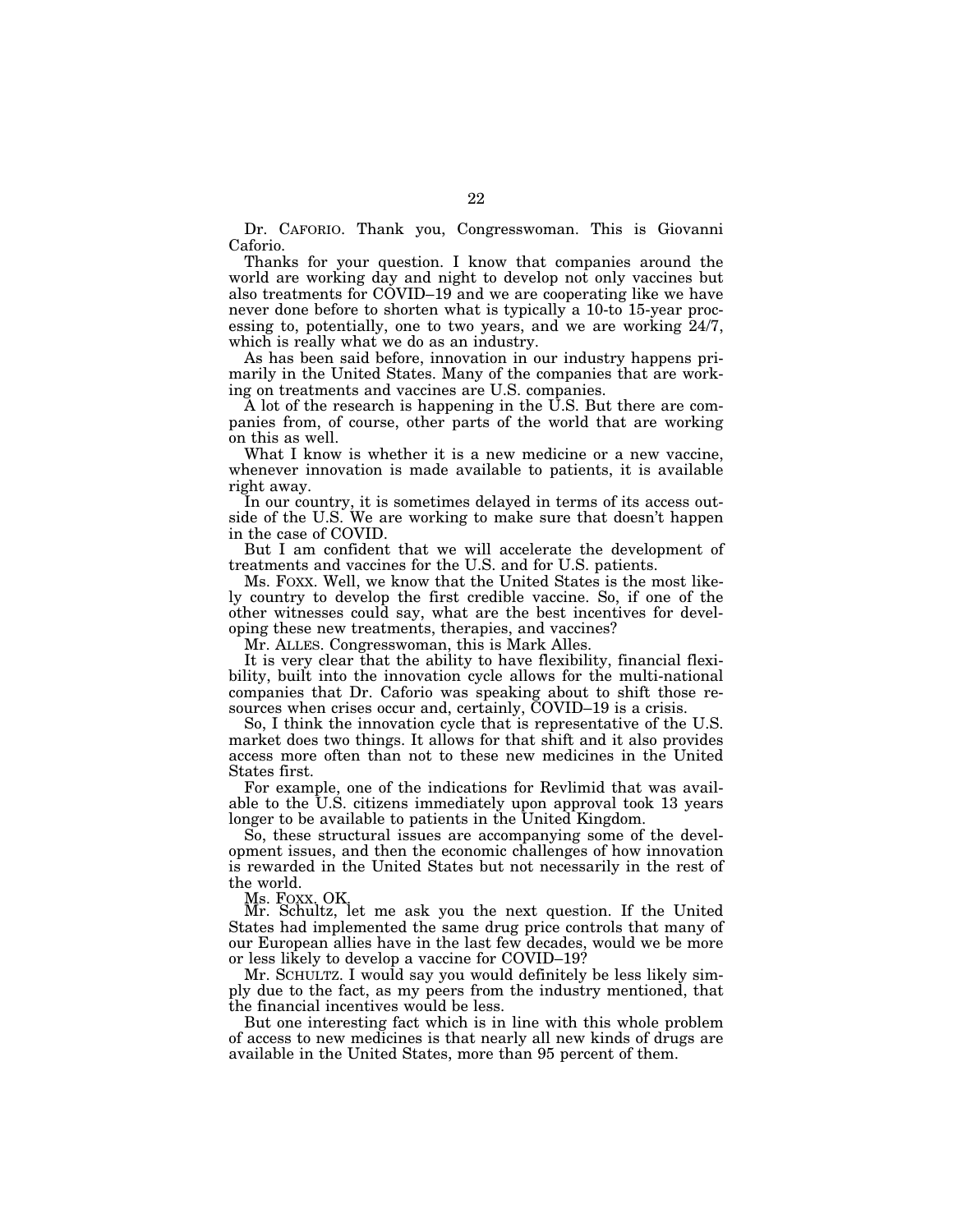I think if you just go to Canada it is something like 56 percent only of the recent innovations in the cancer medication that is available in Canada.

So there is, of course, a clear link between financial incentives and the motivation to do research and development in a certain geography and launch products in a certain geography.

In the long run, of course, 10, 20 years out, most of these drugs will, of course, be available all over the world also as generics.

Ms. FOXX. Thank you very much. I think anybody who has had any kind of experience with capitalism or any kind of reward system understands that human beings respond better to rewards than to punishment.

I mean, we have known that for a long time. Thank you all very much.

Madam Chairman, thank you very much for recognizing me.

Chairwoman MALONEY. Thank you.

Mr. Connolly has generously offered to handle our committee's work on the floor. So, we are going to recognize him now so that he can go to the floor.

Mr. Connolly, you are now recognized for your questions.

Mr. CONNOLLY. I thank the chairwoman and I thank her very much for holding this hearing.

I do want to preface my questioning by, frankly, taking issue with my friends on the other side of the aisle. If you listen to their narrative, you would never know that 600 single-source brand name drugs—brand name, not blockbusters, not newly developed drugs—went up in price for the American consumer by 21 percent in just a two-year period between 2018 and 2020.

You would never know, listening to their narrative, that longtime drugs a hundred years old like insulin, which is not a new drug and not a dime of new R&D went into it, increased and skyrocketed in price, threatening the health of American diabetics and prediabetics into the tune of millions.

You would never know, in their rushing to defend CEOs against attacks by this side of the aisle, apparently, that only a few years ago we had Martin Shkreli at that table, a man who bought a company that had—was the sole source for a lifesaving drug, and gouged the price not because of the need to reinvest or to have a return on investment, but because he could and he had no conscience. And he went to jail.

That is the CEO we want to look at. We want to protect the American consumer, and if my friends on the other side of the aisle decide they don't want to do that, I think they are taking a bad step.

And that is what this hearing is about and I commend you, Madam Chairman—Chairwoman, for holding it.

Mr. Alles, if we could put up the graph showing the historic price evolution between Europe and the United States—not that one on your drug, Revlimid, if I am pronouncing it directly.

[Slide.]

Mr. CONNOLLY. And if we—yes, if we look at that graph, when you introduced Revlimid in Europe, it actually cost a little bit more than it did here in the United States. And yet, over time a huge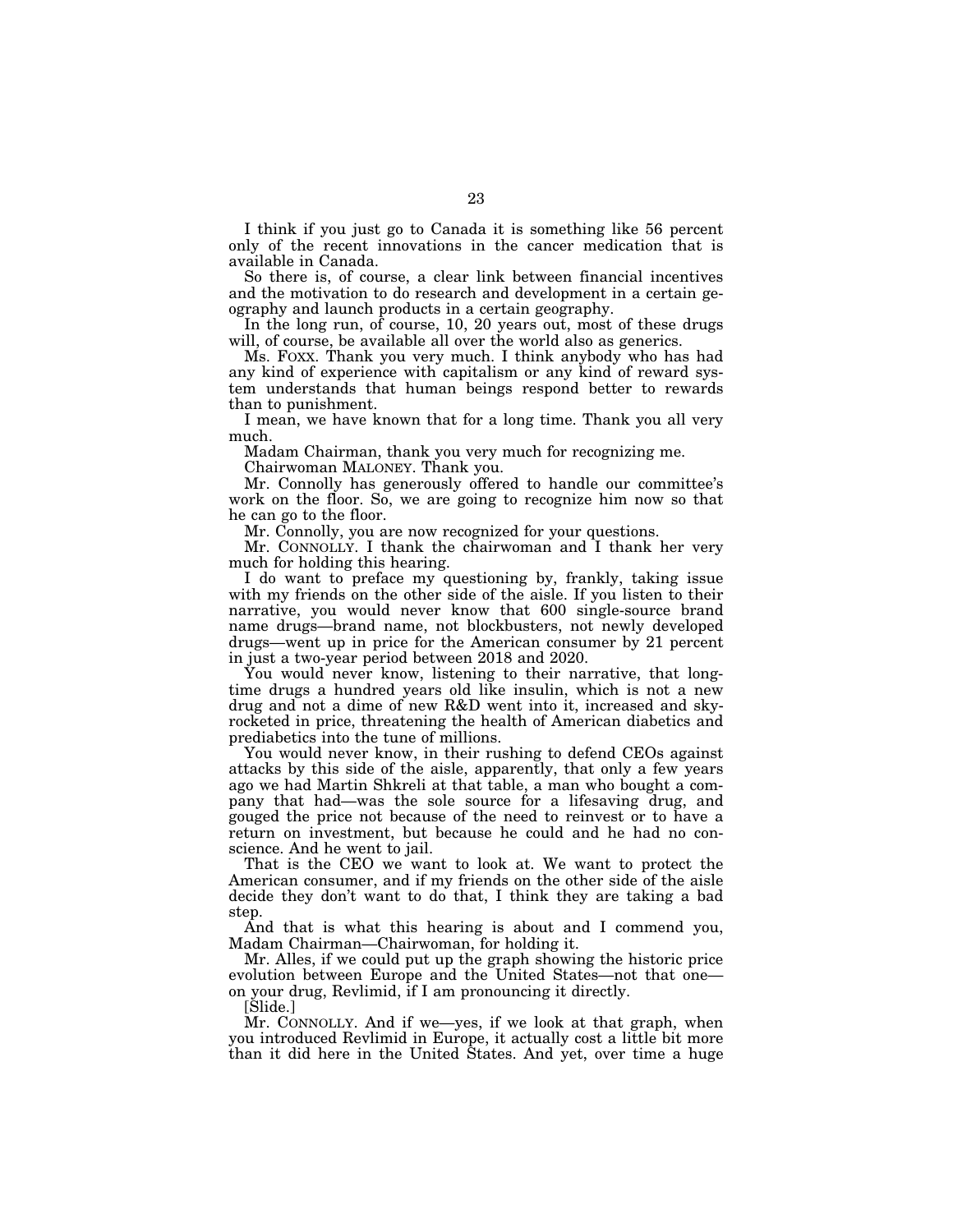divergence occurred. So, the European price kind of straight lined. But the American price went up and up.

And that is because you described—your company described this as saying that the United States was a free market investment and Europe was something else. Do you make a profit on that drug in your sales in Europe or is it a loss leader?

Mr. ALLES. We do make a profit on the drug in the aggregate European Union.

Mr. CONNOLLY. OK. So, I guess that capitalism my friend, Ms. Foxx, was just talking about is alive and well in Europe.

It is just you can make even more profit here in the United States because of the free market environment, which I think means we don't negotiate that price in a lot of public programs. Would that be a fair statement?

Mr. ALLES. I think in the aggregate, Congressman, what we are seeing is the innovation cycle and R&D that goes into developing a cancer medicine like Revlimid worldwide in this window of time.

Mr. CONNOLLY. Is there a different—I am sorry. I am running out of time. Is there a difference between the R&D investment in Europe versus the R&D investment—I mean, it is the same drug.

Mr. ALLES. It can be quite different. Clinical trials can be wrong more completely in the United States or more could be happening here than across Europe. So yes, those R&D expenses could be quite different.

Mr. CONNOLLY. Well, with respect to that, if we look at Exhibit 7, your own forecast said that you were going to have modest price increases in this drug here in the United States through 2018, independent of volume, and that you would stabilize the price of a

Instead, that pill went up to \$750. Was that also because of unanticipated R&D costs? How could you get that price per pill so wrong?

Mr. ALLES. I am looking at the document that you are describing and I don't know that we got the estimate of R&D wrong. But the opportunity for increased investment and the opportunity for new drugs is, clearly, there.

Mr. CONNOLLY. No, you got the price of the pill wrong. You got the price of a pill wrong. That is a pretty big differential, especially when it hits the pocketbook of an American consumer. Would you not agree?

Mr. ALLES. I see the difference between the European Union price and the forecast that is here. But I also don't see the increase investment in R&D. For example, in 2018 it approached \$5.7 billion. So, I can see here these are numbers that are forecast.

Mr. CONNOLLY. Well, I will just end here. That difference—that difference means that for an American consumer dependent on this lifesaving drug, it can cost more than \$16,000 a month, and I don't think that is an appropriate cost.

It is not a bearable cost for most Americans, and that gives them the kind of choice the chairwoman showed us in the videos, heartbreaking videos of American consumers who are forced with kind of price escalation to make the terrible choice between controlling their illness or letting it go, and that ought not to be the kind of Sophie's Choice any American faces.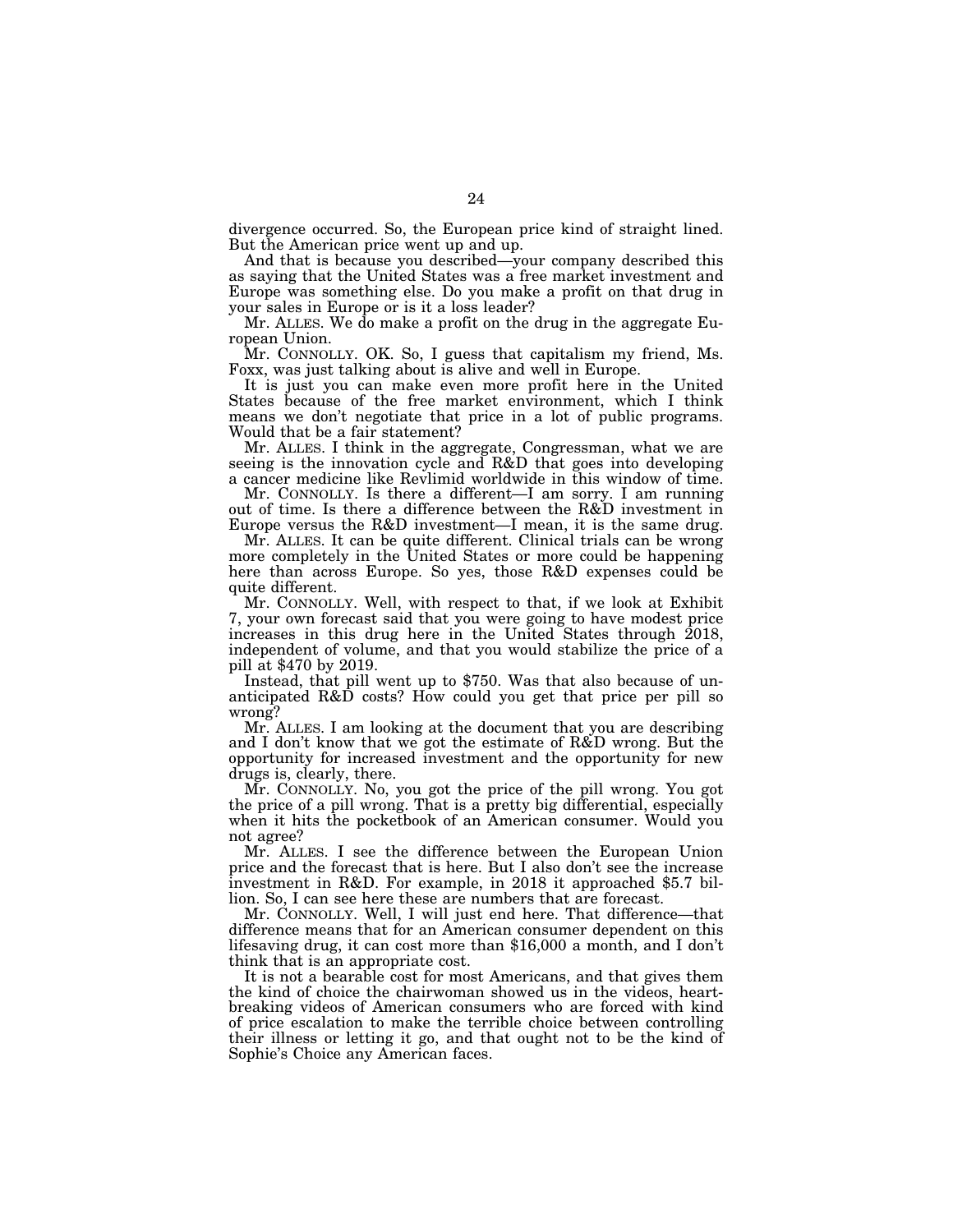I yield back.

Chairwoman MALONEY. The chair now recognizes Mr. Hice.

You are now recognized for questions.

Mr. HICE. Thank you, Madam Chair, and I want to thank all of our witnesses for being here today as well and for the difficult task that you have of working through R&D and trying to make a profit while at the same time provide medications not only here in the United States but abroad.

I do wish that my friends on the other side of the aisle, if they were serious about true reform and lowering prices we would be looking at something like H.R. 19 instead of pushing something like H.R. 3, which we all know would not help lower drug prices and, again, as I mentioned earlier in my opening statement there would be fewer drugs available as a result of H.R. 3.

And this is not just me saying words. This is according to the CBO, and they confirmed that there would be a loss of cures available on the market, and I don't know why that in any shape, form, or fashion is considered to be a good idea. Seems like a poor idea. In fact, it seems like a dangerous idea to go down that path.

So, for whatever reason, some of my friends on the other side, at least the appearance is that it is worth it to lose cures, potential cures, in order to push H.R. 3 through as opposed to H.R. 19, the Republican legislation which addresses many of the issues, frankly, that we are talking about today without destroying the market the free market, innovation, the ability to get drugs through the process and to people who need it.

I mean, just think of it. Again, eliminating any cure, any cure, for whatever the disease might be, from Alzheimer's to sickle cell to various cancers, ALS. I mean, you name it.

Which one of these diseases with a possible cure that could not come to the market would—that is unsatisfactory. We just simply cannot go down that path of eliminating any potential cure for some of these serious diseases.

H.R. 19 would have capped seniors' out-of-pockets costs. It would have required insurance companies to make information about drug costs available while in the doctor's office, and a host of other things.

So, I want to thank each of the companies who are here today. I know every one of you are involved in developing treatments and vaccines for—potentially, for COVID–19 and this, again, highlights how important the investments are that you make, and policies that incentivize investment in pharmaceutical innovation is a good thing, and that is where we need to be focused.

Of course, right here in the United States no doubt this is the epicenter of research and development for a host of diseases and that includes COVID–19.

And, finally, I want to just acknowledge and thank the administration for the great work that they have done in lowering drug prices.

As you can see from the poster behind me, there has been drastic decrease in prices, and you look at this and beginning—and by the way, this is stats from the Bureau of Labor Statistics, but in June •19 the U.S. saw the largest single year drop of prescription drug prices since 1967. This is great progress in the right direction.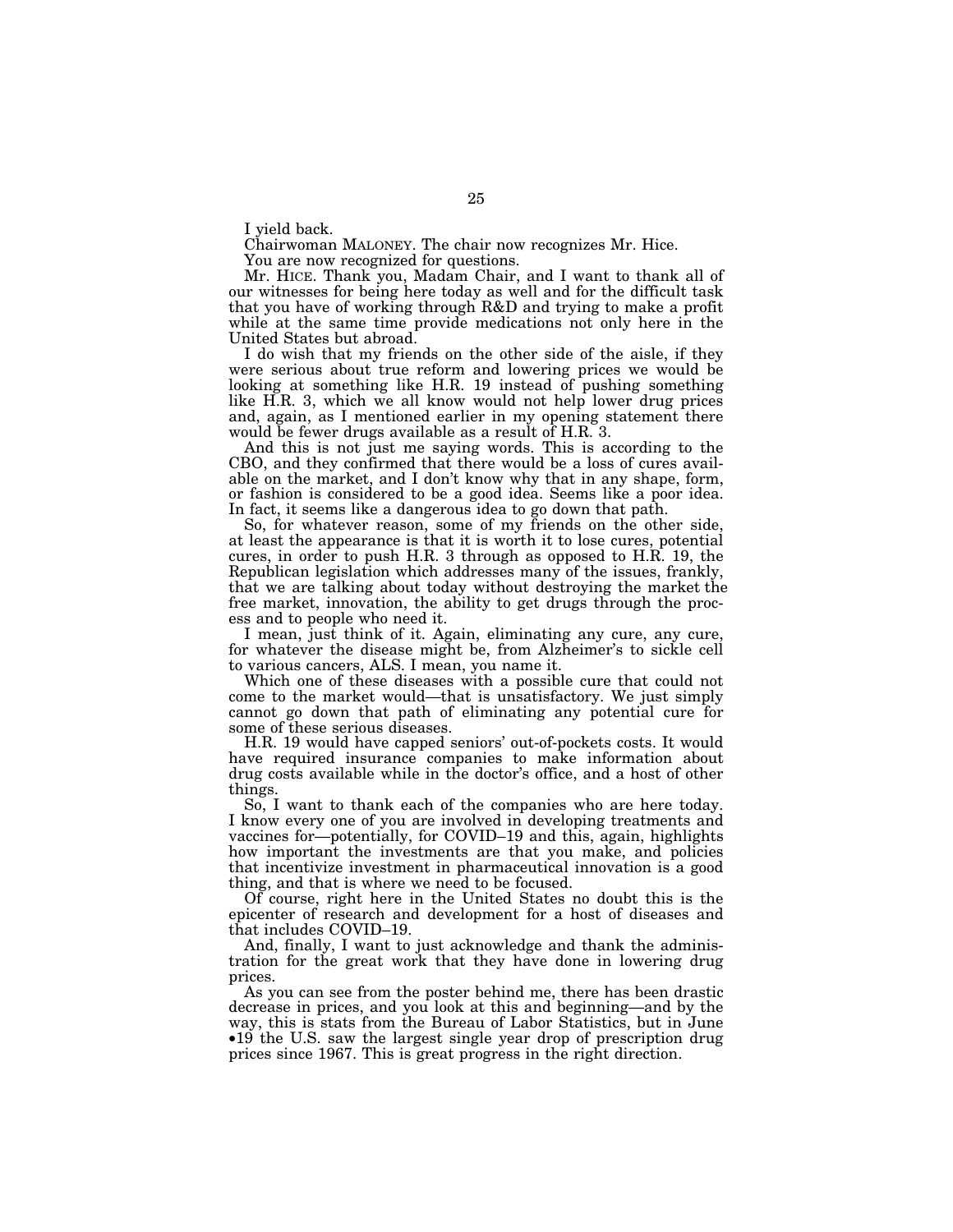The FDA approved a record number of affordable generic drugs last year for the third consecutive year. That would be under this current administration.

In October 2017, the FDA published a list of brand drugs that are off patent and off exclusivity without any generic competition and they announced that they will expedite a review of the generics submitted on that product list.

In October 2018, the FDA approved 110 generic drugs and tentatively approved 18 more. All of this results in a \$26 billion reduction in cost. Twenty-six billion dollars in cost savings.

And then we have also some executive orders from the president, four of them, to lower the cost of drug prescription prices. So, this is a huge issue.

We are moving in the right direction and, again, I want to thank our witnesses and these companies for being here. I think we need to get beyond talk and look at actual action that is taking place to lower prescription drug costs.

And with that, Madam Chair, I will yield back. Thank you very much.

Chairwoman MALONEY. Thank you.

Mr. Cooper, you are now recognized and you must turn your video on.

Mr. Cooper, you are now recognized.

[No response.]

Chairwoman MALONEY. OK. We are having some technical difficulties.

I now recognize Mr. Raskin. You are now recognized. We will go back to Mr. Cooper later.

Mr. Raskin?

Mr. RASKIN [continuing]. So, I used that by contrast to a majority of all the states shall be necessary. It is your choice.

So, you know, I am not saying what——

[Inaudible.]

Chairwoman MALONEY. OK. We are—we are now—we have some technical problems. We are now going to Ms. Wasserman Schultz. You are now recognized.

[No response.]

Chairwoman MALONEY. Robin Kelly, you are now recognized.

Ms. KELLY. Thank you, Madam Chair, and I thank the committee for bringing us together to discuss drug affordability, and I thank all of our witnesses for being willing to testify today.

The medications each of your companies make are critical to the patients they serve. Yet, the cost of these medicines can make them unaffordable, putting lives at risk.

Dr. Caforio, does your company have any programs or initiatives to help patients afford Revlimid? Have you expanded these programs during the current COVID–19 discussion? If not, can you share why not?

[No response.]

Ms. KELLY. Can't hear. You are on mute.

Dr. CAFORIO. Can you hear me, Congresswoman?

Ms. KELLY. Yes.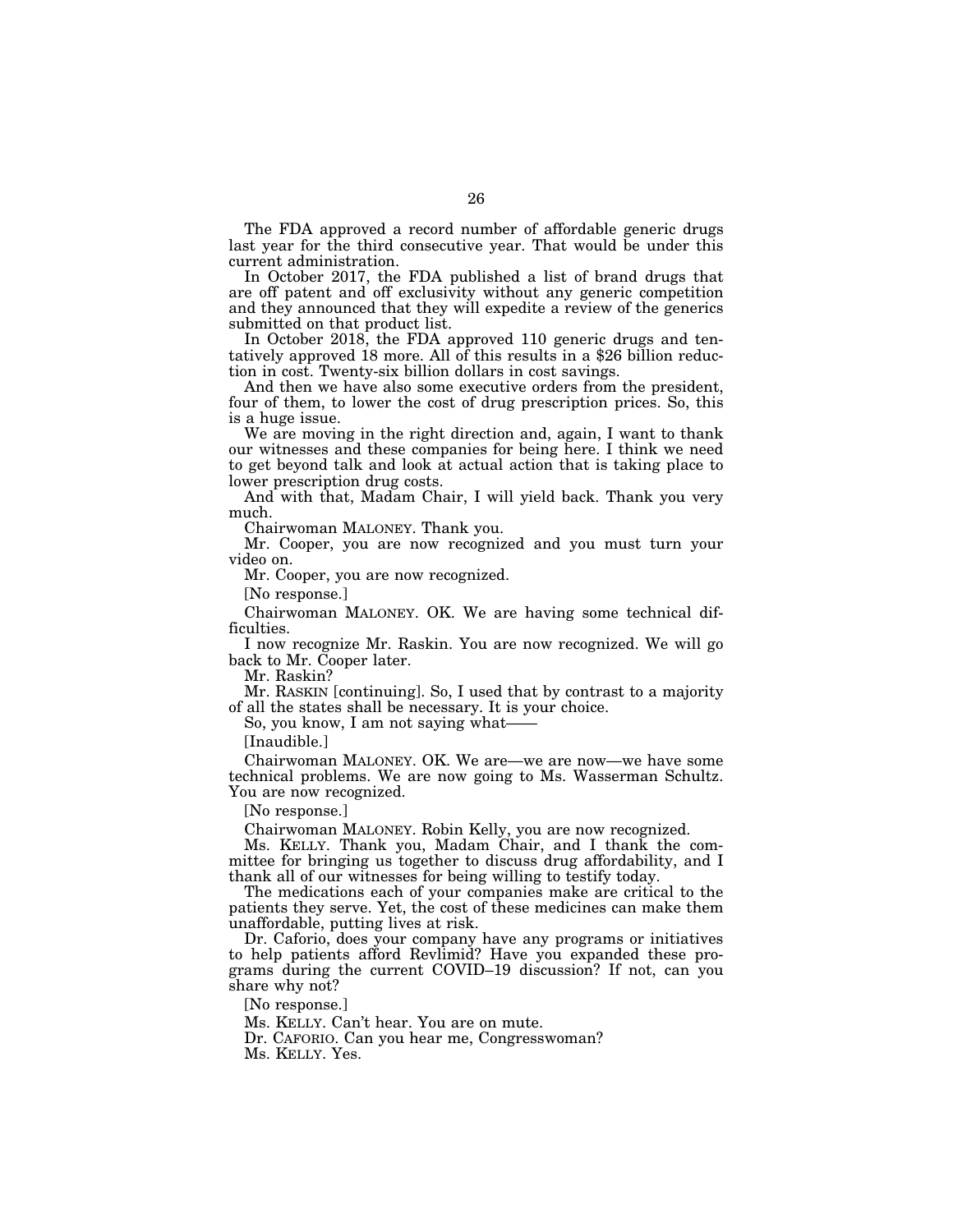Dr. CAFORIO. Thank you for your question.

Yes, I would like to say, first of all, that it is absolutely important, essential for us, that any patient that needs one of our medicines has access to it. In answering your questions, we have a number of programs to help patients and I will just mention a few examples.

Through our foundation, we provide free medicine to patients that are in need and eligible. These are mostly uninsured or under insured patients. In one year, Bristol Myers Squibb provides approximately \$2 bil-

lion of free medicine for patients. In the U.S., we help 100,000 patients every year.<br>For Revlimid specifically, in 2019 we provided, in that case

through Celgene, approximately \$500 million worth of free products.

We also provide a co-pay assistance program support to patients that have commercial insurance and have challenges with paying their co-pay, and for Revlimid specifically that support was approximately \$20 million last year.

We did act quickly at the beginning of the COVID pandemic because we thought it was really important to do that. So, we expanded our program, and for any U.S. patient that lost their job or insurance because of COVID, they are receiving any Bristol Myers Squibb medicine for free.

Additionally, we do make contributions to independent charitable organizations because we do know that there are patients we cannot help directly and we do make those contributions so that patients can have access to grants and support their out of pocket cap.

We do understand, and I do, that all of those are solutions that may help some of the patients. When you look at the totality of our program we believe we have a program that is as broad as we can implement.

We definitely would like to do more, and I would like to work with the committee to think about policy reforms that can help companies like Bristol Myers Squibb help even more patients.

mitment to addressing health disparities including a \$300 million investment announced last month.

But with the skyrocketing prices, you know, that could exacerbate the same health disparities and, specifically, Revlimid can be used to treat multiple myeloma. Incidence of multiple myeloma in African Americans is two to three times that in whites. A \$300 million investment does not erase the health care disparities issues.

So, what impact have you seen with the increasing price? What impact has it had on minority communities in particular, and does increasing the price lead to less access for those groups?

I am not sure if you track it or not.

Dr. CAFORIO. Well, Congresswoman, we do know and I think the COVID pandemic this year has demonstrated very clearly to all of us that some communities are disproportionately more impacted, and we try to help in many different ways.

As I mentioned, we expanded our support programs that are able to provide our medicines for free to many more patients this year.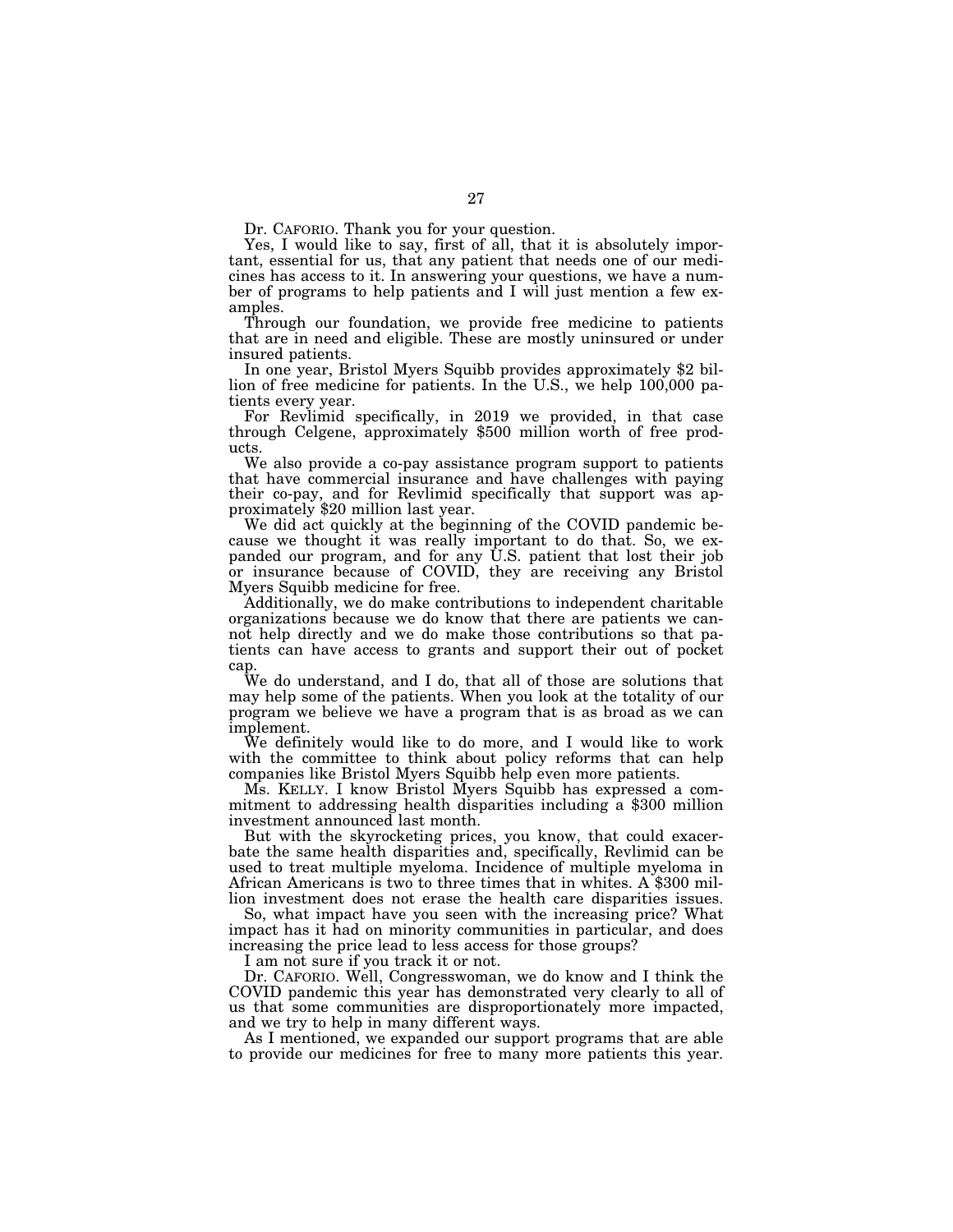That includes underserved communities and those communities that have been impacted more.

Ms. KELLY. Do you track that? Do you track how many in those communities are taking advantage?

Dr. CAFORIO. I don't have exactly the statistics yet. But we are tracking the utilization of our programs and I would be happy to followup with you because-

Ms. KELLY. Yes, I would love to see that.

Dr. CAFORIO [continuing]. It is really important.

Ms. KELLY. I would love to see that.

Dr. CAFORIO. Absolutely.

Ms. KELLY. Thank you. My time is up. Thank you, Madam Chair.

Chairwoman MALONEY. Thank you. Congressman Cloud, you are now recognized.

Congressman Cloud?

Mr. CLOUD. Thank you. Appreciate you holding this hearing. This is, certainly, extremely important to the people we all represent and something we know we have needed to deal with for quite some time now, the extraordinary increase in drug pricing.

Dr. Caforio—really, probably any of you could speak to this, but Dr. Caforio, could you speak to—this is a hearing on drug pricing.

Could you speak to the pricing system, so to speak? The difference between what you price a drug at and what the customer pays and kind of the process it goes through, kind of a brief explanation?

Dr. CAFORIO. Yes. Thank you, Congresswoman. I would be happy—Congressman, sorry—I would be happy to do it.

Let me just start by saying that the pricing systems in the U.S. are very complex, and one of the objectives we should have working together is to resolve some of that complexity and realign the incentives to make sure we help the patients better.

We do price our medicines in the U.S. based on the value they deliver to patients, to health care systems, to society, and we do take patient affordability aspects into consideration because they are very important to us.

The system, as I said, is complex in the commercial space, so for patients that have insurance through their employer, of course, we work with insurance plans and PBMs to ensure that our products are reimbursed and often provide very significant rebates and discounts. We would like to see those transferred to patients and they often are not. This is an area that is important to us.

Of course, the focus of today is primarily on the important government program Medicare, and in Medicare as well across many areas, there are, of course, plans that manage that program and there is significant competition in Medicare as well and for some products that results in——

Mr. CLOUD. I am going to—I am going to break in here for a second because we got—running out of time here. But, basically, this is—would you say this is somewhat an accurate chart as to drug pricing scheme?

Dr. CAFORIO. Congressman, it is difficult for me to see it. But—

Mr. CLOUD. OK. Well, the thing that I would note is that there is manufacturers, drug wholesalers, pharmacies, PBMs, pharmacy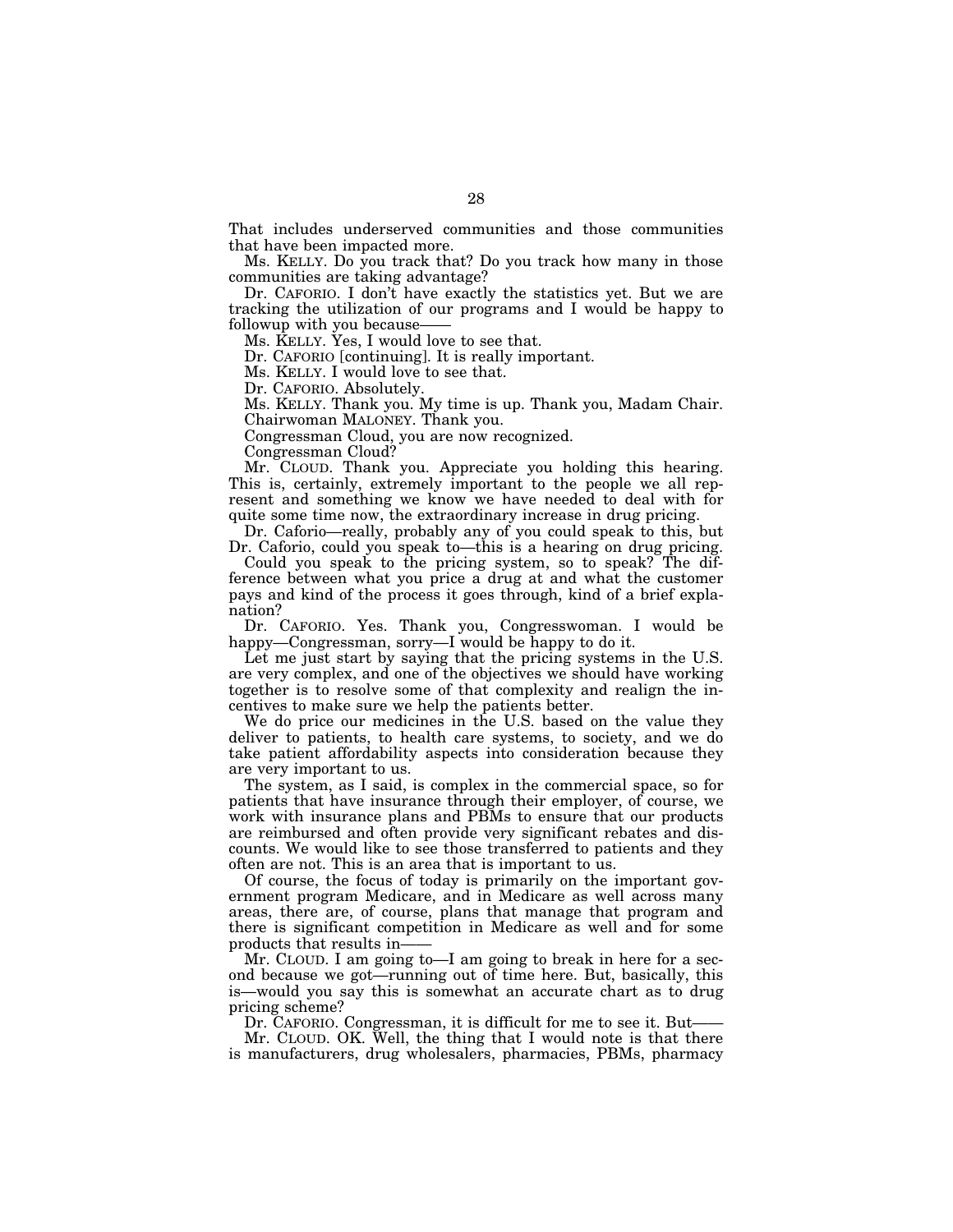benefit managers, and we are speaking only to the manufacturers today.

And I would just suggest that while there is definitely a lot we need to talk to manufacturers about if we are going to come up with a good pricing—if we are going to have a true discussion about that that we probably need to bring these other elements into the discussion as well.

Over the last few years, of course, we know that the Trump administration has produced record number of generics. They have approved a number—they have approved three years in a role a record number of generics. Do generics generally bring the pricing down for the consumers?

Dr. CAFORIO. Yes, Congressman, and in fact, 90 percent of prescriptions in the U.S. are for generics.

Mr. CLOUD. OK. And the other two CEOs would agree with that? Mr. SCHULTZ. This is Kare Schultz. Thank you for that question, Congressman Cloud.

Yes, generics definitely brings down the price dramatically, and as it was just stated by Dr. Caforio, more than 90 percent of the prescription volume in the United States is from generics. We are very proud to, basically, provide one out of 10 prescriptions of generics in the U.S.

The pricing typically drops by somewhere between 60 and 99 percent within a year from the launch of a generic version of a drug.

Mr. CLOUD. OK. And we also know President Trump also passed an executive order dealing with most favored nation status to gauge our pricing more on an international price index.

And then as Mr. Hice mentioned, 2019 was the largest drop since, I think, 1967 for prescription drug pricing. It is also interesting to me that, you know, while we have H.R. 3 out there, which is, again, an attempt to kind of take over this from a government standpoint, we have another option out there, H.R. 19, which does address pay for delay, product hyping, patent evergreening, which are serious issues that need to be dealt with.

And, certainly, you know, I think we all agree it is a bipartisan issue that we want to lower drug pricing. But as we have seen with the Obamacare and Affordable Care Act, the intentions don't necessarily turn into actual policy. When we saw the attempt to get everybody health insurance actually led to extraordinary increase in health insurance with actual decrease in actual care.

So, it is extremely important that we make sure that we are equipped to deal with this properly.

Now, one question I do have—oh, my apologies, Chairwoman. I read the clock wrong.

Chairwoman MALONEY. OK.

Mr. Raskin, you are now recognized.

Mr. RASKIN. Thank you very much, Madam Chair, for calling this extremely important hearing.

Mr. Schultz, I have questions for you. The prices of your product, Copaxone, have gone way up over the last two decades. It is more than 10 times what it used to cost. Your profits have been soaring. It is in the billions.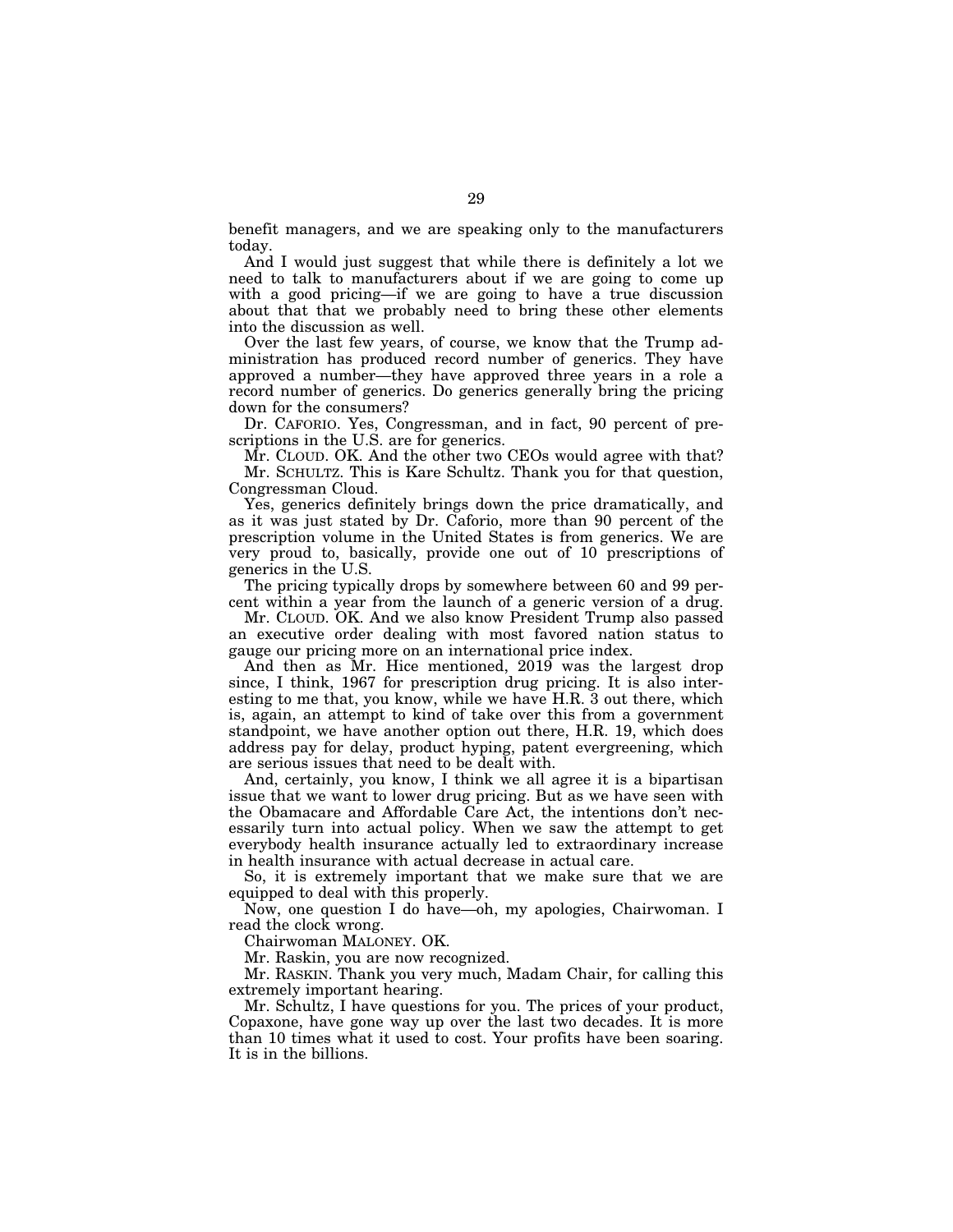The executive compensation has increased dramatically. I under-<br>stand your top executives are all making \$4 million, \$5 million, \$6 million.

By the way, what is your salary, Mr. Schultz?<br>Mr. SCHULTZ. I have a salary which is combined of different elements. But, basically, my sort of the basic salary would be \$2 million and then I would have-

Mr. RASKIN. What is your total compensation package you negotiated for when you accepted the job?

Mr. SCHULTZ. The ongoing compensation package was in the range of \$12 million——

Mr. RASKIN. Twelve million. OK. So I want to ask about R&D because we have heard already today inevitably that the exorbitant prices that d,rug companies are charging for medication in America are necessary to invest in research and development.

In just a little example, Copaxone cost our constituents \$126 a day, which is four times what it costs in Germany, \$33 a day, five times what it costs in the United Kingdom, \$25 a day, and seven times what it costs Vladimir Putin's constituents in Russia, \$18 a day.

But we are told if we put any limits on price increases in America, which is the only country on Earth which doesn't limit drug prices, we will stifle innovation. We will deprive our people of the next cure, and we take that seriously.

That is a sobering answer to us when people complain about the skyrocketing price of prescription drugs because R&D is costly and critically important to discovering the next treatment or next cure of the killer diseases.

But our examination of your company data, Mr. Schultz, reveals that Teva is not investing nearly as much in R&D as big pharma might lead the American people to believe and, certainly, not enough to justify the extraordinarily high prices our constituents are paying while, you know, there is something of a bonanza for the salaries of the executives of the company, and so on.

Your companies raised the price of Copaxone 27 different times since bringing it to market more than two decades ago. Its current price is \$7,114 for a monthly course.

Has your company ever justified these price increases by claiming that its Copaxone revenues are used to invest in scientific research and development?

Mr. SCHULTZ. Congressman, thank you for that question.

The way that pharmaceutical products are priced, and let me just state up front that I was not there during this time you are referring to for Copaxone. I only started late 2017.

Since then, we have not increased the price of Copaxone and we have actually significantly decreased the next sort of-

Mr. RASKIN. OK. Forgive me, because I am running out of time. So, the fact is that your company's talking points that were produced to this committee—it is page 5 of Exhibit 57 in the materials—show your executives being directed to justify price increases for Copaxone on exactly this basis, quote, ''so the company can invest in researching new developments that directly translate to increased options for Copaxone patients.'' In other words, it is an echo of what we have heard from some of our colleagues today.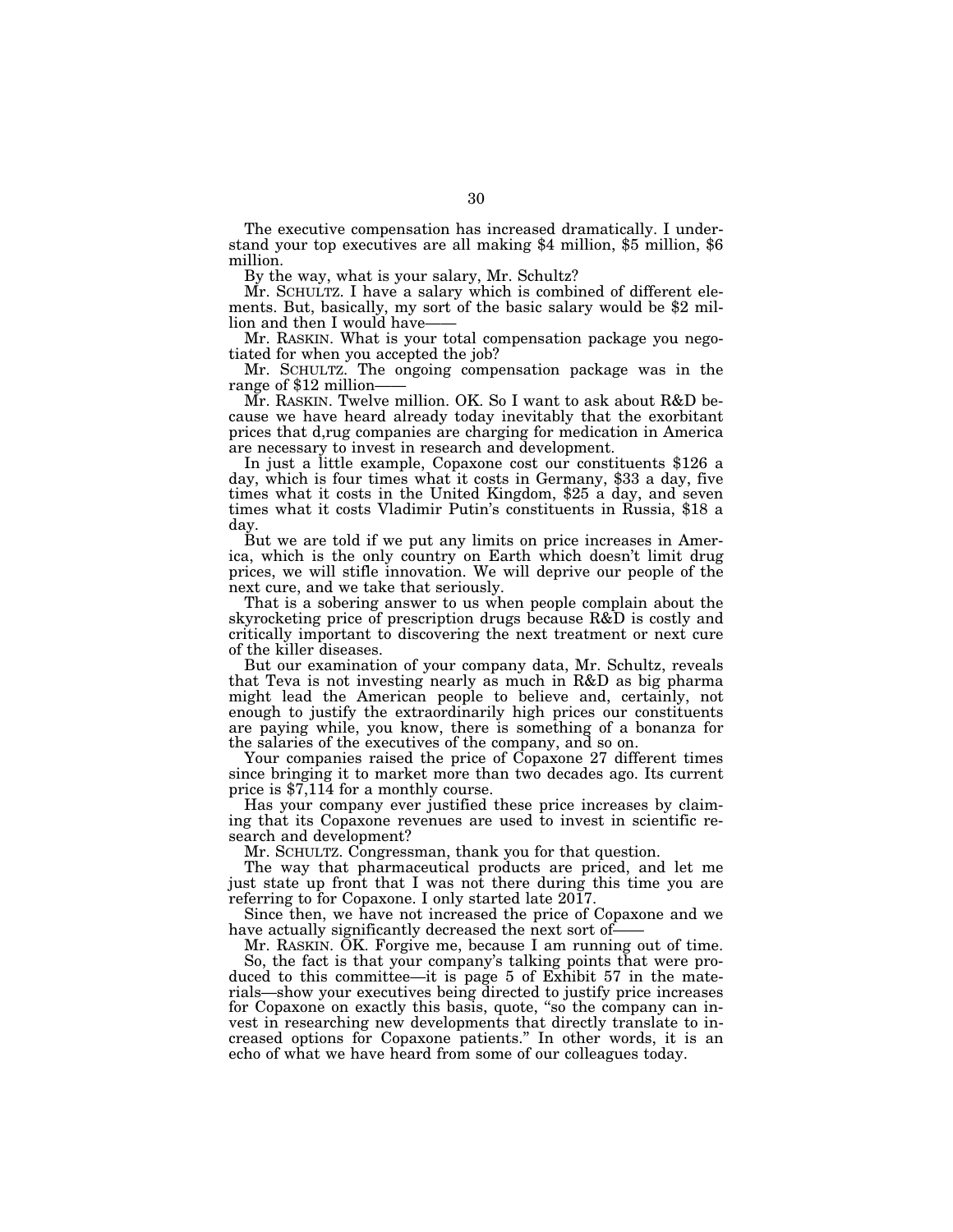But other documents your company produced to the committee directly contradict those talking points. Take a 2016 internal presentation to the board of directors, which indicated that Teva spent the least amount of money on R&D among all major pharmaceutical companies. I want to put that slide on the screen, Madam Chair. It is Exhibit 56.

[Slide.]

Mr. RASKIN. And, Mr. Schultz, do you know how much your company has spent on Copaxone R&D compared to what it has made in profits on Copaxone? And I understand that you are relatively new to the company.

Mr. SCHULTZ. Yes. So, I wouldn't know the details of that. No, I don't know-

Mr. RASKIN. All right. Let me—let me give you the details then. Your company has made more than \$34 billion—\$34 billion from Copaxone but it reported to the committee that it has spent two percent of that on R&D expenditures for Copaxone patients. So, in direct contradiction to the talking points that we got from your company and that we are hearing today, Teva could not report to the committee a single R&D expenditure that took place after 2015.

Yet, there have been multiple price increases since 2015. How would you justify that to the kind of patients that we saw on the video at the beginning of our hearing who cannot make ends meet, who are desperate, who are talking about selling their cars, selling their houses, having to move?

How can you justify increasing the prices of this desperately needed drug while there have been no investments in scientific research and development while those price increases are being imposed?

Mr. SCHULTZ. First of all, as you know, I didn't join the company until the end of 2017.

Mr. RASKIN. So, you don't justify it. You think it was wrong. And have you been brought in to clean house?

Mr. SCHULTZ. I have been brought in because the company came into financial trouble for a number of reasons, one of them being the patent expired for Copaxone and the associated price decline, the other one being having put on major debt and that meant that I was brought in to, basically, restructure the company and reduce costs so that the company could honor its commitments in terms of its financial——

Mr. RASKIN. So, the company got addicted to the cash cow of Copaxone-

Chairwoman MALONEY. The gentleman's—the gentleman's time has expired.

Mr. RASKIN [continuing]. And when there was some competition, then at that point it became a crisis.

Chairwoman MALONEY. The gentleman's time has expired.

Mr. RASKIN. Madam Chair, this is precisely why we need to give the government and Medicare the power to negotiate for lower drug prices because our patients and our taxpayers are getting ripped off by big pharma.

I yield back.

Chairwoman MALONEY. I agree.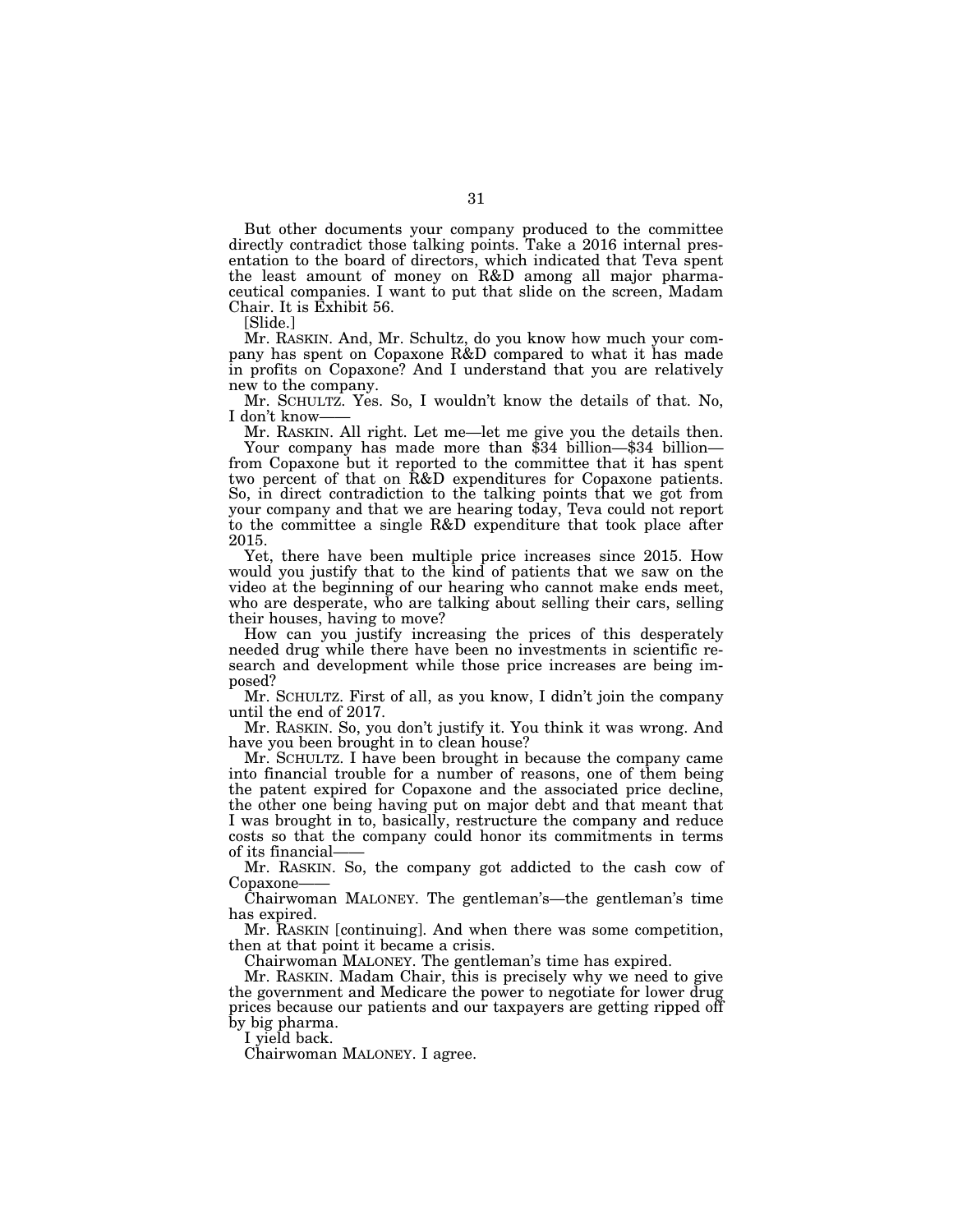Mr. Norman, you are now recognized for questions.

Mr. NORMAN. Thank you, Ms. Chairman. I just want to thank you for holding this hearing.

You know, one thing is you hear both sides discuss the problems we face with high drug costs. Here is what we agree on. Miracle drugs that cure cancer, cure a lot of the illnesses we have, are no good if our patients can afford it.

Second, I agree that the price of insulin, as an example, which has been around a hundred years or more, that doesn't require any research and development, that ought to be stopped.

And the difference, I think, in both—in my friends on the other side of the aisle, they look to just government. Let us let government get involved.

Now, on our side, you have heard a lot of different testimony about H.R. 19. Let us look at the one thing that helps this great American system thrive is the competition will bring down pricing.

So, I would ask my friends on the other side of the aisle, H.R. 19, take a look at it. It stops companies from withholding generic drug samples.

It stops the exclusivity of products as insulin that has been around for a long time, for prices to be hiked up. It stops product hopping where a company will say that one—they introduce a drug that has—there is no difference in getting a higher price when the drug does exactly the same thing as the old drug.

That is the type thing we ought to be looking at, and I would urge my colleagues on the other aisle to take a look at this. Public disclosure of pricing ought to be highlighted.

So, I would urge you to look at H.R. 19. One of the things I am really interested in is the PBMs. Could any of the panelists, any of our witnesses, go into the effects that—of pharmacy benefit managers and how it affects the drug prices?

Anybody?

Dr. CAFORIO. Congressman, thank you. I am happy to provide my perspective.

First of all, let me say that as I mentioned earlier the pricing system in the U.S. is really complex, and I do agree with you that our objective is that every patient that needs one of our medicines has access to it.

Specifically——

Mr. NORMAN. I agree with you. But it is at an affordable price. Every patient needs it, but if you can't afford it what good is a drug?

Dr. CAFORIO. I agree with you, and that is why we do everything we can to help patients with affordability programs to be able to afford their medicines.

There is one area where we would like to be able to do more, which is to provide patients with Medicare co-pay assistance. That will be extremely helpful for patients that are struggling to afford their out-of-pocket costs.

We also support measures such as introducing out-of-pocket caps in Medicare, which would be, again, really helpful to some of the patients that are struggling with our medicines.

Specifically to your question on PBMs, PBMs play an important role. At the same time, our concern is that the significant rebates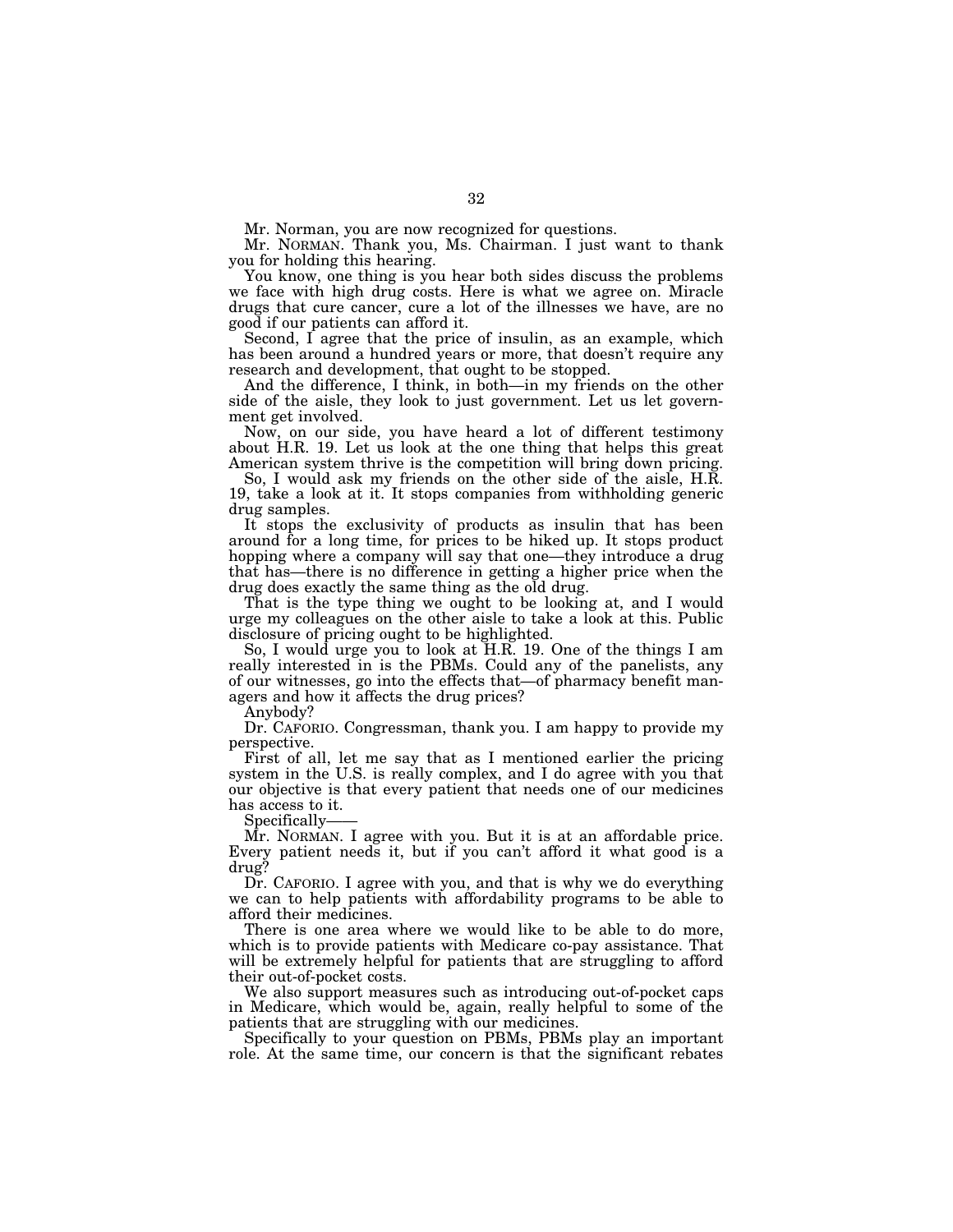and discounts that the industry provides for some medicines in order to have formulary listing don't make their way to patients at the pharmacy counter, and our perspective is that patients should be benefiting from those rebates and discounts and our industry would be supportive of reform that looks at that anomaly and realigns incentives so that the discounts we provide can make a real difference in terms of affordability for patients.

Mr. NORMAN. Then I would ask your company to lead the way. Get us a blueprint what would do just what you said where patients can afford drugs, as an example, insulin, that is unaffordable for so many families. How about you leading the way with that? Let me hear from the other witnesses.

Mr. SCHULTZ. This is Kare Schultz from Teva. Thank you for that question, Congressman Norman.

The PBMs, they play a significant role in that they consolidate and negotiate on behalf of managed care plans and other customers that they had who, again, of course, take care of the patients that are insured under those schemes.

It is correct that over the lifetime of a pharmaceutical product the rebates typically increase as time goes on and more competition enters into the marketplace, and it is not abnormal to see rebate levels somewhere between, let us say, 25 percent and 65 percent.

And, of course, it matters a lot to patients that the rebates are actually passed on to the patients and, therefore, there has been a lot of debate and pharma has also been supporting that the rebate structure could be more transparent than it is today. So, I think that is the difference in——

Mr. NORMAN. Transparency. Let me—I am running out of time. Transparency. Help us do that. Help us see what PBMs negotiate and what they charge the groups that they are selling products to. Help us more—have more transparency with that.

I yield back.

Chairwoman MALONEY. The gentleman's time has expired.

The gentleman's time has expired.

Mr. Mfume, you are now recognized.

Mr. MFUME. Thank you very much, Madam Chair. I am particularly thankful that you are holding this hearing.

Five months ago, I was re-elected again to fill this seat, a seat that was previously held by my dear friend of 42 years, Congressman Elijah Cummings, and I appreciate the comments that I have heard earlier with respect to those of you who served with him and miss him like we all do.

Congressman Cummings represented Maryland's Seventh congressional District for 23 years, and throughout his time in Congress, he championed a lot of things, but nothing more dedicated than this effort to lower cost of prescription drugs. In fact, on March 8, 2017, Congressman Cummings went to the White House to meet with President Trump about this and to talk about a key piece of legislation that we are here talking about today that would give the Federal Government the authority to do a number of things, but most of all to drive down the price of prescription drugs. That legislation would guarantee real price reductions on what was then and what continues to be now soaring prices of these drugs.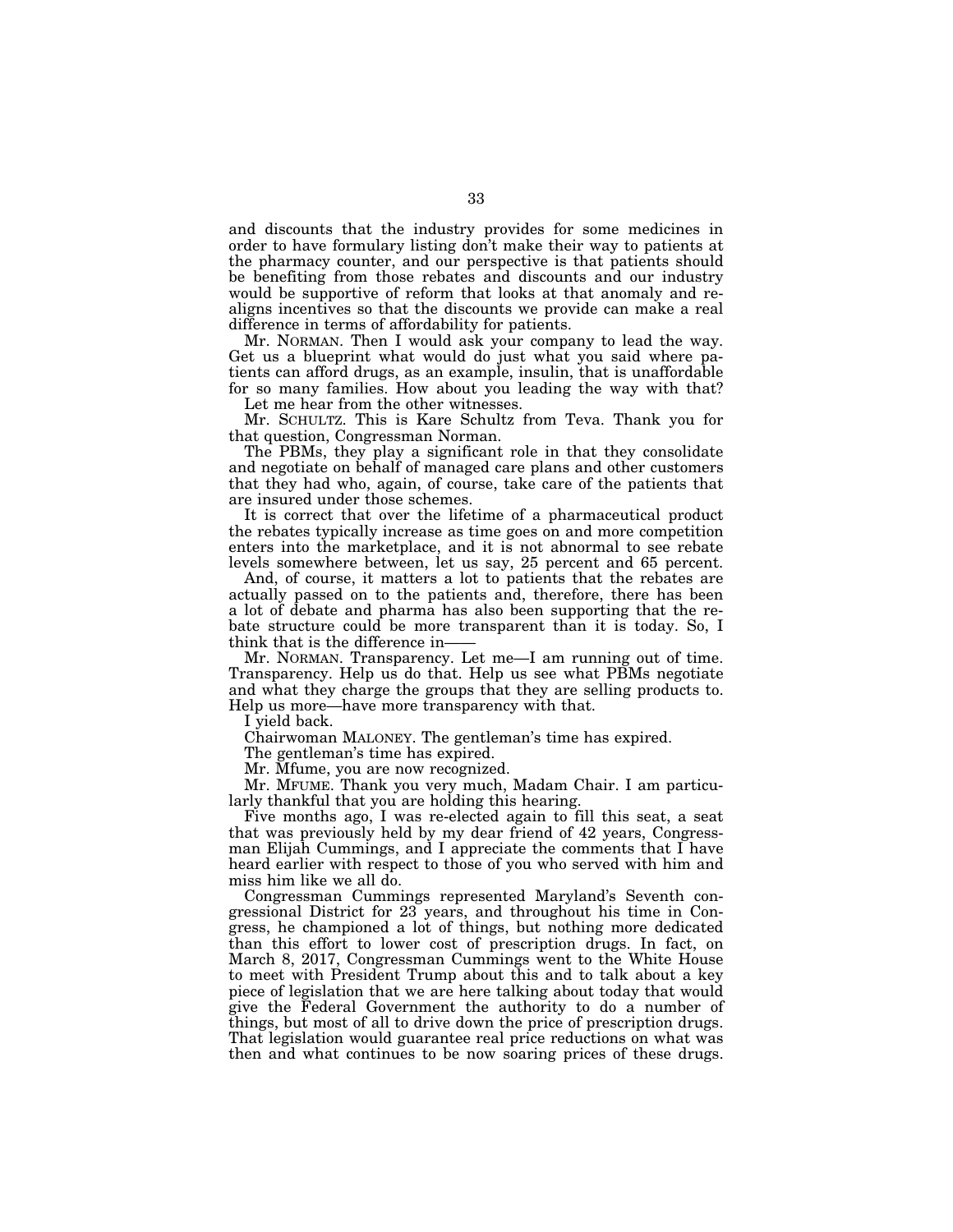According to his own statement following the meeting that day, Chairman Cummings said the President ''seemed enthusiastic about the idea and pledged—pledged—to work together to pass the legislation.'' But despite numerous good faith efforts by Chairman Cummings to followup, President Trump never responded. He abandoned his commitment to work jointly, and he instead issued a statement saying, and I quote, if the bill were presented today in its current form, he would, in fact, veto it.

So, in many respects, we are here today because President Trump failed to fulfill his promise. As a result, seniors and retirees and others continue to face immeasurable suffering simply because they can't afford to buy a pill or to take a shot. Their pain and their suffering can't be quantified, but the collective costs of the greed of big pharma can be calculated.

Take, for example, the Teva Pharmaceuticals company, which we have heard from today, and their CEO. A drug, as we all know and has been mentioned, has been used effectively to treat multiple sclerosis. Since 1997, Teva has raised the price of the drug 27 times, 27 times, to its current price of \$5,800 a month. That is nearly seven times more expensive than when it was first introduced. Between 2002 and 2016, Teva's U.S.

[inaudible] \$11 million to \$3.3 billion.

So, Mr. Schultz, I would like to start with you, and I know we are challenged by time here. We are all limited. The good thing is that this hearing will go on for a while. It is my understanding, sir, that Teva negotiates directly with Government players like Veterans Affairs. Is that correct?

Mr. SCHULTZ. That's correct, sir.

Mr. MFUME. And it is also my understanding that Teva does not directly interact with or negotiate with Medicare. Is that correct?

Mr. SCHULTZ. We do negotiate with Medicare plans. So, the way it works is that we will negotiate with a Medicare plan, which would be run by an insurance company typically. So, not directly with Medicare, per se, but with a Medicare plan represented by an insurance provider——

Mr. MFUME. And that is indirectly. So, if Teva negotiated directly, which is what I am asking, would that, in your opinion, lower the cost of Copaxone?

Mr. SCHULTZ. Now that's a very complex question to answer because it could go both ways, and the reason why it could both ways is that it really depends on the circumstances—how many competitors are there in the market for the drug, how many patients are there in that plan that you are discussing. So, it is very complex-

Mr. MFUME. But Mr. Schultz, in all likelihood, the answer probably would be yes. I think you would agree with that. I mean, otherwise, why even enter into the negotiations?

Let us talk about 2013. That year, the average net cost, meaning the cost after discounts, that the VA paid for Copaxone was \$2,019. Do you know the average paid that same year by Medicare for the drug, sir?

Mr. SCHULTZ. No, I don't know that, sir.

Mr. MFUME. It was \$4,200, twice as much. So, that is quite a difference in a drug going to two different agencies within the Gov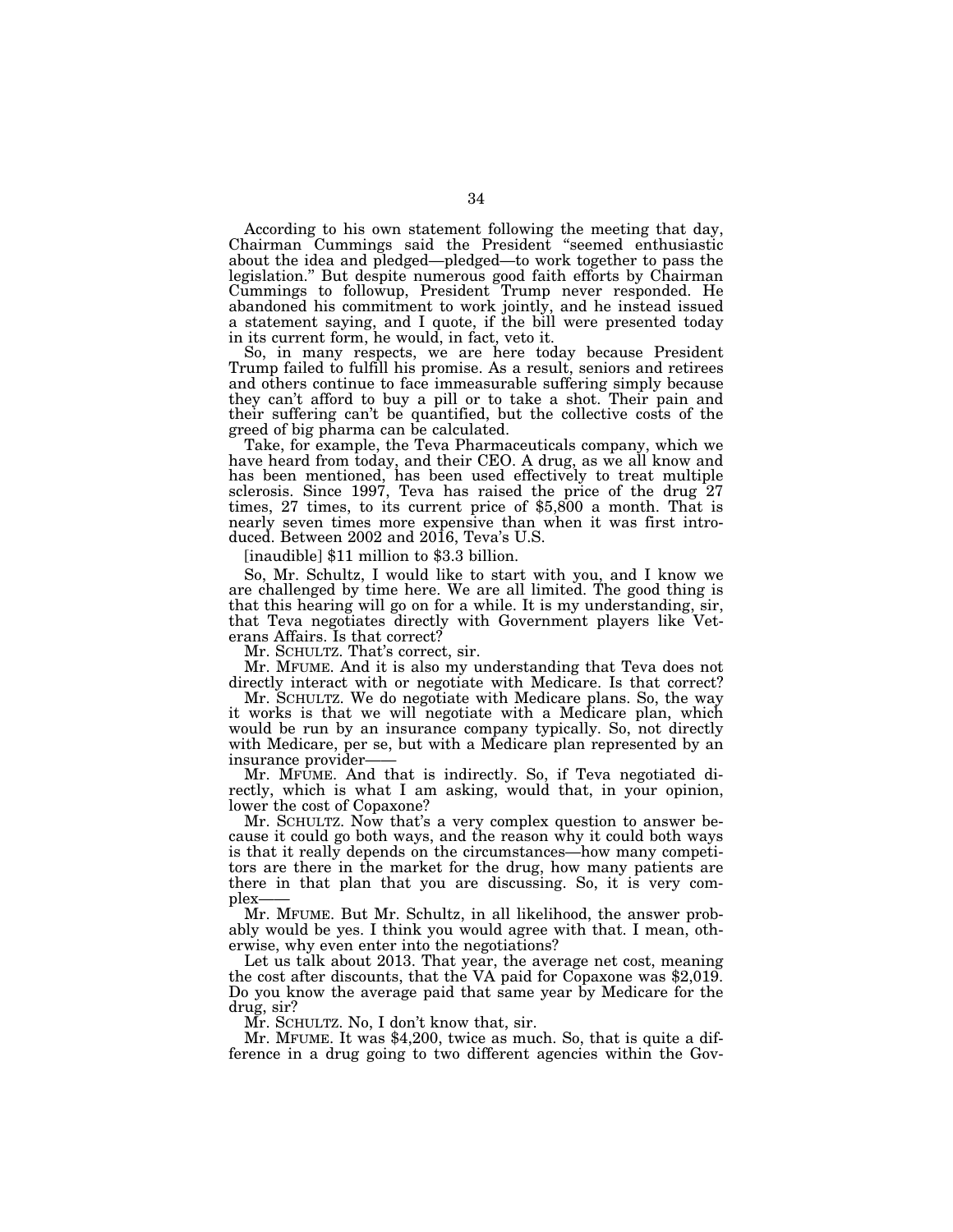ernment simply because the Government prohibits one of the agencies from not negotiating at all.

My time is just about expired, sir. But can you give us, in your opinion, since you have been with the company now for the last 30, 36 months, what do you suggest we do at this particular point in time as a legislative body, and what do you suggest Americans do, whose hands are tied and who need the drug?

Mr. SCHULTZ. So, I would like-

Chairwoman MALONEY. The gentleman's time has expired, but Mr. Schultz may answer the question, please.

Mr. SCHULTZ. Thank you very much, Chairwoman.

So, I'll need to give you two different answers because there are two parts in your question. The first part is what do I suggest that could be done to the U.S. healthcare system? This is a very difficult question about a very complex system, which is a huge organism, as we just saw, with many, many different players taking part in it.

What is important is, of course, to secure innovation and secure access. I think we can all agree to that. But I also think it's important to try and make the system slightly less complicated because it's very difficult, even for a pharmaceutical manufacturer as we are, to see through the system and understand what is actually happening.

And one of the reasons why you might see let's say more preferential access in time of negotiations, as you saw with the VA, is also because they offer a very simple model. They will offer and say, OK, we will buy X million of X doses of something. And then, of course, just like if you go to a big store that sells 1,000 pieces at a time, you get a cheaper price than if you buy one at a time.

So, the whole complexity of the system is a part of what is driving overall cost, where some—other healthcare systems are less complex. So that's one element.

The other element to your question is what about Copaxone right now? And I'm sorry that I have to repeat myself, but the price of Copaxone has collapsed. The revenues of Copaxone for Teva Pharmaceuticals has collapsed. The irony is that's the reason why I came into the job I have today, because we've been lowering the price of Copaxone ever since I joined the company at the end of 2017.

So, the price you mentioned before-

Mr. MFUME. Madam Chair, I know I don't have any time here. Chairwoman MALONEY. OK.

Mr. MFUME. But to use the word ''collapse'' after you have raised the drug price 27 times. So, did it collapse by two percent? Is that a real collapse? I think we ought to be careful with the way we use wording here, and to suggest to the American public, after you have raised the price 27 times, that it collapsed is a little bit misleading.

I yield back, Madam Chair.

Chairwoman MALONEY. Mr. Keller, you are now recognized for questions.

Mr. KELLER. Thank you, Madam Chair.

Americans pay too much for their healthcare, and the rising cost of prescription drugs needs to be addressed through bipartisan co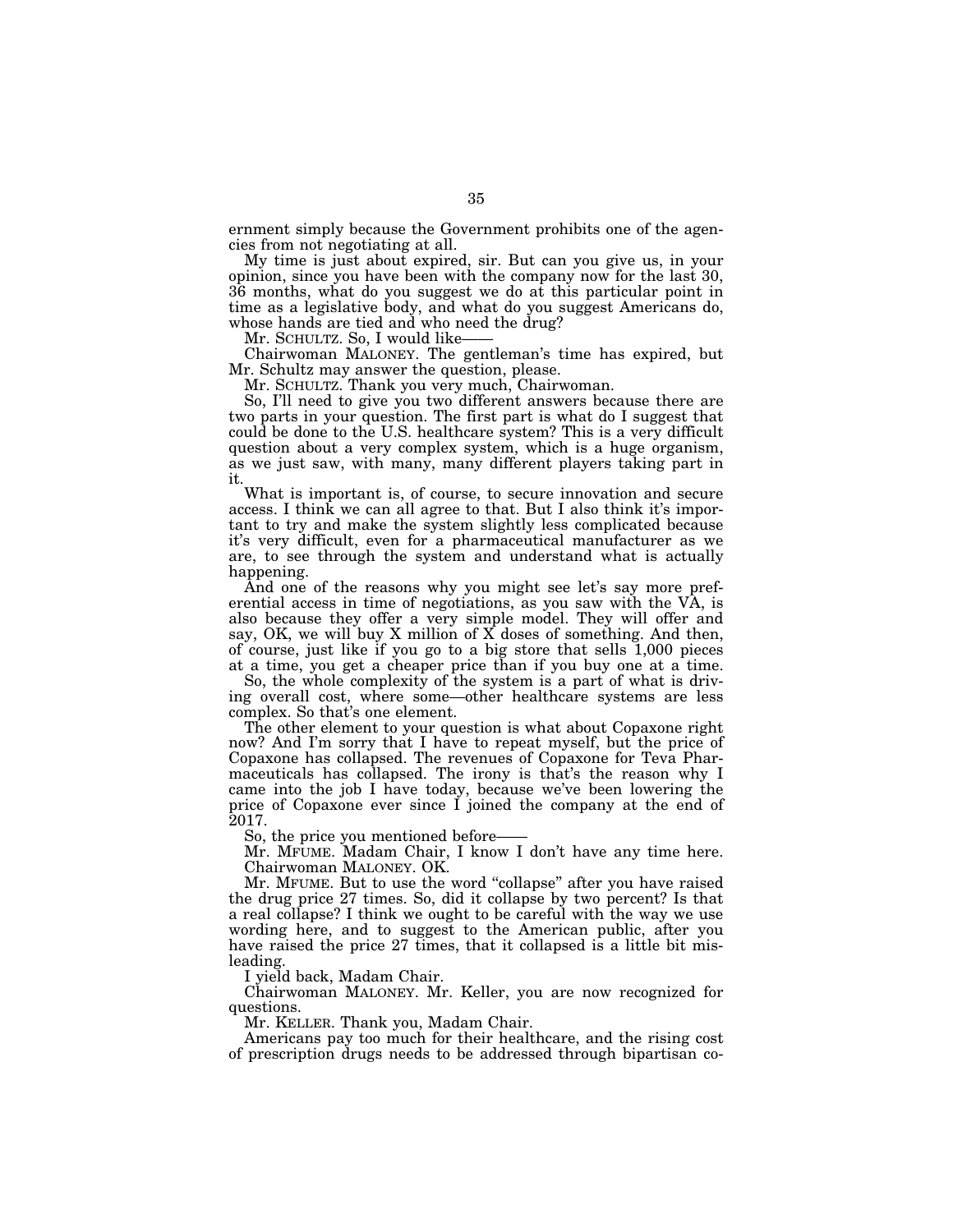operation. Now more than ever, we need to ensure that patients, especially those with preexisting conditions, have access to affordable prescription drugs.

Having traveled around northeastern and north central Pennsylvania meeting with patients, hospital administrators, and medical professionals who have repeatedly told me, among other things, that the best way to tackle the issue is to address patient reform and get generics to market faster, pursue price transparency solutions so consumers know the true cost of their medication, and incentivize innovation to help find new cures.

There has been some discussion today around H.R. 3, a partisan Government-centric approach that would allow the Government to set prices through forced negotiation, resulting in fewer cures and less innovation in the pharmaceutical drug market and ignoring the good bipartisan work done on this issue that would make significant progress toward lowering drug prices. H.R. 19, the Lower Costs, More Cures Act, introduced by Energy and Commerce Committee Ranking Member Walden, would improve price transparency so that patients can have access to more information and shop the marketplace as a true consumer, get generics to market faster, and encourage innovation, instead of stifling it as H.R. 3 does.

I do have a question for Dr. Caforio. Some of my colleagues in Congress support moving toward socialized medicine. Can you speak to the effects of socialized medicine on the pursuit of medical innovations such as Revlimid and other drugs designed to treat cancer?

[Pause.]

Chairwoman MALONEY. Can you please unmute so you may answer the question?

Dr. CAFORIO. Yes, Congressman. Can you hear me?

Mr. KELLER. Yes, we can now.

Dr. CAFORIO. Thank you. Thank you for your question.

Well, let me start by saying I am a physician by training. I was trained in Europe. I had the opportunity to live in multiple countries, and I've been working and living in the U.S. for most of my career. And I've had experiences with multiple healthcare systems around the world, and access to new medicines for patients is the number-one priority.

I want to emphasize that when we develop and introduce a new cancer medicine in the United States, that is available to patients immediately. And of course, we need to work to make sure it is affordable to some of the patients that are struggling today.

I do have experience with countries where there is a significant delay with new patients having access to medicines. I can tell you that one of my experiences is in multiple myeloma, where innovative cancer medicines have increased the survival of patients with multiple myeloma after five years from 10 percent to over 50 percent in the last 10 years. And I do know that the medicines that are responsible for this improvement are still not available in more than one country around the world.

So, I think our objective should be to address the challenges that exist with the affordability of medicines for patients in the U.S., of course. We must be working together to make sure that no patient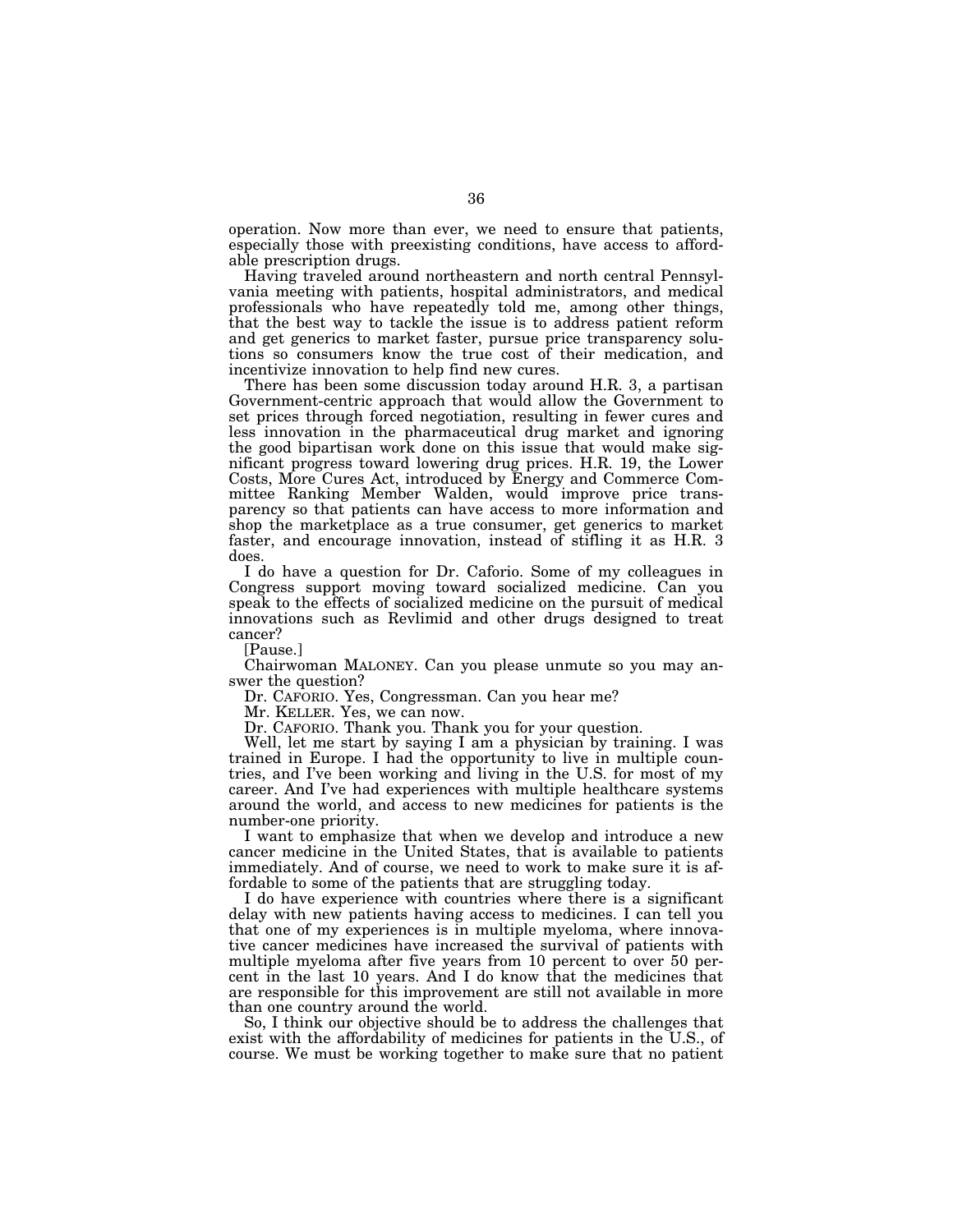has the experience we heard earlier this morning. But it is absolutely essential that we continue to reward innovation and that we are able to provide a new medicine when it is available to every patient immediately.

Mr. KELLER. Thank you. I appreciate that.

I have heard several times during the hearing this morning that the pricing system in the United States is very complex, and my colleague from Texas, Representative Cloud, had a chart that shows the many different parts of the system, from manufacturers to the PBMs and so on. And the people I see in the room today, you are just one part of the entire system, from manufacturing the drugs or producing the drugs to getting it to the patient.

None of you witnesses with us today have any other role other than being the manufacturer of the drugs? Is that correct?

Dr. CAFORIO. That's correct.

Mr. KELLER. So, I would think that if we have a complex system and there are many parts to it, if we really wanted to get down to making sure that the drug was produced and delivered to the patient in a cost-effective way so that it was affordable, instead of having just one part of the supply chain in the room today, the committee—the majority in the committee would have invited everybody in that supply chain to make sure we could come up with a solution that would benefit us and get toward a real solution, rather than just some messaging.

So, I yield back. Thank you.

Chairwoman MALONEY. The gentleman's time has expired. The chair recognizes Ms. Wasserman Schultz. You are now recognized for questions.

Ms. WASSERMAN SCHULTZ. Thank you, Madam Chair.

Encouraging generic competition is crucial to ensuring that brand-name drugs become more affordable, but some drug companies have resorted to exploitative tactics that delay generic competition, which is——

Chairwoman MALONEY. Representative, would you turn your video on so we can see you? By law, we have to have your video on as you speak.

Ms. WASSERMAN SCHULTZ. My video is on.

Chairwoman MALONEY. Thank you.

Ms. WASSERMAN SCHULTZ. At least on my end, my video is on. All right. Can you see me now?

Chairwoman MALONEY. Yes, we can see you now. Thank you.

Ms. WASSERMAN SCHULTZ. All right. Let me begin again.

Encouraging generic competition is crucial to ensuring that brand-name drugs become more affordable, but some drug companies have resorted to exploitative tactics that delay generic competition, which, in turn, keeps drugs high for patients.

Mr. Alles, I would like to ask you a few questions about Celgene's use of its safety program as it relates to Revlimid, the oral chemotherapy treatment. As a breast cancer survivor, the high cost of cancer treatment is very personal to me. A Risk Evaluation and Mitigation Strategy, or REMS, is an FDA-required program that ensures that high-risk drugs are used safely.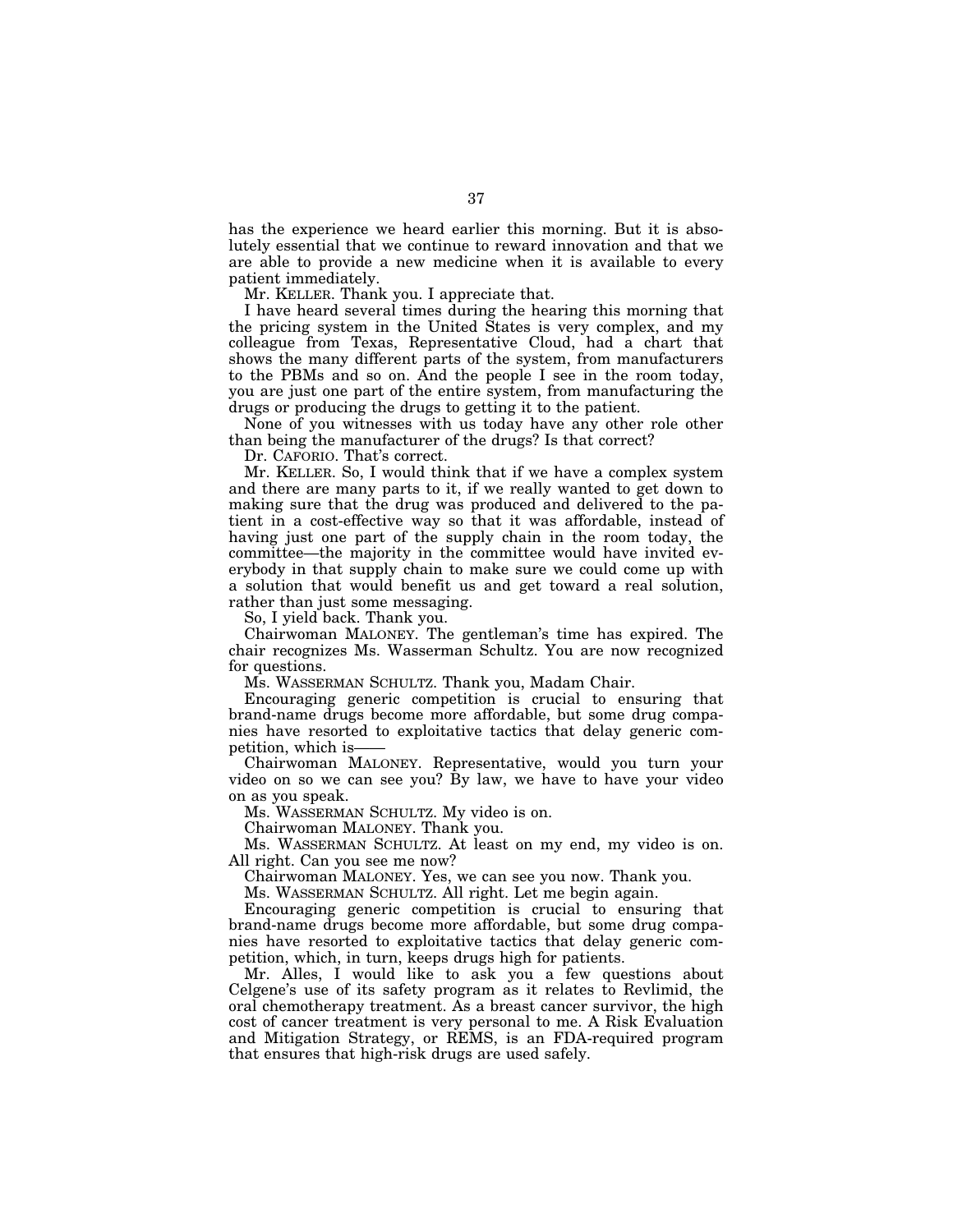Mr. Alles, I am sure you are familiar with this program and that manufacturers are not allowed to use REMS to impede generic manufacturers' applications to FDA. Is that right? Mr. Alles?

[Pause.]

Ms. WASSERMAN SCHULTZ. Madam Chair? Mr. Alles?

Chairwoman MALONEY. Mr. Alles, please unmute and answer the question.

Mr. ALLES. I did hear the question, and you are correct, Congresswoman.

Ms. WASSERMAN SCHULTZ. OK. FDA required Celgene to implement a REMS safety program for Revlimid due to its risk for use by pregnant women. As a mother of three, this is something that I can certainly appreciate, and still, I think it is important to understand implementing this program for its intended purpose.

This program is supposed to be used to protect patient safety. Correct, Mr. Alles?

Mr. ALLES. That is the goal of the program, yes.

Ms. WASSERMAN SCHULTZ. OK. And Mr. Alles, did Celgene also view the REMS program as a way to delay generic entry?

Mr. ALLES. We did not. As I said in my prepared testimony, we did offer to sell and would sell samples of our products to generics once they agreed to our common sense safety standards and an indemnification process.

Ms. WASSERMAN SCHULTZ. Thank you. Let us take a look at a slide from a Celgene internal presentation about its REMS program. This is Exhibit 11.

See the second key discussion point. Celgene viewed the program as useful for the ''prevention of generic encroachment.''

Mr. Alles, prevention of generic encroachment just means to delay generic competition. There is just no other way to read that. So, I will ask you again. Did Celgene use its REMS program to try to prevent generic competition, yes or no? And you are looking at a document that whose definition, ''prevention of generic encroachment," would seem to be exactly that.

Mr. ALLES. I see the slide, and I understand some of the words, but I don't know the context. And what I can say-

Ms. WASSERMAN SCHULTZ. Oh, come on. Come on.

Mr. ALLES [continuing]. Is that a generic—a generic manufacturer would need to replicate the exact same standard in the branded version of the REMS program. So, as long as the generic, with their abbreviated application, would, in fact, meet that same rigorous standard——

Ms. WASSERMAN SCHULTZ. OK.

Mr. ALLES [continuing]. Then, yes, it would be approved.

Ms. WASSERMAN SCHULTZ. Thank you. Reclaiming my time, according to the FDA, Celgene's REMS program delayed 14 generic manufacturers from purchasing enough samples of Revlimid to obtain FDA approval. And while these samples were eventually provided, an expert analysis estimated that the delay cost consumers as much as \$637 million.

Who knows how many cancer patients skipped, split, or rationed the medication because you were able to keep competitors at bay and prices high with these anti-competitive tactics.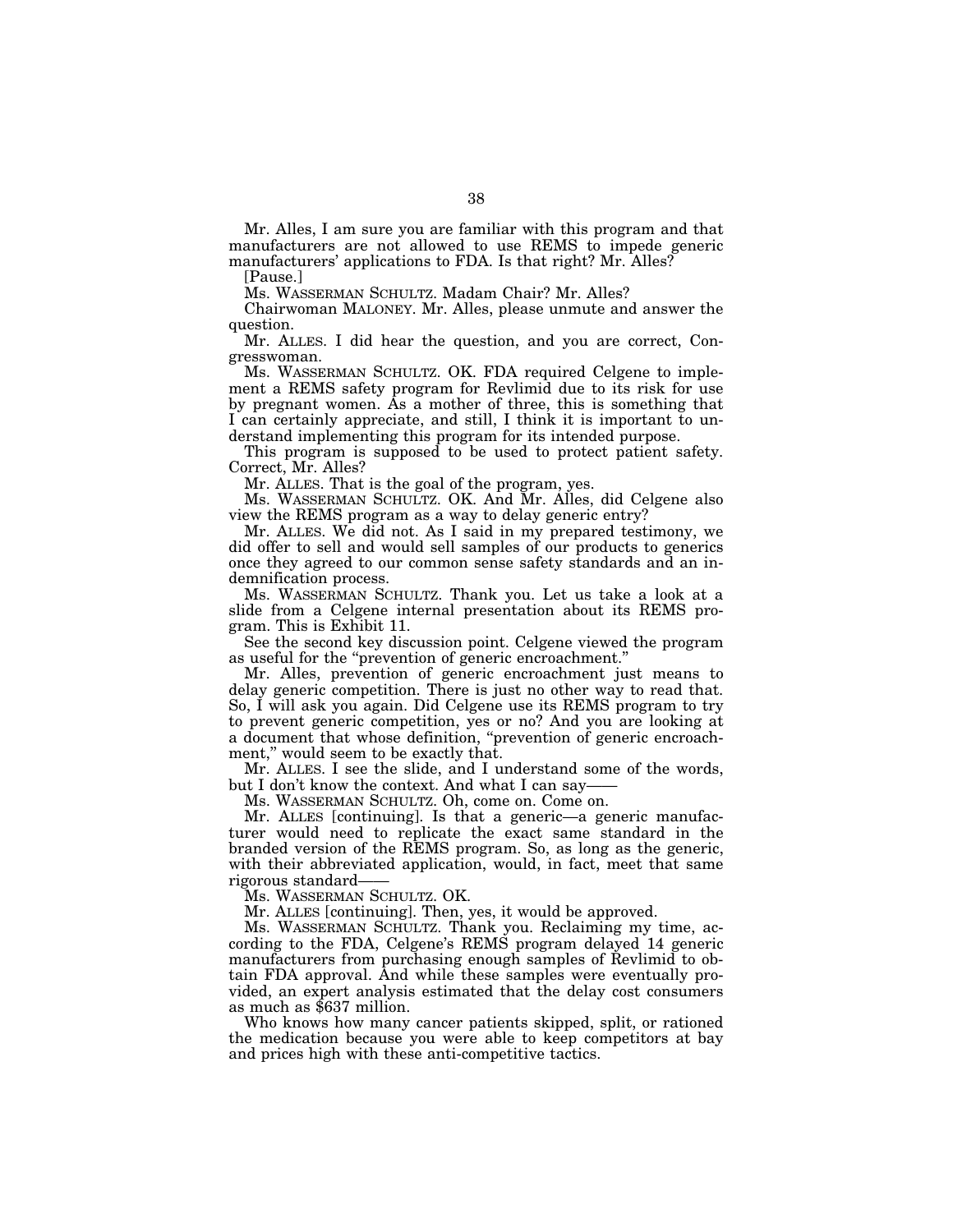Isn't it also true that Celgene even tried to obtain usage of safety—isn't it also true that Celgene even tried to obtain additional patents on the REMS program itself?

Mr. ALLES. I'll begin with the second question, Congresswoman, and in fact, we listed, pursuant to statute and regulations, a patent on the REMS program that we created in conjunction with the FDA for the safe distribution of medicines that you know one dose in a pregnant female would lead to severe birth defects.

Ms. WASSERMAN SCHULTZ. No, no, no-

Mr. ALLES. So, we did—we did patent that-

Ms. WASSERMAN SCHULTZ. Reclaiming my time-

Mr. ALLES [continuing]. Pursuant to regulation.

Ms. WASSERMAN SCHULTZ. Reclaiming my time, the FDA very specifically said that they did not think that providing samples to generic manufacturers would create a safety concern, and you very clearly in the company's own presentation define ''generic encroachment'' as a key goal. There is no—anyone with common sense understands that generic encroachment meant that you were trying to block other generic companies from being able to get access to develop the drug.

Thankfully, Congress has created—has acted to address inappropriate usage of safety programs through the CREATES Act last year. But this example demonstrates how drug companies will continue to exploit loopholes unless and until Congress acts to close them, regardless of whether these strategies inflate the cost of medications for people living with cancer. And that is exactly what your heinous policy that your company has followed has allowed.

It is unacceptable. It is offensive to me as a cancer survivor, and I really strongly suggest that you take back to your company just the things that have come to light here and rethink the way you handle the process of approving generic competitors to access the materials they need to produce the drugs.

Thank you, Madam Chair. I yield back.

Chairwoman MALONEY. Congressman Grothman?

Mr. GROTHMAN. Can they hear me? First of all, for Dr. Caforio, when did BMS acquire Celgene?

Dr. CAFORIO. Congressman, in November 2019.

Mr. GROTHMAN. Two thousand and when?

Dr. CAFORIO. Nineteen. Last year.

Mr. GROTHMAN. OK. And what was the list price for Revlimid immediately prior to the acquisition?

Dr. CAFORIO. I don't have that figure in front of me, Congressman. I know we had provided it, and it has been mentioned before in the hearing. I'm happy to give you some information that show up on all the lists, list prices.

Mr. GROTHMAN. I guess what I am looking for, did the price increase dramatically in January 2020?

Dr. CAFORIO. In January 2020, we looked at the price of all of our medicines. When we do that, we consider multiple factors—the value of Revlimid, our investment in R&D in this area, considerations related to affordability. We did increase the price by six percent.

Mr. GROTHMAN. That is all, six percent?

Dr. CAFORIO. Six percent, yes.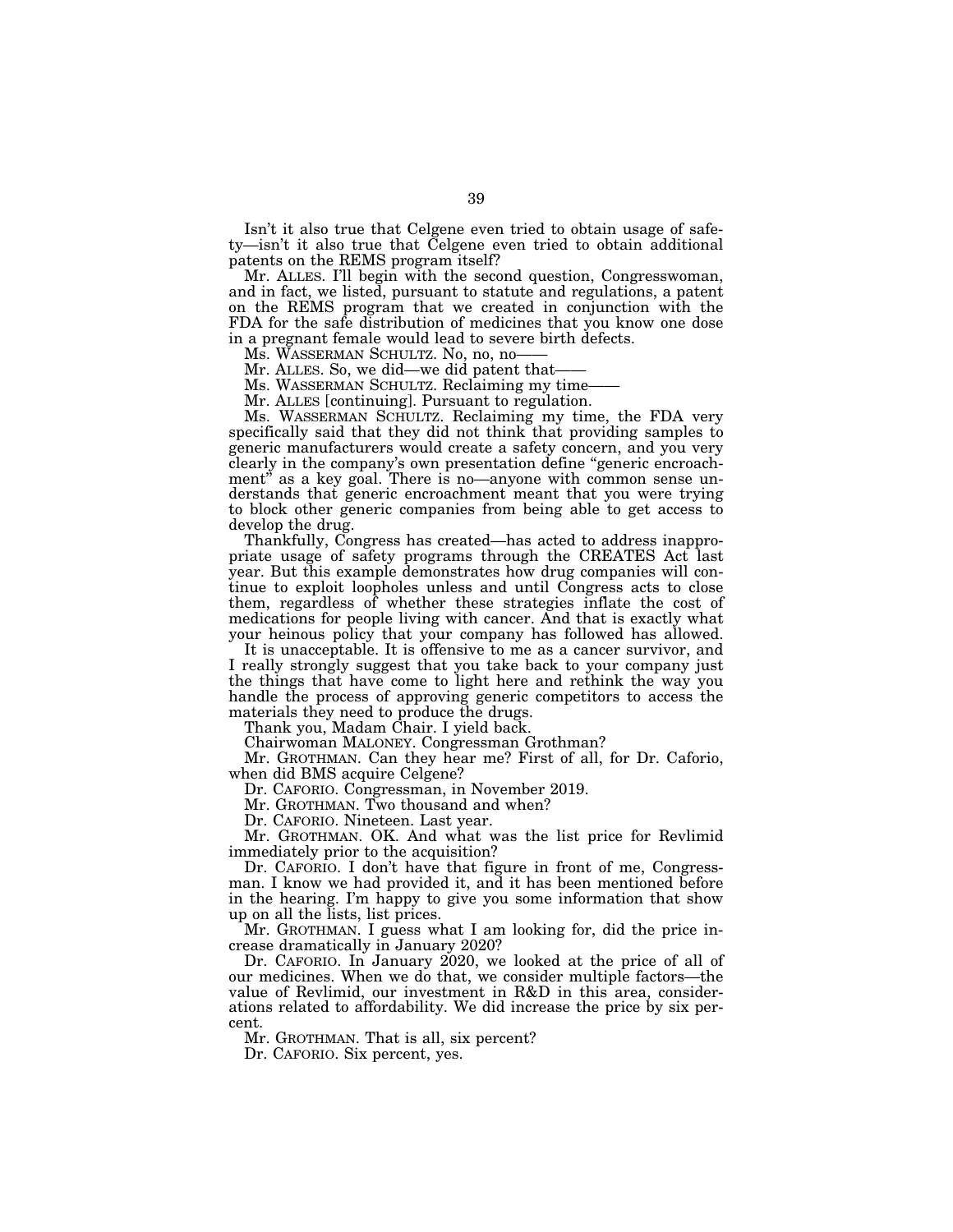Mr. GROTHMAN. OK. Have there been any price increases this year?

Dr. CAFORIO. That was the—that was the one price increase. Our practice has been, since 2018, to limit price increases to only those medicines where we have active and significant clinical research programs ongoing, limit it to six percent. And when you look at the net price of our total portfolio in the U.S., since 2018, it has been flat.

Mr. GROTHMAN. OK. Mr. Schultz, I have a question for you. As I understand it, Teva entered into an agreement with Amgen, which appears to be a pay-for-delay sort of contract. Is that accurate?

Mr. SCHULTZ. I really wouldn't know. If it happened, it must have happened way before I joined the company.

Mr. GROTHMAN. I am sorry. Was there a payment made to delay the introduction of a generic?

Mr. SCHULTZ. No, I'm not aware of that, but it's an allegation which I guess is linked to the period before I joined the company. So, I don't know anything about it.

Mr. GROTHMAN. OK. So, you don't know for sure whether there was such an agreement or not?

Mr. SCHULTZ. No, I'm sorry. I don't.

Mr. GROTHMAN. OK. That is almost incredible, but OK. I will come back to Mr. Caforio. Is there generic competition for Revlimid currently on the market?

Dr. CAFORIO. Congressman, there is not because Revlimid is still protected by patents until 2027. So, its exclusivity has not expired, and the patents expire beginning in 2027.

What I can tell you is that those patents were reasserted last year by the Patent Office, which denied secondary review because of their strength. And they protect important innovations surrounding the invention and development of Revlimid. And there will be patents, patents of Revlimid—sorry, there will be generics of Revlimid in the next few years, beginning in 2022.

Mr. GROTHMAN. Some critics have said that Revlimid is essentially the same as a drug called thalidomide. Can you tell us, is it essentially the same or not?

Dr. CAFORIO. Congressman, that's not my understanding. Revlimid is a completely different medicine that Celgene developed with a 14-year program that started synthesizing hundreds of compounds. It is—belongs to the same class as other medicines, but as it always happens in our industry, every new medicine is developed as a new medicine. It is—it has a different safety profile. It has a different efficacy profile.

It has clearly advanced in the treatment of multiple myeloma. It is an independent medicine.

Mr. GROTHMAN. OK, I will give you a broader question here before I run out of time. Right now, it seems to me from what we see on the Internet that in the United States, per capita, we pay about 50 percent more for pharmaceuticals than Canada, Japan, or Germany, and about twice as much as Italy and Ireland.

To what do you attribute that? It is kind of a dramatic difference. Dr. CAFORIO. Well, Congressman, the difference comes from the fact that innovation is recognized and rewarded in the United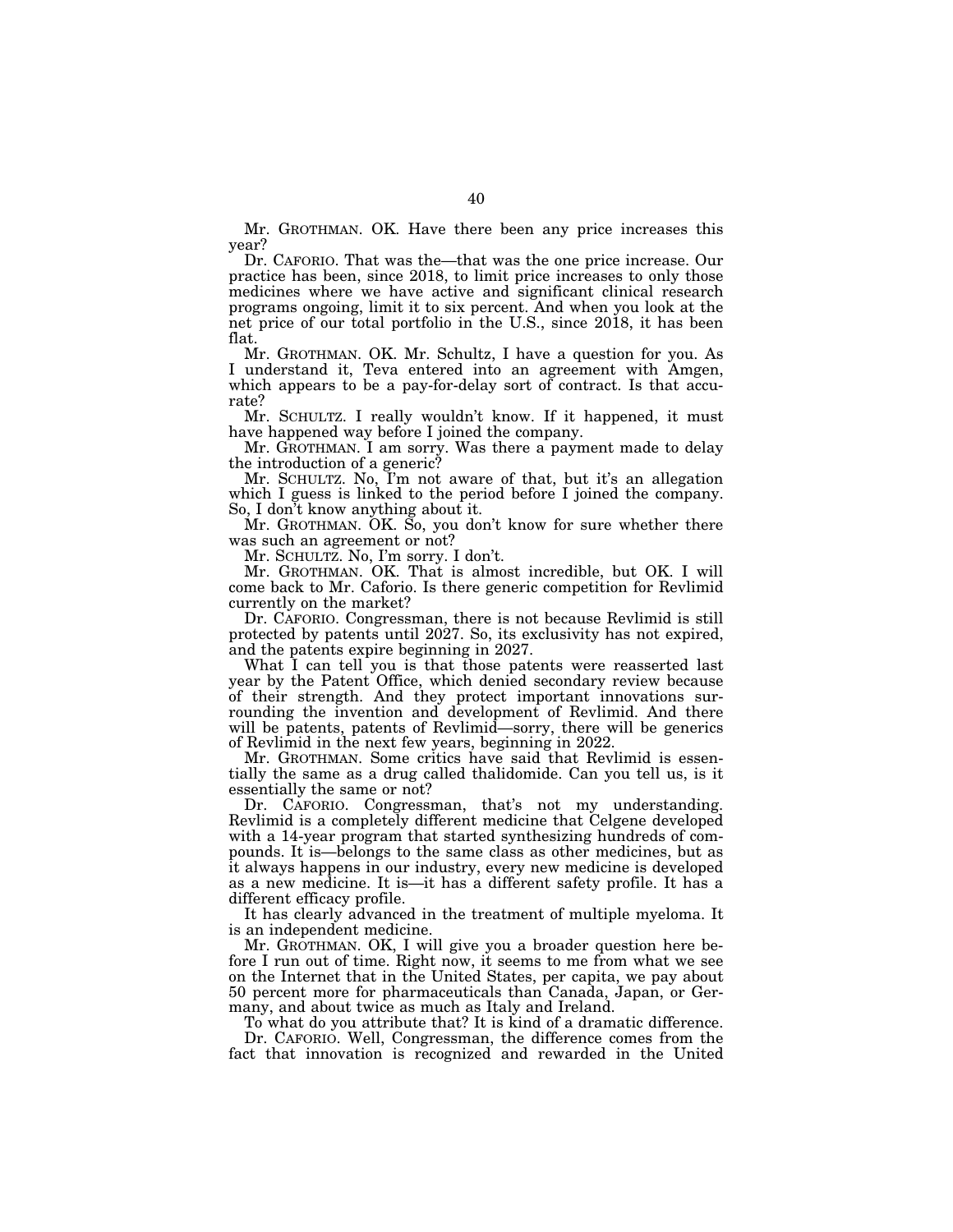States, and this is the reason why innovation-based industry is primarily a U.S. industry, and much of the research we do takes place in the U.S. Medicines are readily available to many patients in the U.S. I can tell you in the case of Bristol Myers Squibb, we invest almost \$10 billion a year as a U.S. company in research and development, that there are 13,000 dedicated scientists that work at the company, and the reward of innovation for us is really important in order to continue to fund R&D.

We are discussing multiple myeloma, where Revlimid has made a very big difference for patients. At the same time, in the next three years, we will invest more than \$2 billion in the development of the next generation of multiple myeloma medicines, and some of them represent extraordinary innovation. And the reason why we can do that is because we have a system that rewards innovation, and that system is one we should be working together on to make sure that-

Chairwoman MALONEY. The gentleman's time has expired. OK, thank you.

Mr. GROTHMAN. Thank you.

Chairwoman MALONEY. I now recognize Mr. Sarbanes. You are now recognized for questions, Mr. Sarbanes.

Mr. SARBANES. Thank you, Madam Chair. Can you hear me OK? Chairwoman MALONEY. We can hear you, and we can see you. Mr. SARBANES. Thank you. Thanks for the hearing.

I want to echo those who indicated that we sorely miss Chairman Cummings. On this issue, he was a bulldog. He never let go.

And unfortunately, the President talked a good game. He often talked about how he was going to take on the pharmaceutical industry, but in the end, it turned out he was weak-kneed. He ended up being a pushover. He caved to the industry. And we know that Elijah Cummings wouldn't have done that, and you are not doing that either, Chairwoman Maloney. So, thank you for calling this hearing.

I wanted to just take a moment to address an argument that we heard articulated today by these companies, which is that the pharmacy benefit managers are the ones responsible for these rising drug prices. And look, there is no love lost between me and the PBMs. I know that they dropped the ball on pricing as well, and frankly, I think from the standpoint of the average consumer and patient out there, the pharmaceutical companies and the PBMs and a lot of other players are part of a really kind of broad conspiracy to hike up these prices of prescription drugs.

But nevertheless, I don't think it is fair to try to push the blame off particularly onto the PBMs. It is the pharmaceutical companies.

So, Mr. Alles, let me ask you this. In 2009, the average net price of a unit of Revlimid, meaning the price after removing discounts and rebates, was \$294. In 2014, it went up to \$396. And in 2018, it was \$598. So, your net price more than doubled in just that period of time.

Is it fair to say that Revlimid's price increased at a faster rate than any discounts or rebates provided to PBMs or to others in the supply chain? Mr. Alles?

Mr. ALLES. Can you hear me, Congressman?

Mr. SARBANES. Yes.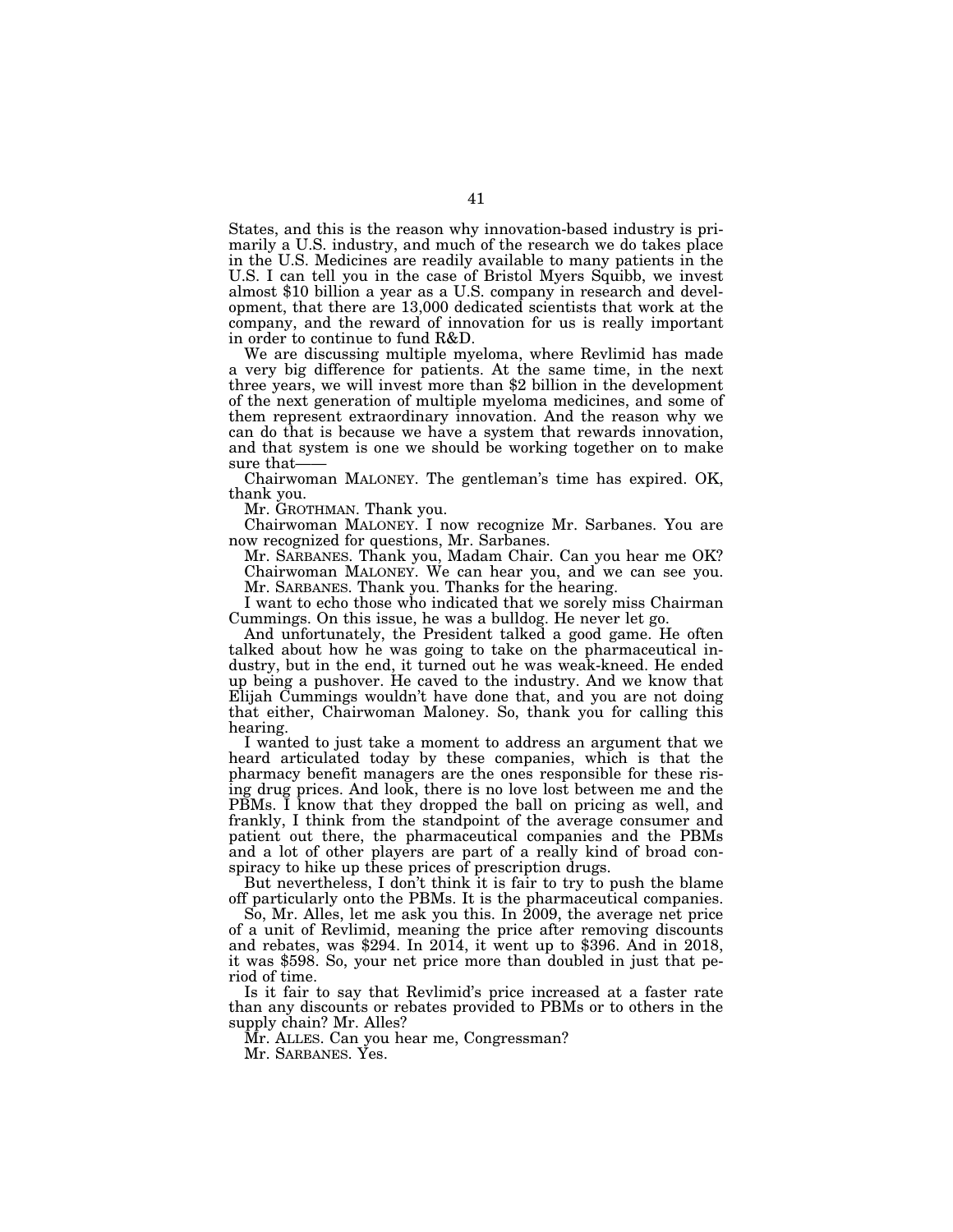Mr. ALLES. Yes, thank you.

I don't have the numbers in front of me, but I trust that the numbers that you've provided are accurate, and it would represent a rapid increase in the net price, as you describe.

Revlimid is a unique molecule, as you heard from Dr. Caforio, in the treatment of rare blood cancers, and in the marketplace, the use of discounting or other contracts or work with PBMs was really not required. It's such a specialty cancer drug for this orphan disease, which affects on average about 50,000 patients a year in the United States, the incidence of new cases of about 25,000 to 30,000 a year. So, it's very much one of those products that is available, and medical hematologists will prescribe it as we distribute it through specialty pharmacies.

So, there really isn't the complexity other than the risk management program that you see with other products like-

Mr. SARBANES. Well, in that case—just to reclaim my time. In that case, you are not really using the rebate or PBM or other mechanics as an excuse for why the price had skyrocketed and more than tripled between 2005 and 2019. That is what we saw in terms of the price hike around Revlimid. So, that really falls on the company. I mean, you are in the position to having to explain why there was such a significant increase there.

But let me go to Mr. Schultz because I am going to run out of time here. Unlike Revlimid, Teva has provided significant rebates for your drug Copaxone. Is that correct?

Mr. SCHULTZ. That's correct, yes.

Mr. SARBANES. Yes. But even with these rebates, before generic competition entered the picture, Copaxone's net price, again after rebates and discounts, increased by more than 75 percent in just eight years. Is that right?

Mr. SCHULTZ. I'm not really aware of that because I wasn't there at the time. So, I only really know-

Mr. SARBANES. OK. Well, it is the case, and I just want to congratulate you on being able to answer, from my estimate, about 50 percent of these questions by saying you weren't there at the time. I understand and appreciate that, but it would have been nice to come maybe equipped a little bit better with what the situation was at the company with respect to these drugs prior to entering there because in some ways, you have a responsibility to have a

historical perspective.<br>But in any event, the net price jumped from \$2,214, \$2,214 in 2009. It then went to \$3,113 and, in 2017, \$3,886. And it only decreased, as we discussed, when the generic option came in. So, PBMs had some role in the pricing, and again, I don't let them off the hook. But clearly, the pharmaceutical companies are still a major culprit when it comes to the price gouging, and that is why we are bringing this attention to your activity.

And with that, I yield back, Madam Chair.

Chairwoman MALONEY. Thank you. The gentleman's time has expired. Mr. Higgins, you are now recognized for questions. Mr. Higgins?

Mr. HIGGINS. Thank you, Madam Chair and Ranking Member. Thank you for holding today's hearing, which is focused on a subject that affects everyone in the country.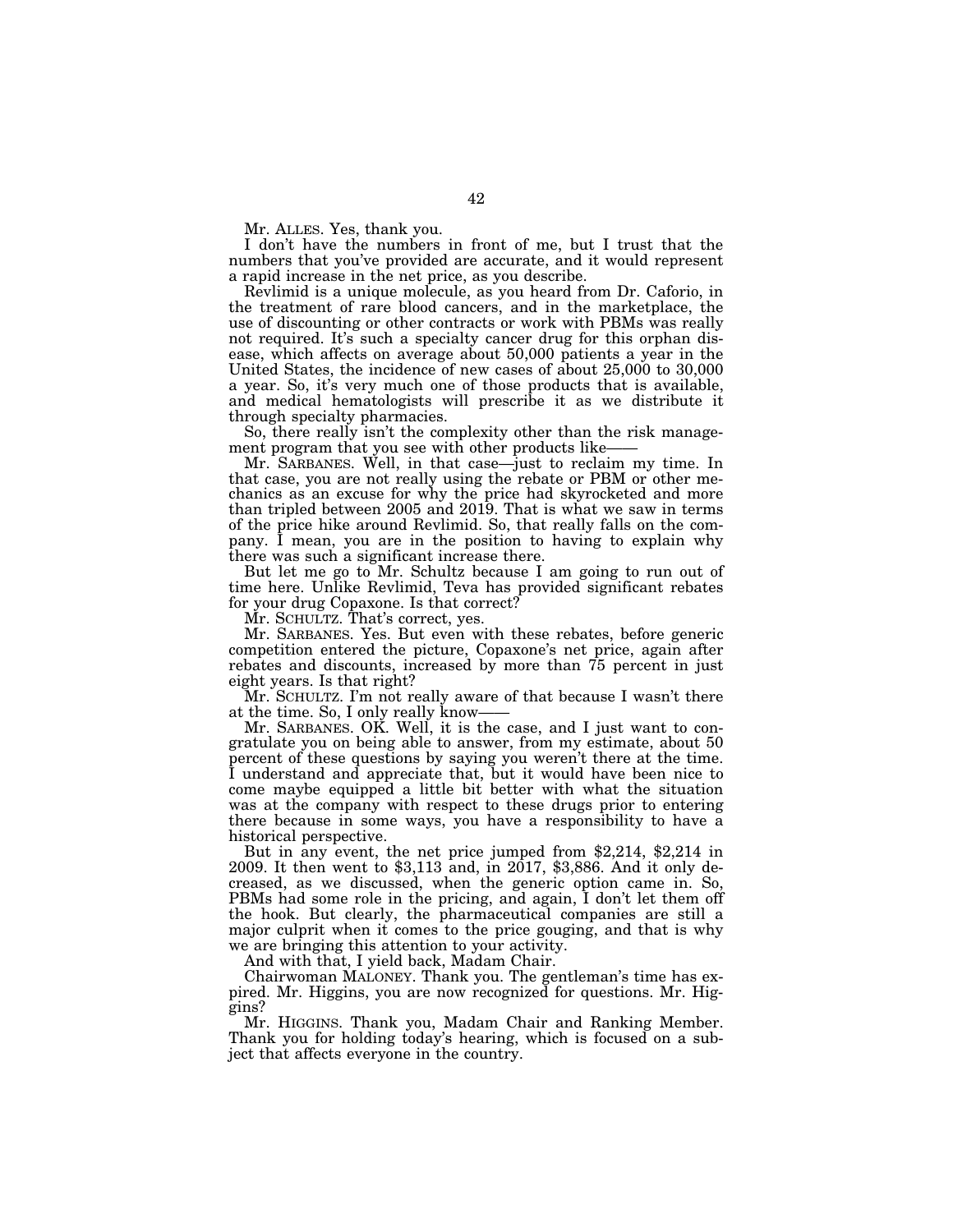We are hearing today from my colleagues across the aisle that the solution to the issue of high drug costs is their bill H.R. 3. I have issues with H.R. 3. H.R. 3 would result in a huge expansion of Government control over patients' healthcare that would result in actually fewer cures and less access for Americans to drugs and treatments.

If we were genuinely worried about this issue, then we would work on compromise legislation that would have a chance of making it to the President's desk rather than messaging bills that never had a chance of getting consideration by the Senate, with zero bipartisan input and some very unconstitutional language, in my opinion.

Now that being said, we must recognize as a nation that it is part of a legitimate narrative across the country, the citizens that I serve, we have genuine complaints about the price of pharmaceuticals. So, you gentlemen that appear on this panel today have to answer some difficult, but legitimate questions.

Introduction of generic drugs, I am going to ask Mr. Caforio. Regarding generic drugs, introduction into the marketplace generally produces positive economic benefits for consumers. Would you at least—by the essence of that statement, would you agree with that, sir?

Dr. CAFORIO. Congressman, I fully agree.

Mr. HIGGINS. OK. In the interest of time, it is understood across the board that when generic drugs are introduced into the marketplace, then needed pharmaceuticals become more affordable for regular Americans. And this is the cornerstone of our concern and why you are here today.

So, you had stated in response to another colleague who was questioning you that, the note that I took, you mentioned, good sir, that the drugs that you introduce are unique. They are each unique.

And generally, we would agree with that, but would you please address pharmaceutical companies' tendency to make very small changes in the formula of a drug and, therefore, extend their period of protection and delay the introduction of generic drugs or market that very slightly changed Rx formula through the insurance companies and through the management system that exists. Just talk to us about the just slight change of the formula of the drug and why should that stop a generic drug from being introduced? To me, that is gaming the system.

Dr. CAFORIO. Thank you, Congressman.

Let me just start by saying that our policy is to patent meaningful innovations, and our patents reflect meaningful and important innovations. In many cases, it's about new diseases, new treatments. In some cases, it's about new dosing, the use of different manufacturing technologies. But our approach is to patent meaningful innovation that is beneficial for patients.

Mr. HIGGINS. Would you say that meaningful innovation in the formula of an existing drug that is approaching the expiration of its protection on the patent and you are looking at the introduction of generic drugs with that same formula, would you say a meaningful change in the formula that is not recognized across the board by the medical field and by doctors? If the doctor says it is not a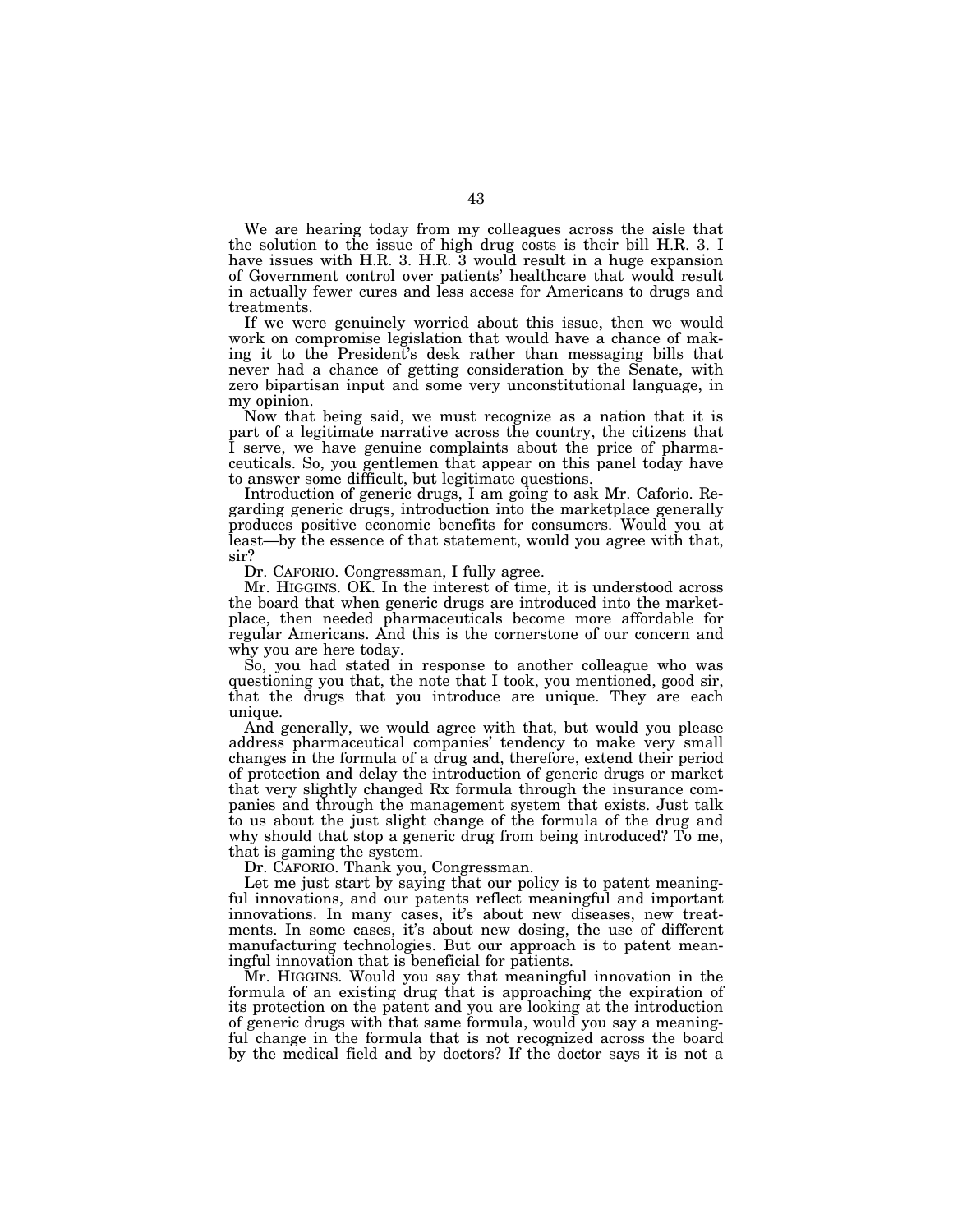meaningful change, then how is it that the board of directors in a pharmaceutical company would determine that it is a meaningful change?

Explain to us what you mean, good sir, by a meaningful change. Dr. CAFORIO. Sure. I believe that for most pharmaceutical products at the time in which we introduce a new medicine, we are just at the beginning of a development program that lasts for many years. And the way we think about meaningful changes are changes that are recognized as innovation that can be patented and innovation that is, therefore, protected.

We think about across the entire period in which we invest in a medicine, and we do that in context in which I and we recognize the importance of generics. In fact, it is a fact that 90 percent of drugs are generics in the U.S. that allows us to be able to continue to have sort of room for innovation.

So, I think that the patent system is designed in order to protect innovation that is meaningful that's determined by us as researchers. It's determined by the Patent Office that grants us with patents. And the objective is to protect and reward the investments we made-

Chairwoman MALONEY. The gentleman's time has expired. Mr. Welch, you are now recognized for questions.

Mr. WELCH. Thank you. Thank you, Madam Chair.

I think one of the reasons that a lot of us are focusing on the executive compensation is that the model is higher prices, higher profits, and higher bonuses. And it is not just that the individuals that are making significant amounts of money, the executives, it is about a significant burden on taxpayers, on the companies that are purchasing employee-sponsored healthcare—or employer-sponsored healthcare, and I want to ask a little bit about that.

First of all, Dr. Caforio, between 2006 and 2017, according to the committee report, the Celgene—the top Celgene executives were paid \$400 million. Can you address that?

Dr. CAFORIO. Congressman, as you—as you know, we acquired Celgene in 2019. I'm not familiar with all the details of past compensation of Celgene executives. I'm sure they will——

Mr. WELCH. No, that's in the—yes, that is in the report. Here is my question. Does that in any way seem like a little on the high side to you?

Dr. CAFORIO. Congressman, I cannot comment on those figures. I'm not familiar with them. I do not know what they—what they cover.

Mr. WELCH. It is in the report. So, assuming the report is correct, I am asking your opinion about whether that amount of compensation, \$400 million, is on the high side?

Dr. CAFORIO. Congressman, I have received the report just a few minutes before the beginning of the hearing. I don't know what the figure refers to. That would have been a decision of the board of directors of Celgene, and it is not a topic I'm familiar with.

Mr. WELCH. All right. Yes, I am telling you, first of all, what is in the report. So, it is \$400 million during that period of time. Executive pay at Teva between 2012 and 2017 was \$119 million.

Now sales of your product Revlimid have increased as a result of the Medicare Part D program. Correct?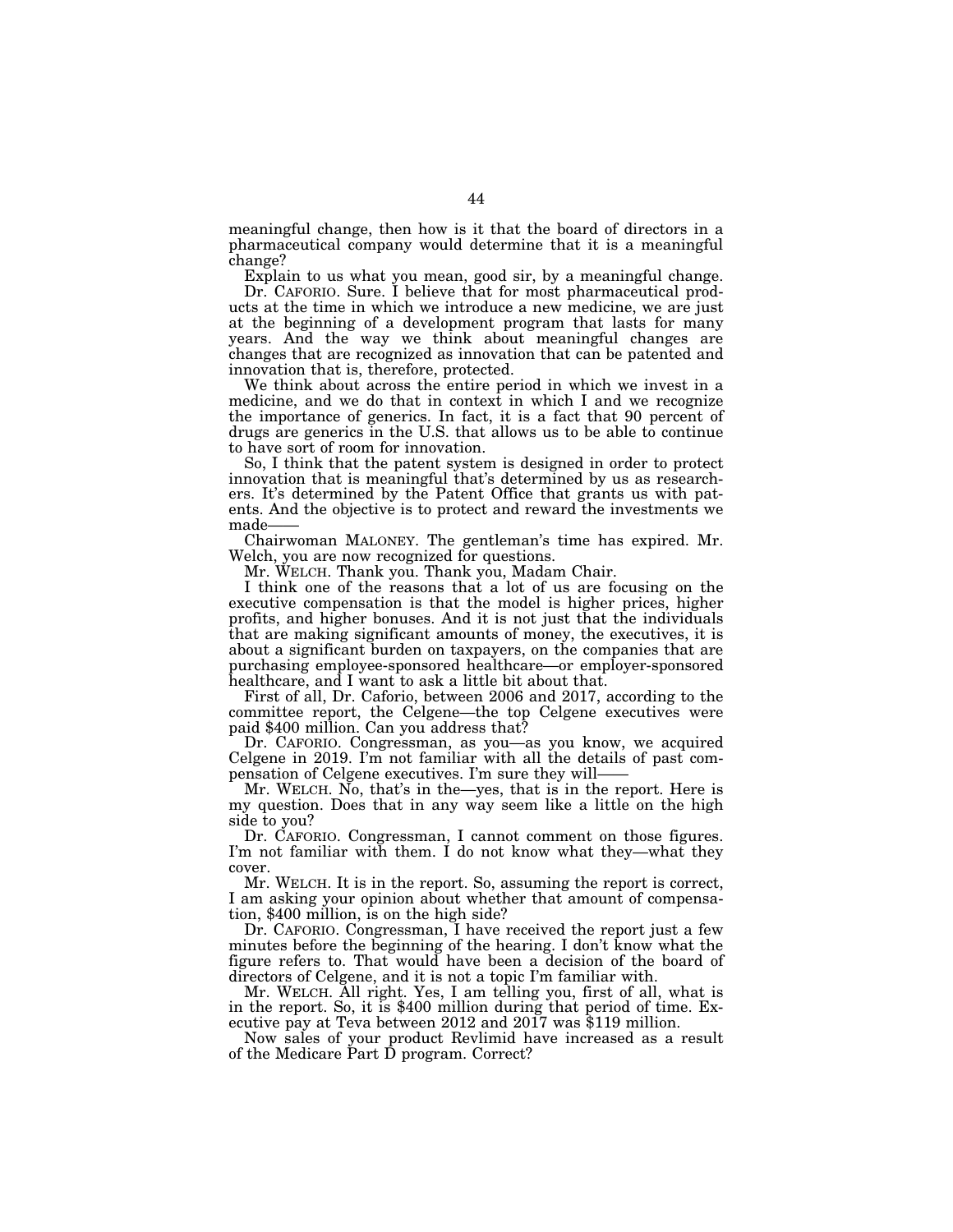Dr. CAFORIO. Sales of Revlimid have increased for a number of reasons. The primary reason is the number of indications and diseases the product is used for.

Mr. WELCH. But you are familiar with Medicare Part D that is a benefit to seniors and then enables them through the Government to purchase that product. Correct?

Dr. CAFORIO. Absolutely.

Mr. WELCH. Yes. And the price of one pill is about \$719. Is that correct?

Dr. CAFORIO. I am sure it is correct. Yes, Congressman.

Mr. WELCH. Let me go to Mr. Alles. Is it true that Celgene raised the price of Revlimid 23 times after it was brought to market in 2005, including as many as three times in one year?

Mr. ALLES. I will agree that the price has gone up in the 20-time range, Congressman. I don't have the number in front of me. But specific to 2017, I do recall that there were three price increases that year, yes.

Mr. WELCH. OK. And Dr. Caforio, Bristol Myers Squibb increased the price of Revlimid again after acquiring Celgene. Correct?

[Pause.]

Chairwoman MALONEY. Mr. Caforio, would you unmute yourself and answer the question?

Dr. CAFORIO. Thank you, Chairwoman. I'm sorry, but it appears that I need to be unmuted centrally.

Yes, we did increase, Congressman, the price of Revlimid at the beginning of 2020.

Mr. WELCH. And do you know how much the out-of-pocket expense is to a Medicare beneficiary after the Government pays these increased prices?

Dr. CAFORIO. Yes, Congressman, I know. And I know it can be significant. We have looked at that and——

Mr. WELCH. It is \$15,000 a year, and the average Medicare beneficiary probably gets a Social Security of about \$22,000 or \$23,000. Do you know how much Revlimid costs the Federal Government through Medicare Part D?

Dr. CAFORIO. I know, Congressman, that it is a widely used medicine, that it has significant-

Mr. WELCH. Well, it is \$4 billion. I really don't understand why you don't know these numbers because these are the numbers that come down to the individual patient who can't afford the out-ofpocket, even with the help of the Medicare Part D.

Did Celgene—Mr. Alles, did Celgene provide discounts to Medicare Part D plans for Revlimid?

Mr. ALLES. We provided all discounts by statute, Congressman, yes.

Mr. WELCH. I don't know that we have any of that information. Would you provide the contracted price reductions information to this committee?

Mr. ALLES. If there were statutory discounts, we provided them. We did not discount Revlimid through commercial plans widely. But yes, we'll followup with any of that information. I don't have it with me today.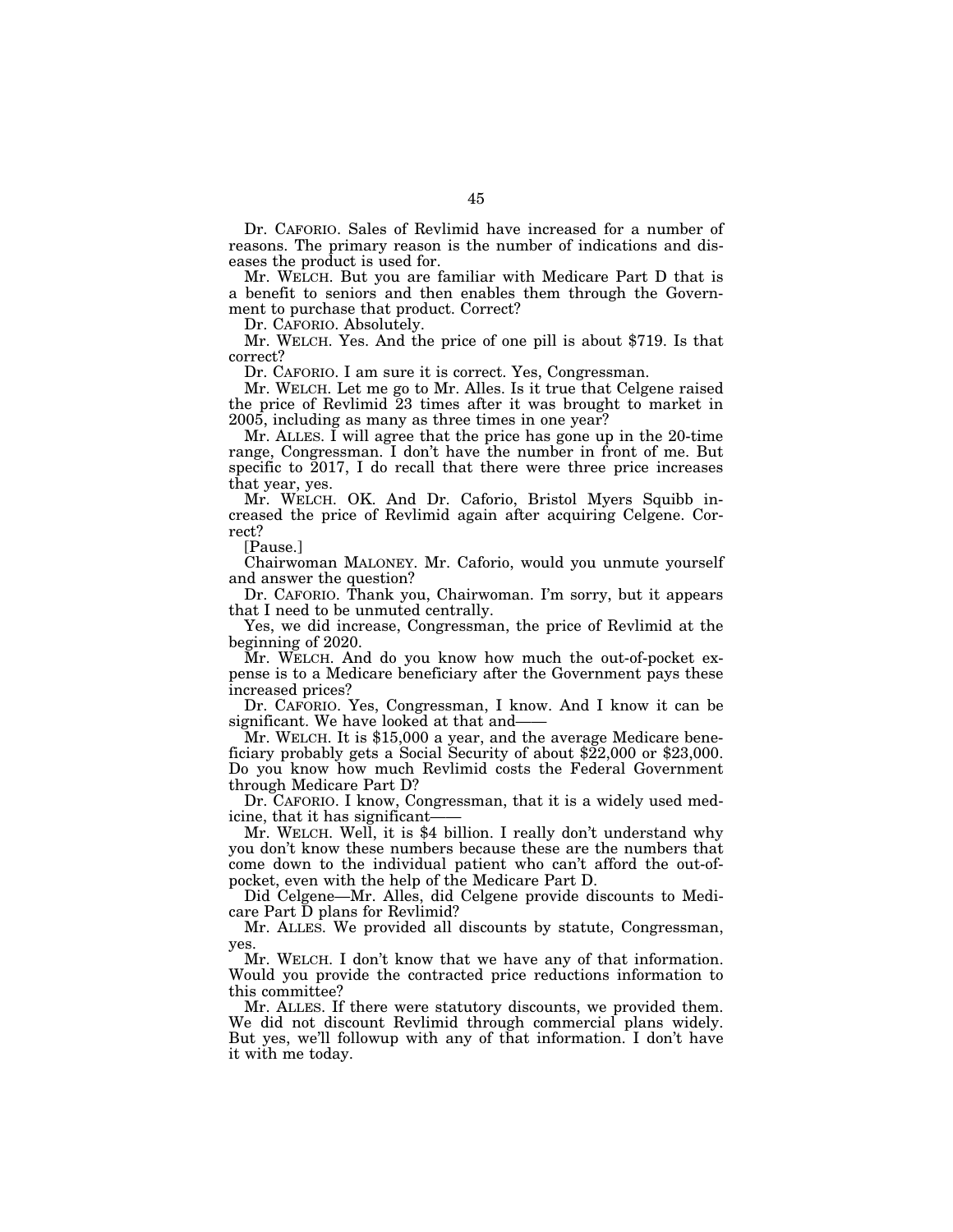Mr. WELCH. All right. Dr. Caforio, has Bristol Myers Squibb begun providing any discounts to Medicare for Revlimid since it acquired Celgene?

Dr. CAFORIO. Congressman, we have continued to provide all statutory discounts.

Mr. WELCH. I do want to go back to this executive pay. Ultimately, that is paid for by taxpayers, employers, and by individual patients. Do you have any reservations about \$100 million being paid to six executives over two years?

Chairwoman MALONEY. The gentleman's time has expired, but the gentleman may answer his question, please.

Dr. CAFORIO. Congressman, I—with respect to executive compensation, what I can tell you refers to Bristol Myers Squibb. I'm grateful to be well-compensated. The decisions about our compensation are made by our board of directors, and whether it's about our executives or any employee in our company, they are really structured in a way that looks at compensation across our industry and other industry and creates the conditions for us to be able to attract and develop talent in the company.

Chairwoman MALONEY. The gentleman's time has expired. Mr. Comer, you are now recognized, and you may go over as much time as you need because Mr. Welch did go over time, too.

Thank you.

Mr. COMER. Thank you, Madam Chair.

And I don't believe we can have a credible hearing on unsustainable drug prices without mentioning PBMs. I know a few people have mentioned that today, but PBMs are unnecessary levels of bureaucracy, which, according to every independent pharmacy in my congressional district, have no rhyme or reason for the bills they send to the pharmacies. I think that is something that this committee needs to look into, and I hope, Madam Chair, moving forward that that is an area where we can have bipartisan agreement in exploring what role they play in unsustainable drug prices.

But we are talking about drug prices, and obviously, it is a concern for all of our constituents, regardless of who we represent. But our constituents also rely on new treatments and cures being developed.

Today's witnesses represent two sides of this debate. Teva is the world's largest manufacturer of generics, and Bristol Myers Squibb is one of the largest brand-name manufacturers. So, I would like to ask Dr. Caforio and Mr. Schultz the same question. How do we balance these two objectives?

And Dr. Caforio, representing Bristol Myers Squibb, you can go first.

Dr. CAFORIO. Thank you, Congressman.

I think that balancing the two objectives of continuing to invest in research and development and bringing new treatments and cures to patients with the need to ensure that medicines are affordable to patients is really important. And I would say the most important part for my answer is that I do agree that our system requires change, and I know that Bristol Myers Squibb and the industry is really open to working with this committee, with Con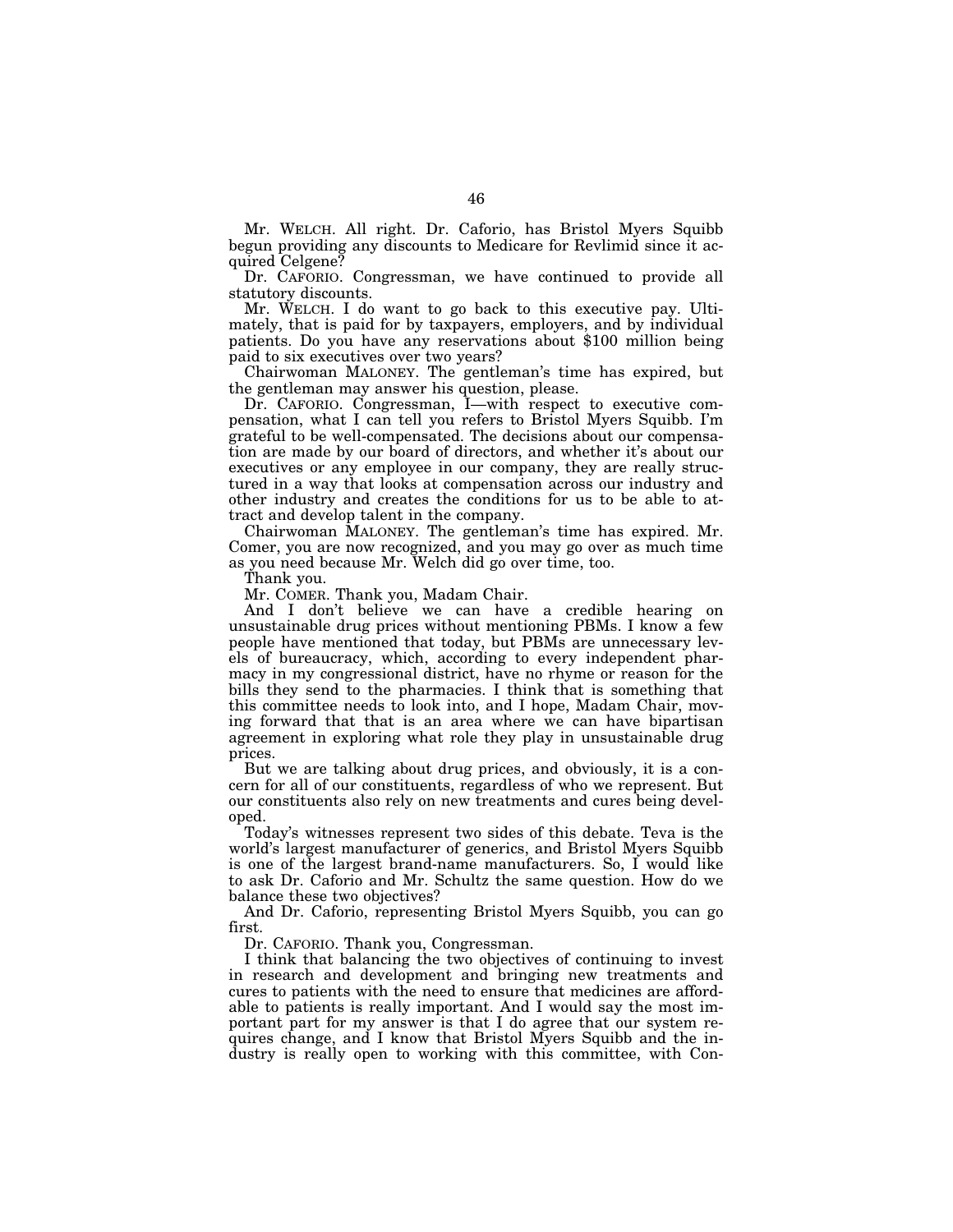gress, with the administration to find ways of evolving our system to become less complex and help patients more.

It is possible to find that balance, and there are some measures we could take immediately. Allowing companies to provide Medicare patients with support, financial support for their copay would be helpful to patients. That could be done very rapidly.

Similarly, introducing an out-of-pocket cap in Medicare would alleviate a lot of the burden that exists today in patients. Ultimately, I think we need to work together to think about how the system evolves to account for the speed at which innovation has happened.

Mr. COMER. From a generic manufacturer standpoint, how would you address that?

Mr. SCHULTZ. Mr. Comer, thanks for the question.

I'd like to give a slightly broad answer, and I apologize if it takes a little while. So, I think the system basically works well, and you can address that from the fact that most of the innovation in modern pharmaceuticals really takes place in the United States. And a lot of new medications have been introduced over the last, let's say, 40 years due to this system. And of course, the system basically rewards innovation by granting patents, which means that for a period of time, the pricing is not the normal competition where everybody can join.

And the reason why that's necessary is that less than 1 out of 100 initial projects actually make it through all the way to the marketplace. The rest, they fail on the way, and that means that that risk nobody would take. If they launched the product, everybody would be copying, and they would never make back their investment.

So, the basic idea about patents works, I think, extremely well, as has been seen by the many, many innovations and the prolonged life span in the big picture of Americans over the past 40 years, which has partly been due to better pharmaceuticals. That being said, of course, you cannot keep on getting that sort of benefit of a patent which gives you a better pricing situation when you launch this product that you've developed over 15, 20 years. That has to stop at a certain point in time, and then prices have to come down for Americans.

I'm happy to report that the generic industry does work very well. It provides high-quality medications based on the initial innovations, and it provides these products at a high quality and at a fraction of the price. And when I talk about very dramatic price reductions, I think that is really the case because most of the generics in the United States today, they probably had a price, a net price which is less than 10 percent of the list price of the originator. So, a price drop of more than 90 percent, that is substantial.

And that system also basically rewards—we saw a graph earlier today of how the total pricing is actually trending downwards in the United States. Now that's a combination of competition on innovative drugs, but also of the competition from generic drugs. Because every time the new drug enters the market, of course, it has some benefits, but the benefits have to be seen in relationship to the pricing. And therefore, the presence of many high-quality generic drugs in the marketplace is a part of balancing the whole market.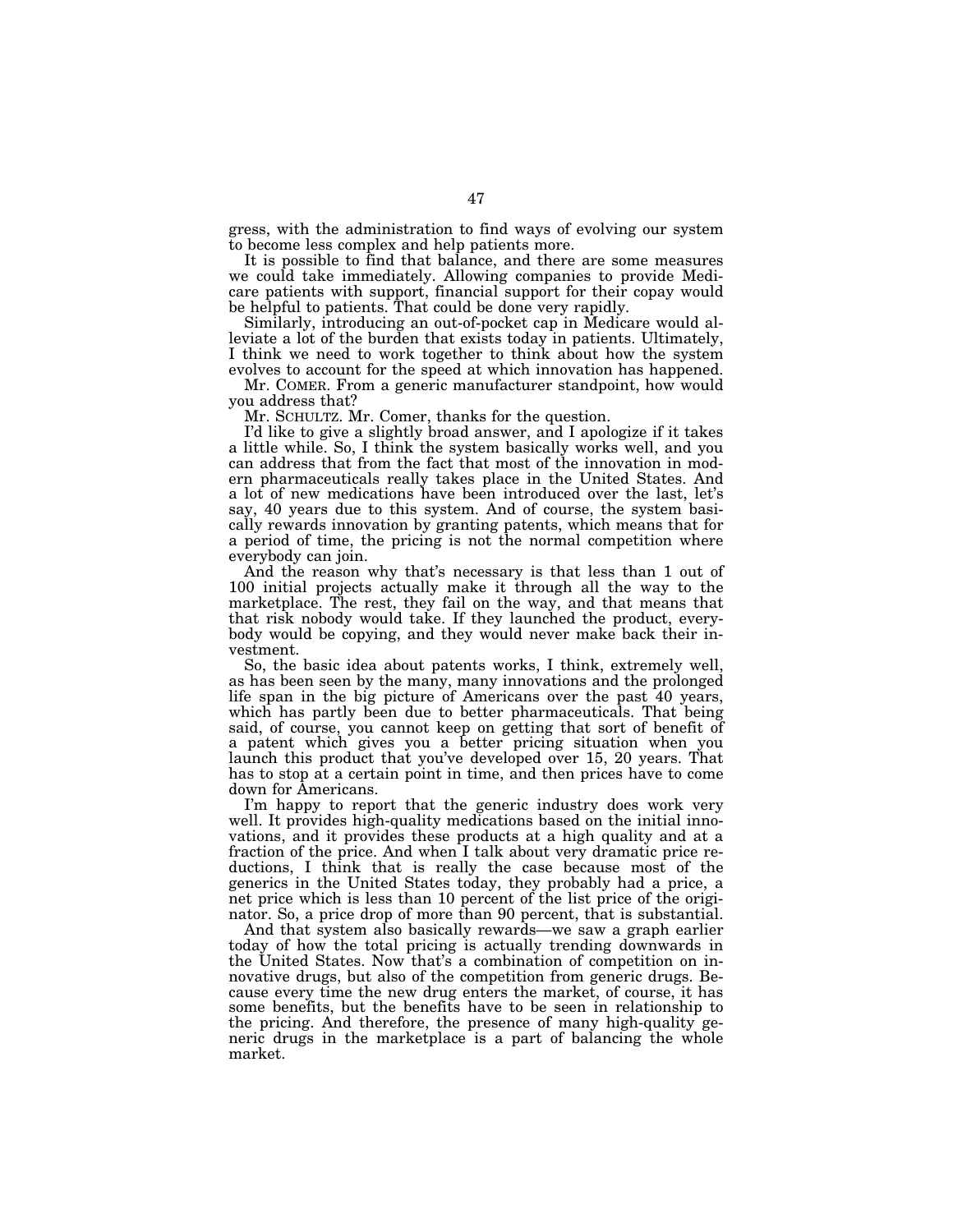So, I believe in a free market-

Mr. COMER. But Mr. Schultz?

Mr. SCHULTZ. Sorry.

Mr. COMER. Mr. Schultz, let me interrupt and ask you this because we are on a clock here, and I have gone over a little bit. What is an adequate amount of time for a brand-name company who invents and gets a patent on a new drug, what is an adequate amount of time, in your opinion, for the patent to exist before generic manufacturers can come in there?

Recognizing the fact that obviously the brand-name company spend a lot of money on research and development. We have all gone over that. But from your standpoint, what is an adequate amount of time before the generics can come in in the marketplace?

Mr. SCHULTZ. Thank you, Mr. Comer.

I believe that the current regulation in the United States is a fair amount of time for the original innovation and for the original patent and, thereby, if they are creating them for the innovation. I think the issue is that sometimes—I'm not saying in any way that any of the companies present would ever do that. But some companies have been seen to make a lot of patents which are not that substantial.

And they have had to be challenged. That's part of the generic business model that we have to challenge these many patents that are often not really living up to the innovation standard that should be in a patent, and then those patents eventually get revoked or turned down. And then the generic can launch.

So, you could argue that somehow it's not the original patent that's the problem. It's not the patent life of the original patent, but it's sometime the sort of exuberance of many surrounding minor patents that really do not have the innovation in them that they ought to have. And that's maybe something you would say that could be looked at more holistically to avoid that you get so many patents around a product that it delays the generic competition.

Mr. COMER. Thank you, Madam Chair. My time has expired, but I look forward to working with this issue—working with you on this issue moving forward. I certainly hope we can examine the PBMs and every other factor that contributes to skyrocketing drug prices for our constituents.

Chairwoman MALONEY. I look forward to working with you.

Congresswoman Speier, you are now recognized for questions.

Ms. SPEIER. Thank you, Madam Chair, and thank you for hosting this hearing.

And to our three panelists, let me start off by saying that what you do is remarkable. You are saving lives with these innovative drugs. Fifty thousand Americans who have blood cancers that Revlimid can assist is remarkable.

But here is the issue. As the President often says, who is the sucker here? The United States is the biggest spender, the Government of the United States is the biggest spender of drugs. We are at 44 percent. In a number of years, we will be at 47 percent. So, the taxpayers are picking up the tab for all of the expenditures of drugs in this country.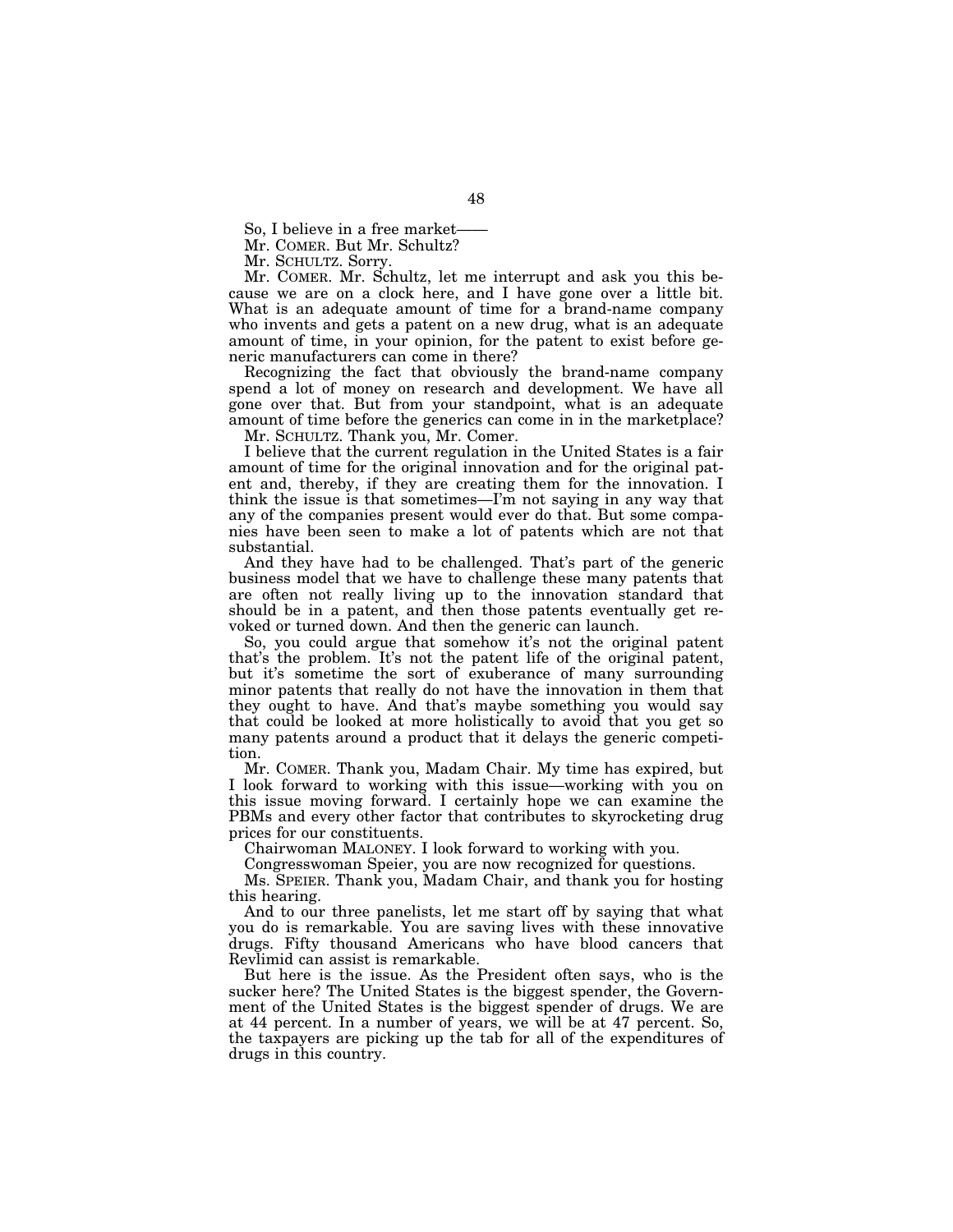If we look at that and then we look at Celgene, which in 2017 in just that one year raised the cost Revlimid 15 percent, 15 percent in one year, that was \$3.3 billion in Medicare spending in that one year for that one drug. Between 2009 and 2018, half of all the revenues generated for Celgene in the world came from the United States, \$33 billion. And we represent four percent of the population in the world. So, at one point or another, we have got to say are we just suckers?

Now, Mr. Alles, you have a remarkable drug, but your price increases have put this wonder drug out of the reach of most Americans. I would like to first put up on the screen a graph that shows Revlimid's price per pill since 2005. It has gone from \$215 a pill

to the price today of \$765—or \$763. The price for a monthly course in 2005 was \$4,500. Mr. Alles, do you what the price of a monthly course of Revlimid is today?

Mr. ALLES. I believe, Congresswoman, it's in the \$15,000 range. We heard that number today from a number of people.

Ms. SPEIER. It is actually \$16,000. So, why did Celgene raise the price of Revlimid by more than 250 percent over the last 15 years?

Mr. ALLES. During that same period, Congresswoman, the portfolio of Celgene drugs grew from two medicines—are we—I think I'm muted.

Ms. SPEIER. No, you are not muted. We can hear you.

Mr. ALLES. Oh, OK.

Ms. SPEIER. I am specifically asking you why you increased the price of Revlimid 250 percent from 2009 to—over the course of 15 years.

Mr. ALLES. To fund what became a very important portfolio of cancer drugs. Two products are now 10 products, including products that treat pancreatic cancer, breast cancer, lung cancer, different forms of blood cancers, and severe inflammatory diseases. So, approximately 30 to 35 percent of that revenue and the price increase that accompanied the generation of that revenue was reinvested into research and development that has produced some of the most important cancer medicines that we haven't talked about today, outside of Revlimid.

Ms. SPEIER. OK. Reclaiming my time. Sir, you evidently received remarkable compensation in the last two years that you were the president or CEO of Celgene. You and I believe six of your colleagues—or five of your colleagues received upwards of \$400 million.

Why are the taxpayers of this country picking up the tab for those extraordinary salaries on top of picking up a tab for an increase in a drug that went up 250 percent so you can fund other drugs? At some point, the Federal Government cannot be the ultimate sucker here.

Mr. ALLES. With respect to Revlimid, the success of one medicine in a pharmaceutical company is often the drug and the revenue that pays for the innovation and the failures across a number of years of development. With respect to compensation, as my colleague Dr. Caforio spoke to, those compensation packages are arrived at through competitive analyses and from our independent board of directors.

In order to build a company that could discover drugs——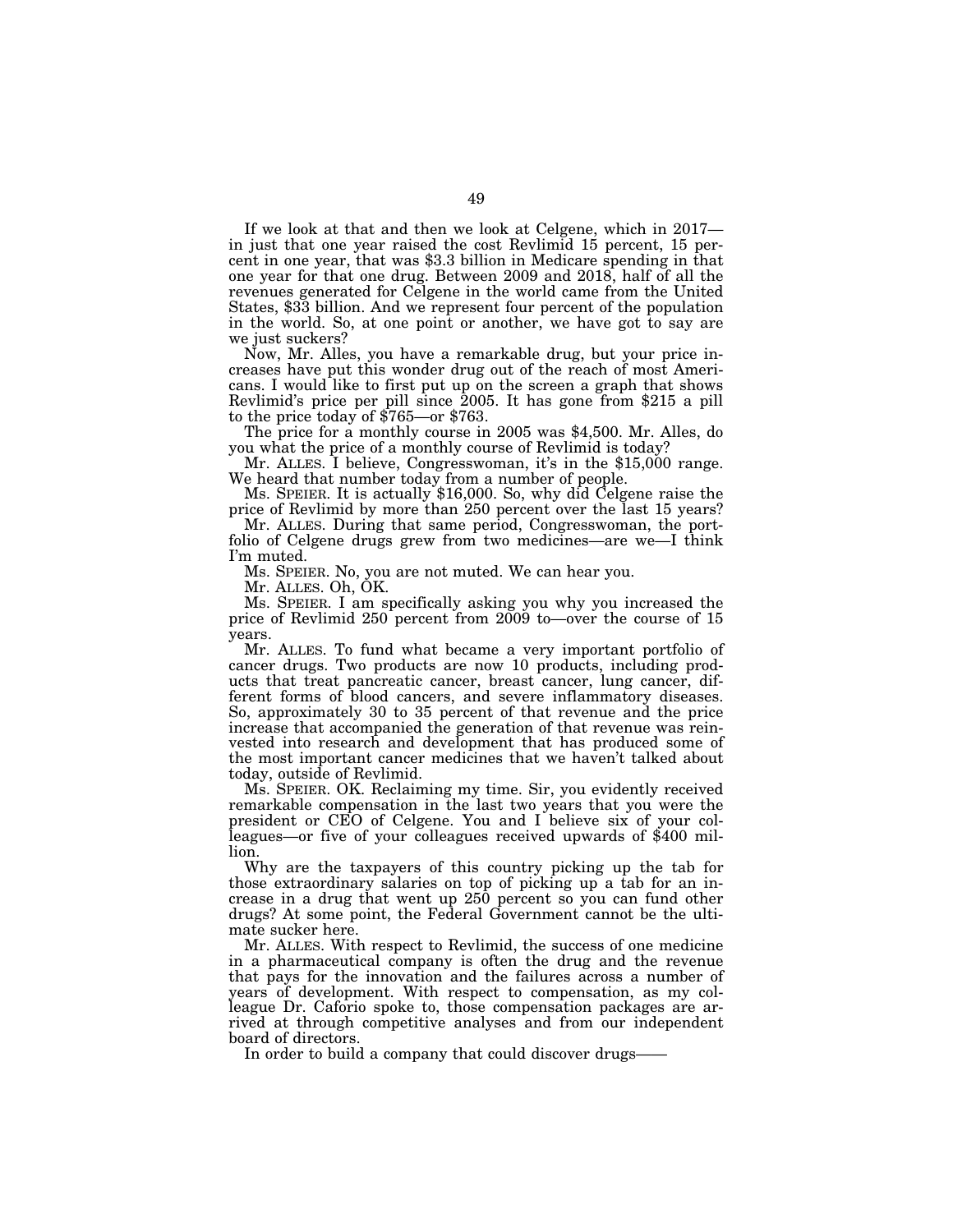Ms. SPEIER. All right. Let me ask you-

Mr. ALLES [continuing]. Like Revlimid, we need a competitive compensation plan to be able to sustain the company.

Ms. SPEIER. I think my time has expired, but Madam Chair, if I could just ask one more question?

Chairwoman MALONEY. One more question.

Ms. SPEIER. I want to know what each of you are willing to do to bring down the cost of drugs to the U.S. taxpayer.

Mr. ALLES. May I go first?

Ms. SPEIER. Of course.

Mr. ALLES. Thank you.

I think that the discussion today is illustrative in that all stakeholders—industry, the PBM insurance industry, and of course, all of you—we need to come together and find as an objective and an outcome of legislation how to cap out-of-pocket costs for patients/ beneficiaries so they have the predictability and the affordability that we all want.

I think the way to do that is for industry, along with the insurance industry, to come together with Congress and work together on that goal. The way we pay for that, of course, requires a lot of give-and-take. But if that was the goal of H.R. 19 and H.R. 3, I think we would really be helping the American consumer and the American taxpayer.

Dr. CAFORIO. Congresswoman, from my perspective, I would like to commit to two things. First of all, working with the committee to understand how we can evolve policy in a way that is more helpful to patients.

Specifically, I am supportive, as I have mentioned before, of a company like ours to provide financial assistance to patients in Medicare, to support them with their copay and out-of-pocket exposure, if that will be possible in the future. It's not possible today. I am supporting of working on the establishment of an out-of-pocket cap in Medicare as well.

Ms. SPEIER. Thank you. Yield back.

Chairwoman MALONEY. And thank you. Go ahead.

Mr. SCHULTZ. This is Kare Schultz. So, from Teva Pharmaceuticals, we would be committed in the future to continue to be committed to two main things. The number-one thing is to ensure that we remain the leaders in generics in the United States and keep on supporting patients by always developing and launching generics or biosimilar versions of originator drugs so that they can become accessible and affordable for all Americans.

Besides that, we would also love to work with the committee on increasing transparency and reducing paid by patients in the different channels, be it Medicaid, Medicare, or the managed care segment.

Thank you.

Chairwoman MALONEY. Thank you. We now recognize Congresswoman Lawrence. You are now recognized.

Mrs. LAWRENCE. Thank you, Madam Chair.

I would like to ask a question to doctor—Mr. Caforio. In July 2018, Celgene announced a pricing policy that would limit the price increases to, and I quote, ''no more than once a year at a level no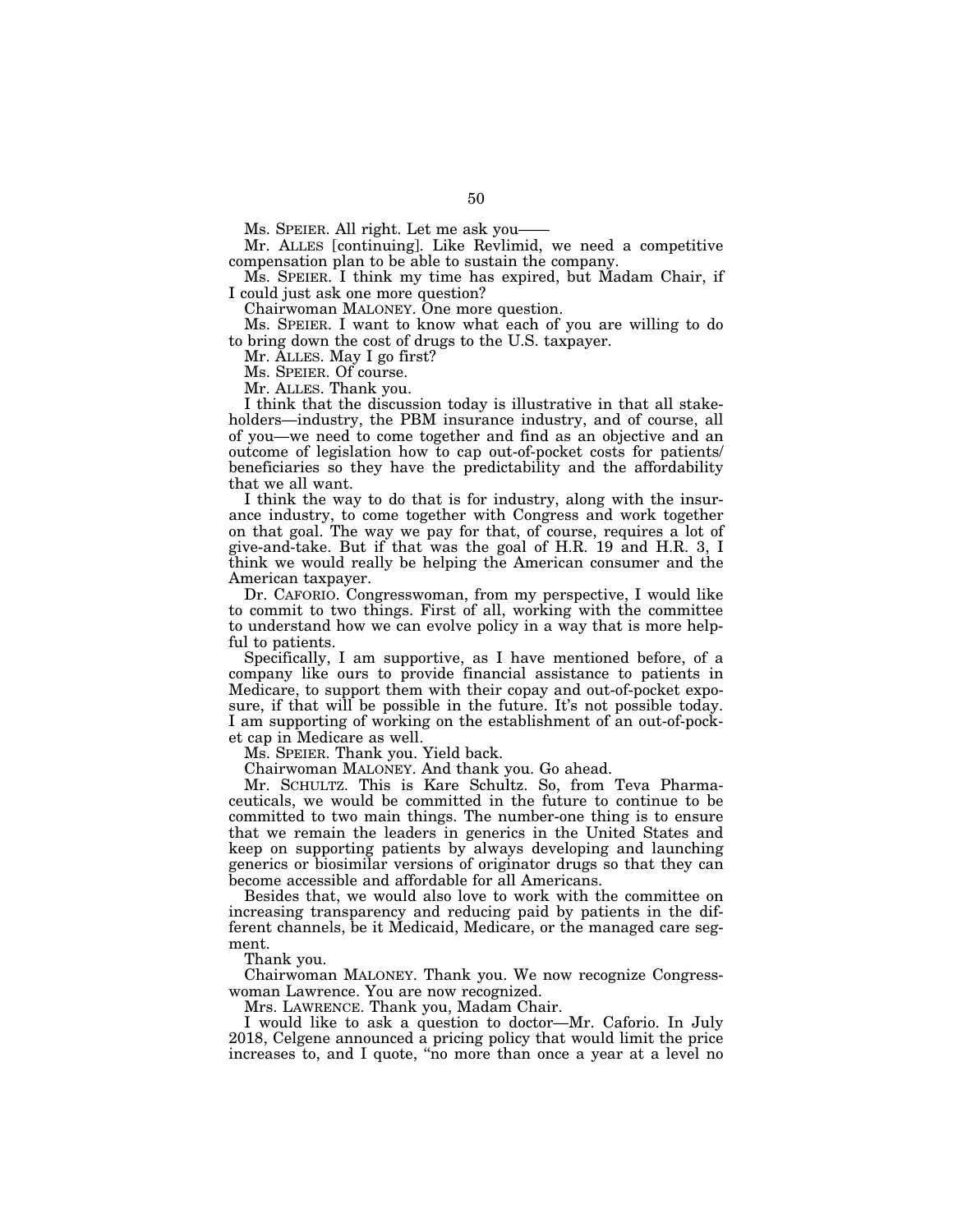greater than the Centers for Medicare and Medicaid Services' projected increases in the national health expenditures of the year.

So, my question, Dr. Caforio, in the beginning of this year, Bris- tol Myers raised the list price of Revlimid to \$763 per pill, and that was a six percent increase. The projected increase in the national health association for 2020 was 5.4. So, it appears that you have already failed to meet that part of Celgene's pricing pledge.

So, I ask this question. Has Bristol Myers Squibb committed to not taking any further price increases for Revlimid this year?

Dr. CAFORIO. Thanks, Congresswoman.

We are not taking—we will not take additional price increases for Revlimid this year. Our practice has been to look at a number of factors and limit price increases in our medicines to a maximum of six percent and only to those medicines where we have active research and development program ongoing. And that practice has resulted in our net price for the total portfolio of our medicines in the United States since 2018 to be flat.

Mrs. LAWRENCE. So, my question to my colleagues and to you, Doctor, is do we need to set some regulations on R&D? Because it seems like that is the invisible line, how the industry defines R&D, what we see as lay people on the other side trying to protect the American public. Because a drug that is not changing, how are you increasing it, saying it is R&D when it has been approved, the trials have been done, and you are selling it?

So, where is this R&D increase? And my question will be will you commit here today to stop raising the price, moving forward, of Revlimid?

Dr. CAFORIO. So, Congresswoman, there are two important considerations with respect to R&D. First of all, and importantly, when a medicine is first approved and introduced in the marketplace, it's often the beginning of a research and development process. In fact, we heard today that Revlimid was approved in 2005, and it was approved for three indications in a different disease.

Research continued, and it's only thanks to research that happened later that we discovered its role in treating multiple myeloma. The last indication for Revlimid was approved last year for a form of lymphoma where it wasn't approved before.

I think what's most importantly is that research and development expenses we have, the investments we make are actually directed at the totality of our portfolio, and 90 percent of the programs we work on will not work. So, when we think about research and development choices and the research and development investments we make, they're really directed at the total of our science.

As I mentioned earlier, in multiple myeloma, we are currently investigating 13 new medicines that will take what Revlimid has accomplished and take it one step further. And we have plans to invest over \$2 billion in the next three years in new medicines for multiple myeloma beyond Revlimid.

So, that's our strategy. That's the way we think about research and development.

Mrs. LAWRENCE. So, this is where the confusion comes in. So, if you are testing other medicines, if they are implemented, you will charge the R&D to that. So, how does that R&D cost get placed on Revlimid?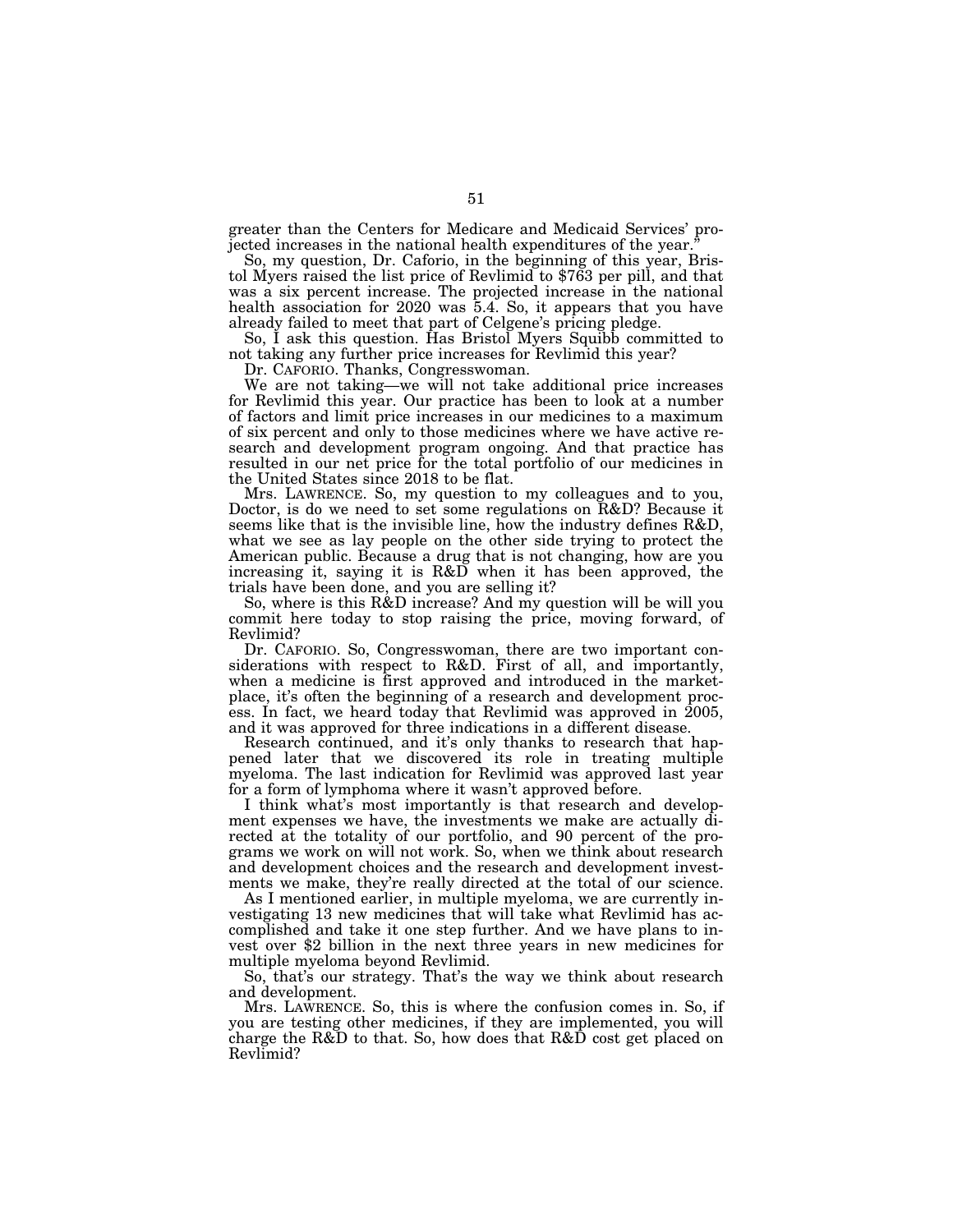And what I need to know, does that mean that this medicine will continuously keep moving up and increasing in cost, although you will—if you implement another drug, you are going to tack onto that drug the R&D cost. So, it seems like double dipping here, and that is the part I just—I am so frustrated with and I don't understand, sir.

Dr. CAFORIO. Yes, Congresswoman, I'm happy to provide my perspective.

You know, what I know is that of the new medicines in development that I described, many will not work and will never be approved by the FDA because this is the nature of our business.

Mrs. LAWRENCE. So, then do you put that, do you put the cost of that R&D——

Chairwoman MALONEY. The gentlewoman's time has expired. He may answer her question, but your time has expired.

Mrs. LAWRENCE. Does that mean that the drugs that you are testing that fail, that you put it on an existing drug to cover the cost of that? Is that what you are saying?

Dr. CAFORIO. No. We look at our total investment in R&D, and then we look at our total portfolio market in medicines. And our objective is to have a system in which the reward for the investments we make in R&D is recognized. And that's—that's the way our industry works, and that's how we can fund very high-risk lengthy and costly R&D programs.

Chairwoman MALONEY. The gentlewoman's time has expired.

Mrs. LAWRENCE. We need change, Madam Chair. Thank you.

Chairwoman MALONEY. Thank you. Mr. Gomez, you are now recognized for questions. Mr. Gomez?

Mr. GOMEZ. Thank you, Madam Chair.

I want to move, go back to the issue of patent protection. I think everybody recognizes the development of a new formulation of existing drugs can improve patient outcomes and expand treatment options. But we have also seen that drug companies use newer versions of the same drug to extend their monopoly pricing power.

I mean, the gentleman from Louisiana even was asking question about it, and he is not considered a liberal by any stretch of the imagination. And monopoly pricing power was also a key focus of the USMCA negotiation. I was one of the eight negotiators from the Democrat side to negotiate with the White House, and we successfully eliminated the 10-year guarantee of market exclusivity for biologics, which would have enshrined these monopoly prices that companies often seek to extend in perpetuity.

And we actually turned it into one of the most progressive trade deals in the history of this country, and it passed 385—385 to 41 in the House, Republicans and Democrats, 89 to 10. So, this issue is a big issue.

So, I want to ask Mr. Schultz, I would like to ask you a few questions about Teva's decision to develop and launch the 40-milligram version of Copaxone. Unlike the original 20-milligram version, which was taken daily, Copaxone's 40-milligram is taken three times a week.

Teva originally tried to develop a daily 40-milligram version of Copaxone. However, studies showed no difference in efficacy be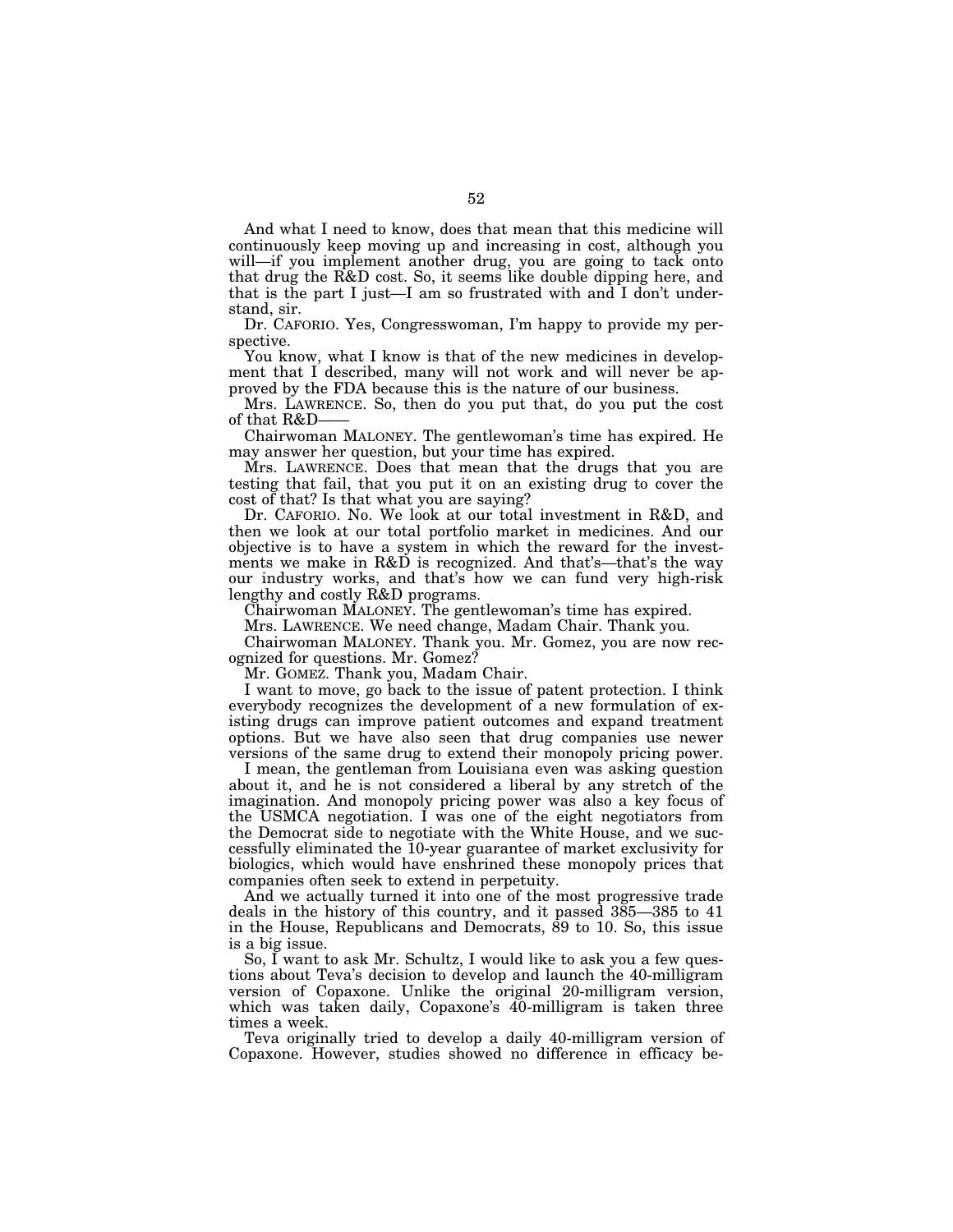tween the daily 20-milligram dose and the daily 40-milligram dose. Is that correct?

Mr. SCHULTZ. Unfortunately, part of that development was way before my time at Teva.

Mr. GOMEZ. OK. There is actually a press—reclaiming my time. Actually, it is a yes or no question, and it is actually yes, right, because Teva issued a press release. And if you need a copy of it, we can send it to you.

After these findings, Teva began to develop a 40-milligram dose to be taken three times a week, but the documents reviewed by the committee suggest that many of Teva's own scientists opposed pursuing this research. One scientist reported that members of the company's Innovative Research and Development Division were ''strongly against the study since they had no scientific rationale/ value.'' This is Exhibit 47 in your materials.

The same scientist noted that the company's lifecycle management team was aware of and even agreed with the scientists' concerns but thought that ''such a study had its business value.''

Mr. Schultz, the lifecycle management team is on the business side of the company, isn't it?

Mr. SCHULTZ. No, I'm not aware of what that situation was-Mr. GOMEZ. I am not asking about that. I am asking the lifecycle management team is on the business side of your company. Cor-

rect? Mr. SCHULTZ. Not necessarily, no. Typically, lifecycle management is taking part in the R&D conversation. So, the lifecycle projects would typically be organized within the R&D organization, but I'm not aware of the particular exhibit you're referring to.

Mr. GOMEZ. OK. Well, we will get you the exhibit as well. When a marketing team later analyzed the new dose in 2010, they highlighted that it would result in ''patent protection extension'' and be a ''barrier to generic entrants.'' This exhibit is Exhibit 15 in your materials. We should get that one to you as well.

These documents show that Teva executives viewed the new 40 milligram dose as a way to extend Teva's monopoly in the market. The market analysis also noted that the 40-milligram dose provided no scientific advantage over the 20-milligram dose.

Teva has claimed that it developed the 40-milligram dose because it is more convenient for patients than the daily 20-milligram dose, and you described Copaxone as one of the best examples of Teva's dedication to innovation and research and patient support in your written testimony. But documents produced by the committee show that Teva has decided against researching the efficacy of administering the 40-milligram drug once per week, which would have been more convenient, right? Less frequent, more convenient. That is basically how it goes.

Mr. Caforio, earlier you said that when you were getting questioned, "meaningful innovation." Do you believe it is meaningful innovation when there is no scientific improvement in the dosage? Is it a meaningful innovation to do it three times a week?

Dr. CAFORIO. I don't know Copaxone and the issue you're referring to.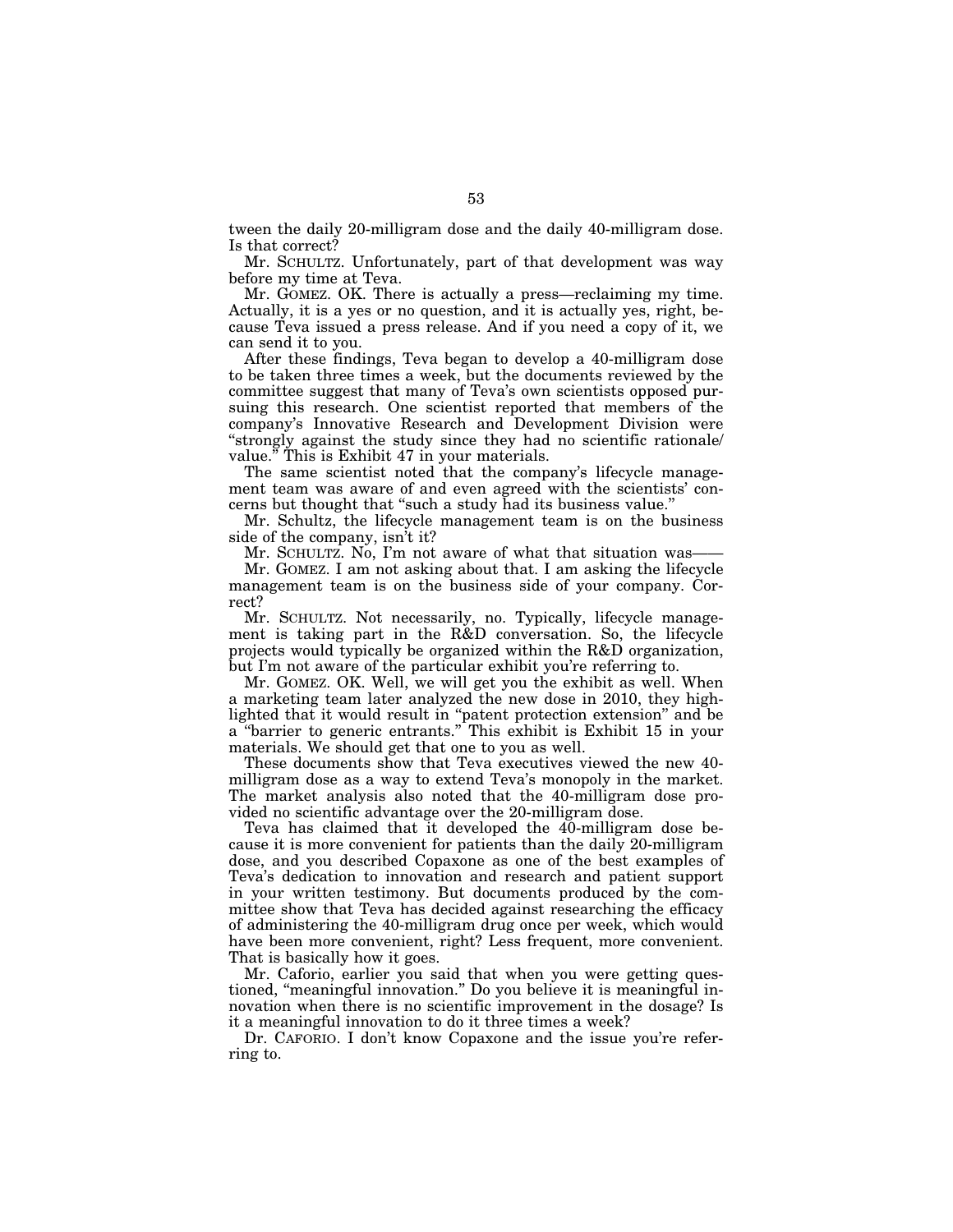Mr. GOMEZ. I take back my time because I—Teva's internal documents show that Teva's CEO at the time worried it would lead patients to take two injections of a cheaper generic version of Copaxone's 20-milligram rather than Teva's Copaxone's 40-milligram. I am assuming, Mr. Schultz, you are going to say ''I wasn't aware of that.'' So, I am not even going to bother asking you. You might as well get off the screen.

So, in summary, you guys, all you were doing was trying to find a way to extend the patent protection of a particular drug. That is all you were doing. Not based on that it was going to improve the outcomes for patients. It was just going to improve the outcomes for your bottom line for the long term, right?

Even your scientists said don't do it because it doesn't improve the outcomes. And if you had a choice to make it more convenient, you chose not to followup on that study to make it once a week, right? Once a week injection is more convenient than three times or daily.

So, that is the problem, that nobody—nobody believes the fact that you are trying to improve the outcomes for patients. They believe that you are trying to improve your bottom line, and you are undermining not only—not only your own business, but you are undermining the American public's confidence that when they take a drug and they pay more for it, it is actually going to be beneficial.

With that, I yield back.

Chairwoman MALONEY. The gentleman's time has expired, but you may respond, if anyone would like to respond to his question.

Mr. SCHULTZ. Yes, I would like to just give a quick response. So, I worked 30 years in pharmaceuticals and developed a lot of medications in the space of CNS, in the space of diabetes, and many of these drugs have to be injected.

And over the course of 30 years, the potential in this technological development, which has not come cheap and not come easy, years ago, it would be normal to have a product that was freezedried. You would have to reconstitute it in a vial. You would take it out with a syringe, and you would be injecting yourself with a syringe. Once a day, twice a day, three times a day. This would be quite inconvenient, socially not very easy, and it would reduce the quality of life in patients in those different disease areas, including MS.

Now over the period of time, a lot of work has been put in by the pharmaceutical industry to make it easier for people to take their drugs. And some people who do not know about chronic disease, they'll say what's the difference if you take it three times a day from a syringe and a vial, or you take an injection once a week or once a month?

I can tell you it's a huge difference to people's quality of life and their treatment because what happens if it's inconvenient, unpleasant to take your medication, then you skip dosing. And that's proven in many, many trials. And when you skip dosing, you don't get the efficacy of the drug you need.

That means that people have an inconvenient way for the drugs to get-

Chairwoman MALONEY. The gentleman's time has expired. Mr. SCHULTZ [continuing]. And that's why treatment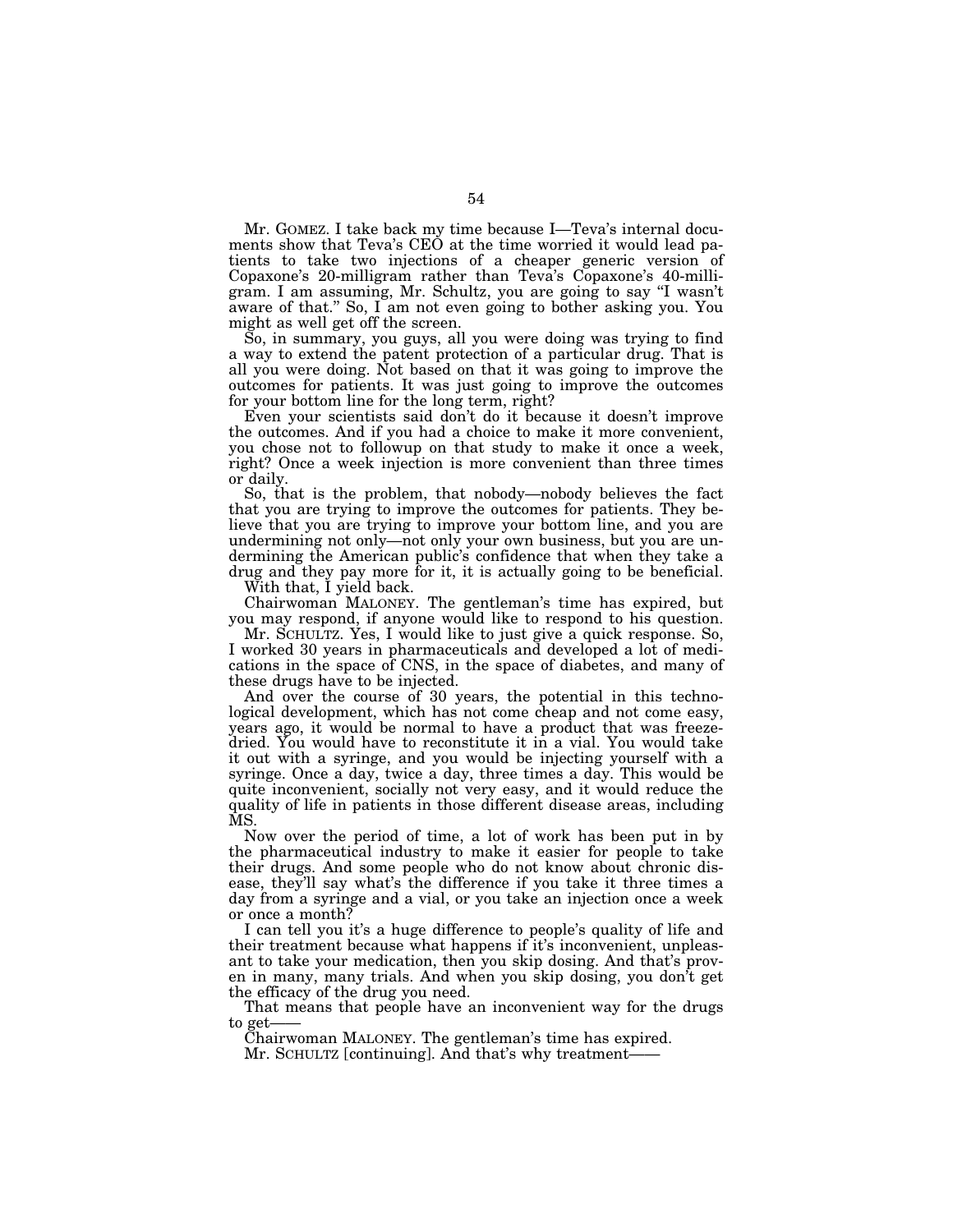Chairwoman MALONEY. Thank you very much.

Mr. SCHULTZ [continuing]. Look at better delivery mechanisms. Thank you.

Chairwoman MALONEY. OK. Thank you. Mrs. Miller, you are now recognized for questions.

Mrs. MILLER. Thank you, Chairwoman Maloney and Ranking Member Comer, and thank you to all of our witnesses for being here today.

We can all agree that patients need access to lifesaving cures, and they need these drugs at a cost that will not break the bank. I am a cosponsor of H.R. 19, the Lower Costs, More Cures Act, which would help accomplish these goals.

Last year, the House passed H.R. 3. The Congressional Budget Office estimated that at the low end, this legislation would prevent 38 new cures from coming to market, while other estimates said it would put more than 100 fewer cures in the hands of patients. Either way, just one less lifesaving drug on the market is one too many.

What if the cures that were taken out in H.R. 3 is the cure for leukemia or ALS? We must be able to encourage innovation without the heavy hand of the Federal Government and put lifesaving prescriptions in the hands of the patients at a reasonable price. H.R. 19 would do all of this.

Dr. Caforio, how much does your company spend yearly on research and development?

Dr. CAFORIO. Congresswoman, approximately, \$10 billion.

Mrs. MILLER. Thank you. Mr. Alles, now I am going to pose the same question to you. How much does your company spend yearly on research and development?

Mr. ALLES. In the last year before Bristol Myers Squibb acquired Celgene, my recollection is that the total R&D spend was \$5.7 billion, which was 37 percent of our revenue that year.

Mrs. MILLER. Mr. Schultz, how much money does your company spend yearly on research and development?

Mr. SCHULTZ. Teva Pharmaceuticals spends approximately \$1 billion per year.

Mrs. MILLER. OK, thank you. Now I am going to ask you all the same question again.

Dr. Caforio, how does the cost of research and development affect the pricing of new drugs?

Dr. CAFORIO. It does affect it, Congresswoman, because as I mentioned earlier, our investment in research and development is extremely significant. It's one of the highest in the industry. We know that many of the programs that we work on will ultimately not work, and I have many examples of large, long, and expensive clinical development programs in brain cancer, lung cancer, prostate cancer, and other diseases that have failed.

So, the need to obtain a return on our research and development investment is one of the important factors impacting the way we think about the price of medicines. Of course, the other one is the usual patient affordability and making sure that every patient can have access to our medicines. But R&D is an important factor.

Mrs. MILLER. OK. Mr. Alles, how did the cost of research and development affect the pricing of your new drugs?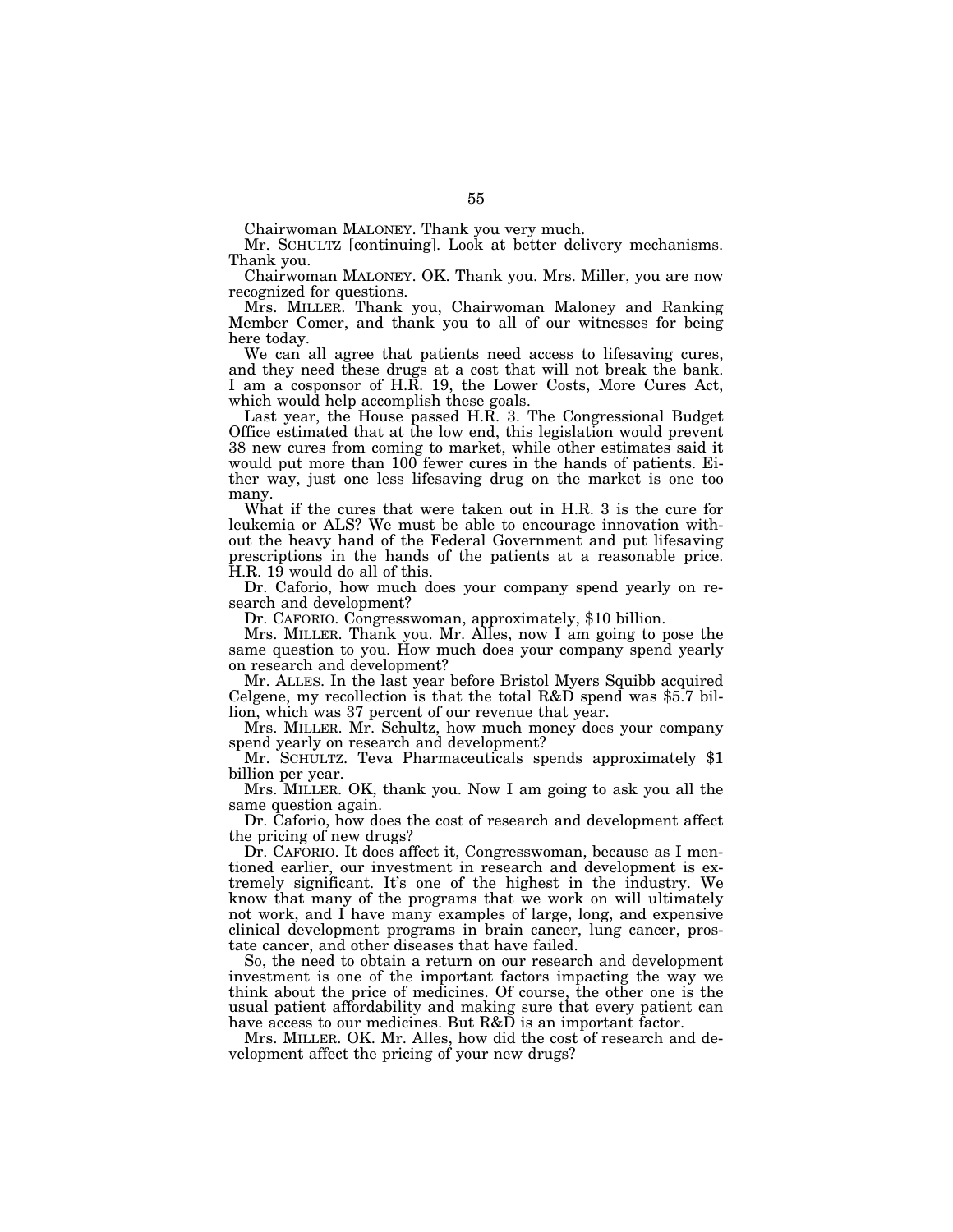Mr. ALLES. In fact, the scenario at Celgene was quite unique in that almost every disease that we researched was considered an orphan disease. That is fewer than 200,000 patients in the United States per year.

So, the diseases we've been talking about today, multiple myeloma, myelodysplasia, leukemia, et cetera, these are very rare diseases. In fact, one of our medicines that was approved during the time we were taking price increases on Revlimid is a drug called Idhifa, which is for a subset of acute myeloid leukemia, and approximately 4,000 people in the United States per year are afflicted by that biomarker-driven disease.

So, we targeted these rare, unmet needs on the belief, first by the Orphan Drug Act, that we would over time be able to recoup our investment and build a successful company. So, it had everything to do with our direction, our strategy to invest in and develop drugs for very small, rare, difficult cancers.

Mrs. MILLER. Thank you. Mr. Schultz, how does the cost of research and development affect the pricing of your new drugs?

Mr. SCHULTZ. It does, of course, affect it directly and indirectly. About half our research actually goes into generic biosimilars. And of course, that research is less costly because the drug has already been proven by the originator to work. So, there we save money getting new high-quality biosimilars or generics into the marketplace. We're solving these, same as I mentioned before, to the tune of more than \$40 billion U.S. per year for the U.S. healthcare system.

But the other part is similar to what happens at BMS and what used to happen at Celgene. It is much more high-risk, innovative research, and as I said before, out of 100 projects you start, on average 1 of them makes it finally to the marketplace. So, of course, there is a cost for all the failures that also gets allocated to the products that do make it to the market.

Mrs. MILLER. Thank you. Many of my colleagues here today would have us believe that march-in rights are necessary for the well-being of the American public. This means that the Government could essentially come in at any time and take back patents from drug companies. How do you all think march-in rights, do you think they would show innovation?

Dr. CAFORIO. Yes, Congresswoman. I think that continuing to recognize and reward innovation through the patent where we currently have an intellectual property protection is the reason why our industry can make long-term investments in research and development.

Mrs. MILLER. Anyone else?

Mr. SCHULTZ. This is Kare Schultz. Yes, I would support that. It's basically the foundation for the innovation in pharmaceuticals is the patent system. If there were to be no protection after 10, 15, 20 years of hard R&D work, then nobody would undertake the risk because then there would simply be no balance between the risk and the reward.

Chairwoman MALONEY. The gentleman's time has expired. Congresswoman Tlaib, you are now recognized for questions.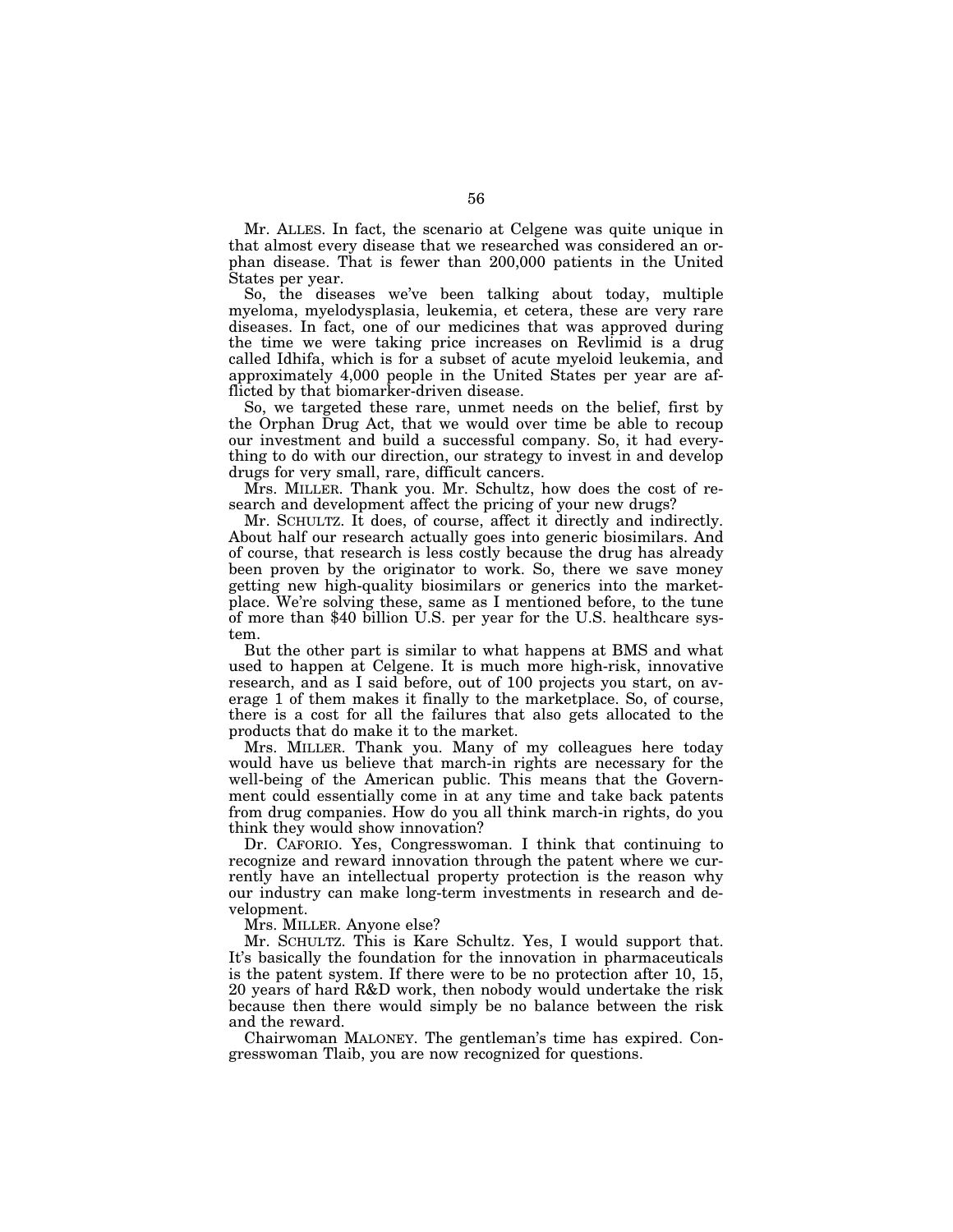Ms. TLAIB. Thank you so much, Chairwoman Maloney, for this important hearing and for our committee staff for all their hard work.

Mr. Schultz, I am sure serving as the CEO, you may have little to no contact with how your actions hurt real people, like my residents in 13th District Strong. Your actions have consequences, as you have heard from many of my colleagues. It has hurt people like Ms. Lisa McRipley, who lives with MS in my district. Lisa pays \$6,000 per month for her MS medication and about an additional \$1,000 just to treat her symptoms of pain, fatigue, and balance.

Now, Mr. Schultz, I know \$7,000 per month may not seem like much to you as the CEO of Teva Pharmaceuticals. But Lisa doesn't have \$7,000 of disposable income per month. The vast majority of Americans don't.

I understand that Copaxone, the drug used for MS, was first introduced on the market in 1997, and the wholesale acquisition at that time was only \$8,000 annually. Today, it is \$70,000. So, Mr. Schultz, yes or no, do you believe it is reasonable for Lisa in my district and others like her to pay nearly \$70,000 a year to access Copaxone?

Mr. SCHULTZ. No, I would not think that would be reasonable at all, but fortunately, there would not-

Ms. TLAIB. Thank you. I just asked for a yes or no. It is not reasonable. So, let us talk about other items that your company does.

So, I also know that the drug companies frequently mislead the public by claiming charitable programs help ensure that patients who need medications can get them. But those programs do not cover everyone, and they are not reliable for patients, and they actually drive up the cost for many of my residents. In fact, I actually asked Lisa, who is on Social Security, if she was able to access such charitable relief, and she had no luck.

Documents obtained by this committee, Mr. Schultz, suggest that these programs actually serve drug companies' own financial interest. Mr. Schultz, does your company donate to third-party independent charities which cover Medicare beneficiaries' out-of-pocket cost for Copaxone?

Mr. SCHULTZ. We do contribute to charities-

Ms. TLAIB. Thank you.

Mr. SCHULTZ [continuing]. To further secure access.

Ms. TLAIB. Great. So, Mr. Schultz, yes or no, would you consider donation to these foundations to be financial investments?

Mr. SCHULTZ. No. I would not consider it to be, no.

Ms. TLAIB. OK. Well, let me tell you why you are misleading us right now. Internal documents provided to the committee show that Teva company did view these programs as financial investments, even described them that way.

In your own 2008 Copaxone work plan, which is Exhibit 37 in your materials, estimated that the company would lose over \$11 million in sales if it reduced its ''investment in Medicare Part D grants by \$44.3 million,'' as you can see here. The work plan also estimated that Copaxone net sales would decline by \$45 million in 2011 if your company were to "eliminate Medicare PAP investment.''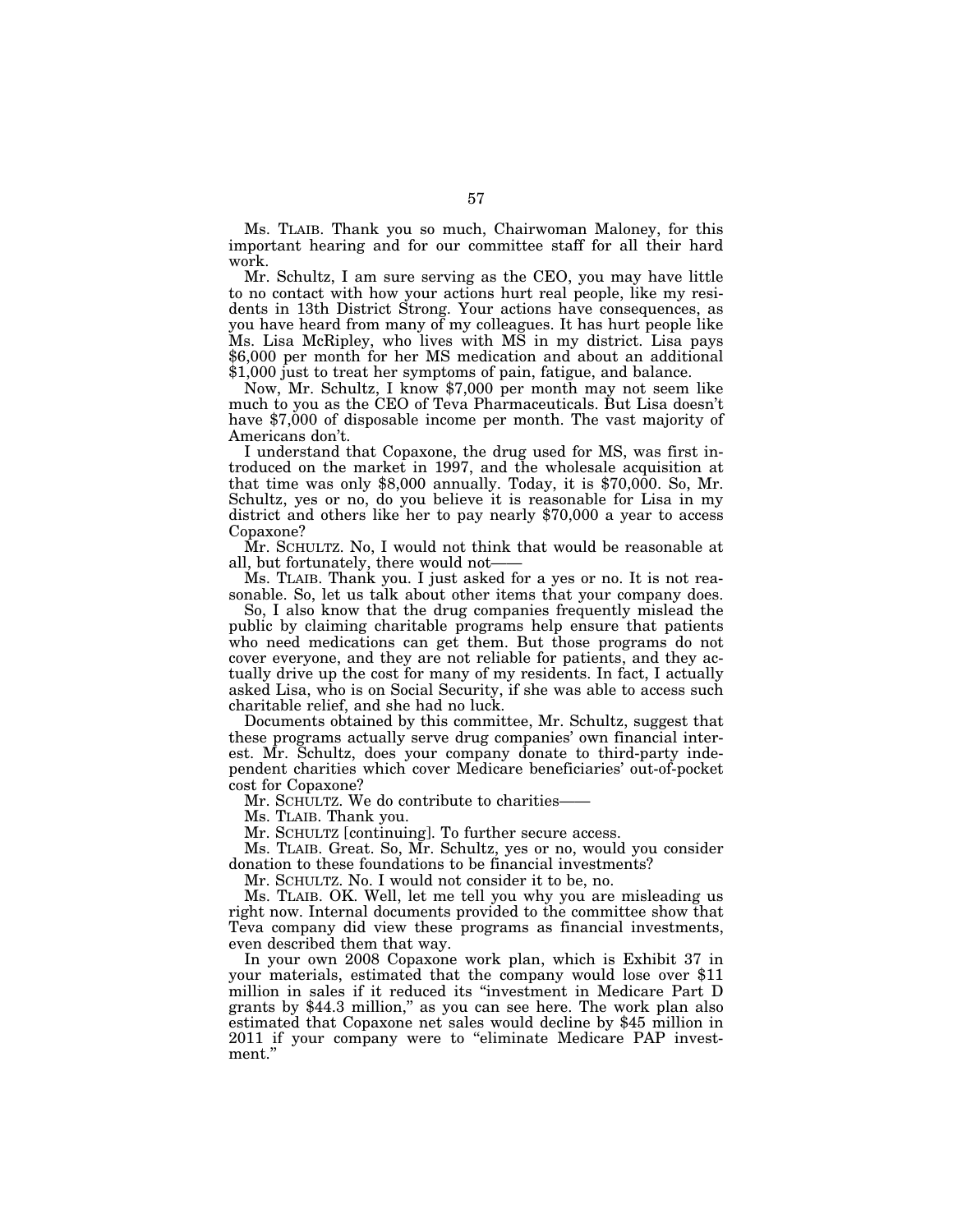So, Mr. Schultz, it seems that Teva company expected Copaxone sales to decline if it decreased donations to these grants. Is that correct?

Mr. SCHULTZ. This is more than 10 years before I joined the company, and I wasn't there. So, I did not——

Ms. TLAIB. No, it is pretty clear. It is pretty clear, Mr. Schultz. In my district, Mr. Schultz, we call this a "side hustle." Your pharmaceutical company makes these so-called charitable donations so you look like you give a shit about sick people. But in reality, these are just another scheme by your corporation to make money off of sick people, Mr. Schultz. Lisa needs her medication to live. She is not part of a hustle and should not be one.

Let us turn to Teva's program to cover the copays of Copaxone patients with commercial insurance. Again, this is how you are misleading the public. According to Teva's own internal analysis, the company spent \$54.6 million on commercial copay program in 2014. But in return, you all got \$257 million back. That is 371 percent profit, Mr. Schultz.

Mr. Schultz, these are companies' own estimates. I am not making—this is your own documents, and they suggest that what you and other corporate executives claim to be charitable-type programs are actually profit-motivated efforts to retain patients and generate sales.

I want to close off with Lisa's words, and this is so important because rarely do we put a human face behind so much of the actions by these corporations. Lisa said, ''We need this medication to have a decent life. There is no cure right now to MS, so we need this because we want to continue to contribute to society. We want to make an impact.''

So, Mr. Schultz, you need to go back and actually stop misleading the public and making sure that these drugs, again, have people's quality of life in jeopardy, their right to live in jeopardy. I ask all of you and for my colleagues to please pay attention to many of these documents again submitted to the record.

Thank you so much. I yield.

Chairwoman MALONEY. Thank you. I now recognize Ms. Pressley. You are now recognized for your questions. Ms. Pressley?

Ms. PRESSLEY. Thank you very much, Madam Chair, and I so appreciate that we can continue the work started by our beloved colleague, our former chairman Elijah Cummings, in investigating drug pricing.

Now I represent the Massachusetts Seventh congressional District, a diverse, dynamic, and vibrant district, and one of the most unequal in our country. And we certainly see those disparities play out when it comes to health and economics. So, let me be clear. The lack of access to affordable lifesaving medications is an injustice. It represents an act of economic violence and an attack on the basic principle that healthcare is a fundamental human right.

Across the Commonwealth of Massachusetts, the Massachusetts Seventh congressional District, which I represent, has the highest rate of new diagnosis of multiple myeloma, and black residents are more than twice as likely to die from the disease than white residents. Now multiple myeloma is a cancer that compromises an in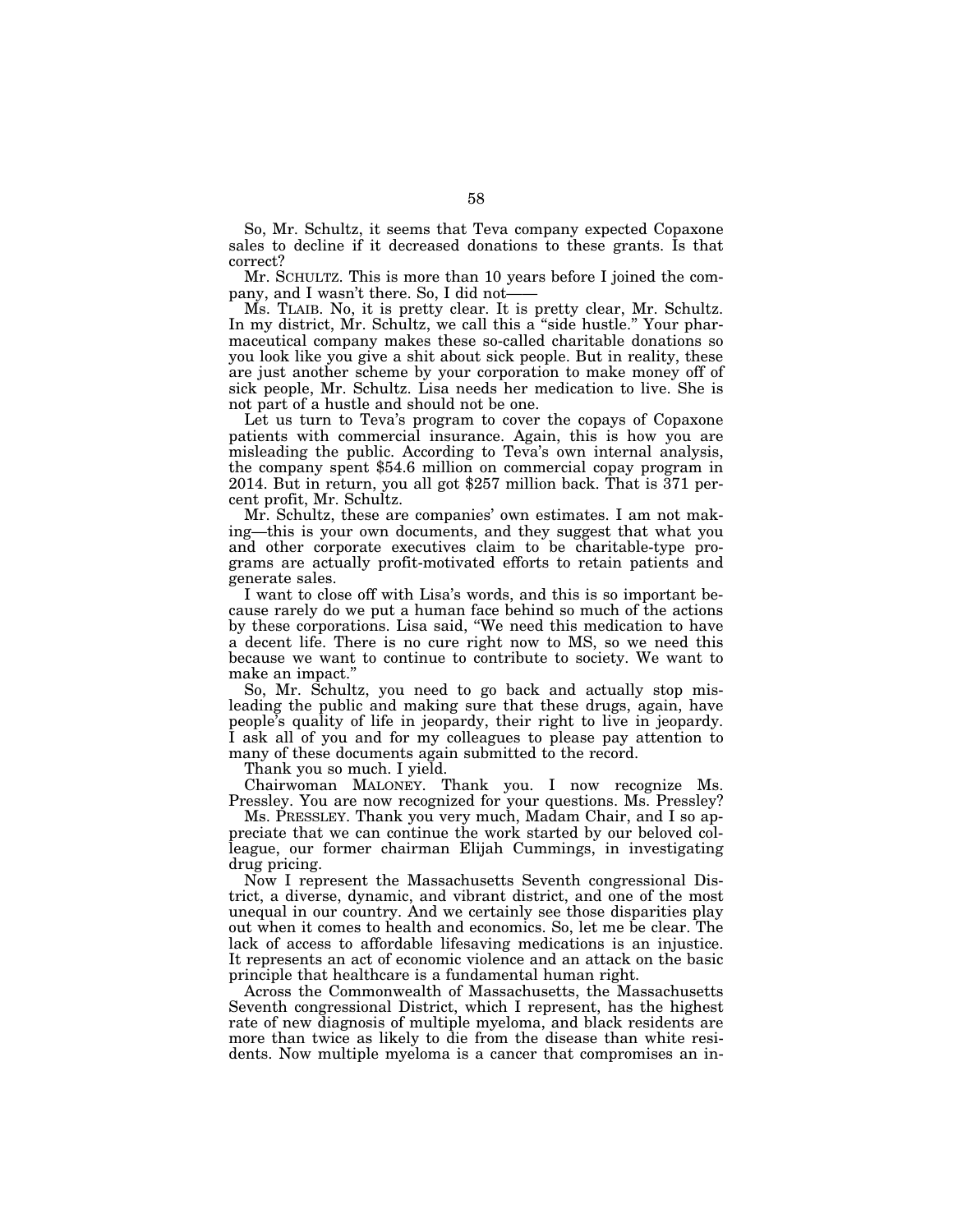dividual's immune system and places them at increased risk, especially during the ongoing coronavirus pandemic.

Revlimid is a drug used to treat multiple myeloma. Unfortunately, due to no reason other than greed, the company Celgene raised the price of this lifesaving drug from \$215 to \$719.

Mr. Alles, I appreciate your succinct answers with my colleagues, and so I will ask the same from you in my line of questioning. So, Mr. Alles, for the record, yes or no, do you believe that pharmaceutical companies should prioritize people over profit?

Mr. ALLES. We can only do well by doing good.

Ms. PRESSLEY. Yes or no?

Mr. ALLES. We have to take care of people for us to be able to be successful. So, we have to prioritize people and the medicines we develop for the diseases they have if we're going to be successful.

Ms. PRESSLEY. Over profit. OK. Well, that wasn't a yes or no. So, I will take that as a yes.

According to documents from our investigation, from 2009 through 2018, Revlimid generated \$51 billion in net revenues, including \$32 billion from the U.S. alone. Now to understand how Celgene accumulated such massive revenues, let us follow the money from the beginning.

So, Revlimid was developed from a precursor drug called thalidomide, which Celgene acquired in 1992. Mr. Alles, was thalidomide a new drug when Celgene acquired it?

Mr. ALLES. Thalidomide was not a new drug when we licensed it from Rockefeller Institute.

Ms. PRESSLEY. OK.

Mr. ALLES. In fact, it was an old drug that had a very notorious history of causing birth defects.

Ms. PRESSLEY. So, it has been used since the 1950's, and in 1996, a researcher found that the drug was effective in treating multiple myeloma. So, Mr. Alles, did you know this study was funded by a grant from the National Institutes of Health with taxpayer money?

Mr. ALLES. I was not aware specifically that the only funding was an NIH grant, but I would not be surprised-

Ms. PRESSLEY. OK.

Mr. ALLES [continuing]. In 1996 if some funding was provided by the Government.

Ms. PRESSLEY. Reclaiming my time. I am sorry, I am running out of time. So, then through three different studies, researchers found that a chemical variation of thalidomide, which would later be named Revlimid, was even more effective in treating multiple myeloma. So, later, more investigators working with the Mayo Clinic and a cancer research collaborative showed that Revlimid worked with another drug to treat newly diagnosed patients.

So, Mr. Alles, did you know these studies were also funded by NIH with, once again, taxpayer money?

Mr. ALLES. Congresswoman, I do not know the studies you're referring to specifically, but what I can say is that the development of Revlimid and the discovery of Revlimid in its initial form was something that Celgene uniquely discovered.

Ms. PRESSLEY. So, just reclaiming my time. I am sorry. So, it was only after——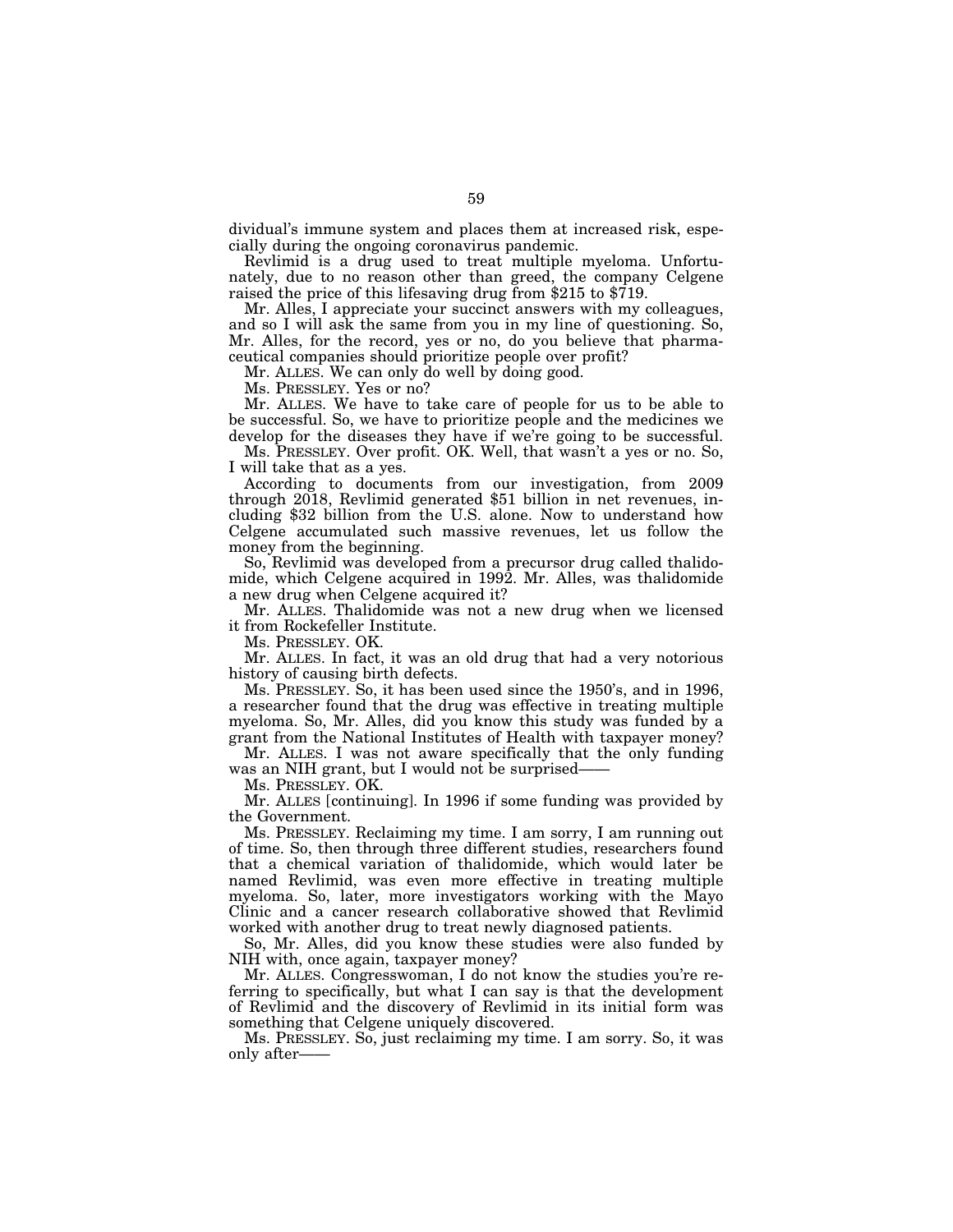Mr. ALLES. After that, I agree with you that most of those studies were done-

Ms. PRESSLEY. Just reclaiming my time. It was only after these numerous federally funded studies that Celgene invested in the trials needed to obtain FDA approval. Isn't that right, Mr. Alles?

Mr. ALLES. The studies that were sponsored by Celgene that led to the newly diagnosed approval, the study was a large randomized trial that was run globally and included——

Ms. PRESSLEY. Just reclaiming my time because-

Mr. ALLES [continuing]. Institutions in the U.S.

Ms. PRESSLEY. Because we have the timeline, which bears out what I am asserting in this moment. It was only after these numerous federally funded studies that Celgene then invested in the trials to obtain FDA approval.

So, by the time Celgene decided to invest its own money in Revlimid, taxpayers had already contributed significantly, and your company was confident of its future billion-dollar success. We know this because an internal memo from your company stated as much.

In fact, Mr. Alles, you wrote that the company's analysis "grossly" underestimated the cumulative annual sales potential for Revlimid.'' Do you recall writing that to a colleague?

Mr. ALLES. I saw that document this morning, and I did remember writing that. It accompanied a paper that described a study.

Ms. PRESSLEY. OK, thank you for acknowledging that you wrote that. So, despite the taxpayer investment in its development, Celgene reported to the committee that it does not provide any negotiated documents or Revlimid counts to Revlimid to Government healthcare programs. So, this is a classic example of profits over people.

So, while the occupant of this White House does not pay Federal income taxes, my constituents in the Massachusetts Seventh do. Veterans, immigrants, single parents, and we have paid to develop Revlimid, and your company charged those same taxpayers hundreds of dollars to use this lifesaving medication.

So, although you are no longer with Celgene, I hope that you will discourage the companies you advise from showing the same greed and contempt for the taxpayers that underwrite these various estimates. We live in the richest country on the planet, yet drug prices are so high that people cannot afford to stay alive. This is about the right to live, and the American public deserves better.

Thank you, and I yield back.

Chairwoman MALONEY. Thank you. The gentlewoman's time has expired. Ms. Ocasio-Cortez, you are now recognized for questions. Ms. Ocasio-Cortez?

Ms. OCASIO-CORTEZ. Thank you, Madam Chairwoman, for holding this incredibly important hearing and one that, as many others have noted, was an issue that was

[inaudible] to our former chair, Chairman Elijah Cummings.

And thank you, Mr. Schultz, for participating in today's hearing and offering your expertise and insight.

I want to talk today about my constituents with multiple sclerosis and the exorbitant costs that they have been—that they have been facing in their diagnosis and their disease. And I would like to start by putting up on the screen two graphs that show the net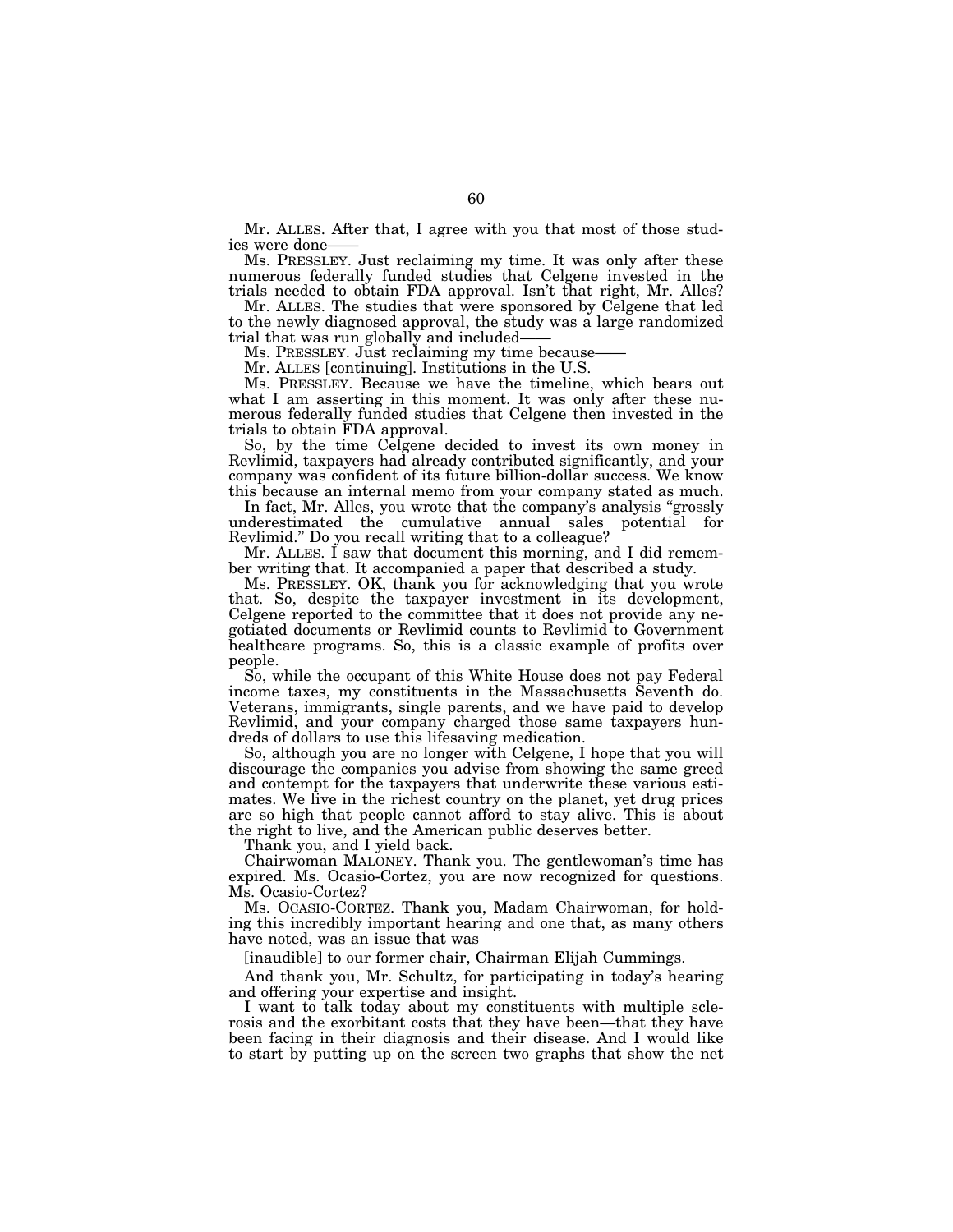price per day of Copaxone 20-milligram and 40-milligram in five different countries in 2015.

Now these graphs were created by our team here on the committee using data that your company provided. And as you can see here that the daily net price of Copaxone 20-milligram was just \$29 in Spain, \$33 in Canada, \$40 in Germany. But it was more than double that, \$97, in the United States. That is per day, \$97 to live per day.<br>And we have similar information for Copaxone 40-milligram,

which, in 2015, cost \$33 in Germany per day, \$29. But more than almost four times that, \$129, in the United States.

So, Mr. Schultz, why is the price of Copaxone so much higher for people with multiple sclerosis in the United States than those in other countries?

Mr. SCHULTZ. Now the data is, of course, from before I joined. So, I don't know exactly how the pricing was back then. But I can give a general comment on it that, as has been discussed earlier in this hearing, there is very early access and very broad access in the United States, and it often comes with a higher list price than the price you see in Europe.

So, that's just a fact, and that's what you see in these numbers. Ms. OCASIO-CORTEZ. OK, well, thank you, Mr. Schultz. I am sorry I have to reclaim my time because it is so limited.

But your company's internal documents seem to tell a different story. The explanation provided by those documents for these price discrepancies was that you were forced to charge lower prices abroad. In fact, one of your company strategy plans obtained by the committee noted that from 2007 to 2009, they faced ''downward price pressures in Europe.''

Mr. Schultz, do you know whether Teva was, in fact, pressured to lower the price of Copaxone in Europe in those years?

Mr. SCHULTZ. No, I have no knowledge of that. That's more than 10 years before I came to the company.

Ms. OCASIO-CORTEZ. But that is quite all right, thank you. Thankfully, we do know, and the answer is that it was.

And while Teva was forced to put pressure, was forced to lower the price in Europe, in that same two-year period, the company raised the price on U.S. multiple sclerosis patients by 60 percent in the same two years that they were reduced in Europe. And when generic products entered the market in 2017, the U.S. list price started to finally steady. But outside of the United States, the availability of generics actually resulted in a decrease in the list price.

So, Mr. Schultz, isn't it the case that most European countries use some form of price negotiation based on external reference pricing?

Mr. SCHULTZ. That's correct. There are differences from country to country, but many countries use some kind of reference pricing, and other countries use some kind of value based.

Ms. OCASIO-CORTEZ. I see. And is that why Teva lowered prices abroad, but not in the United States?

Mr. SCHULTZ. No, you can't look at it that way because in the United States, you have this strange system that you have a WAC price, which is a list price, which is a price nobody ever pays. You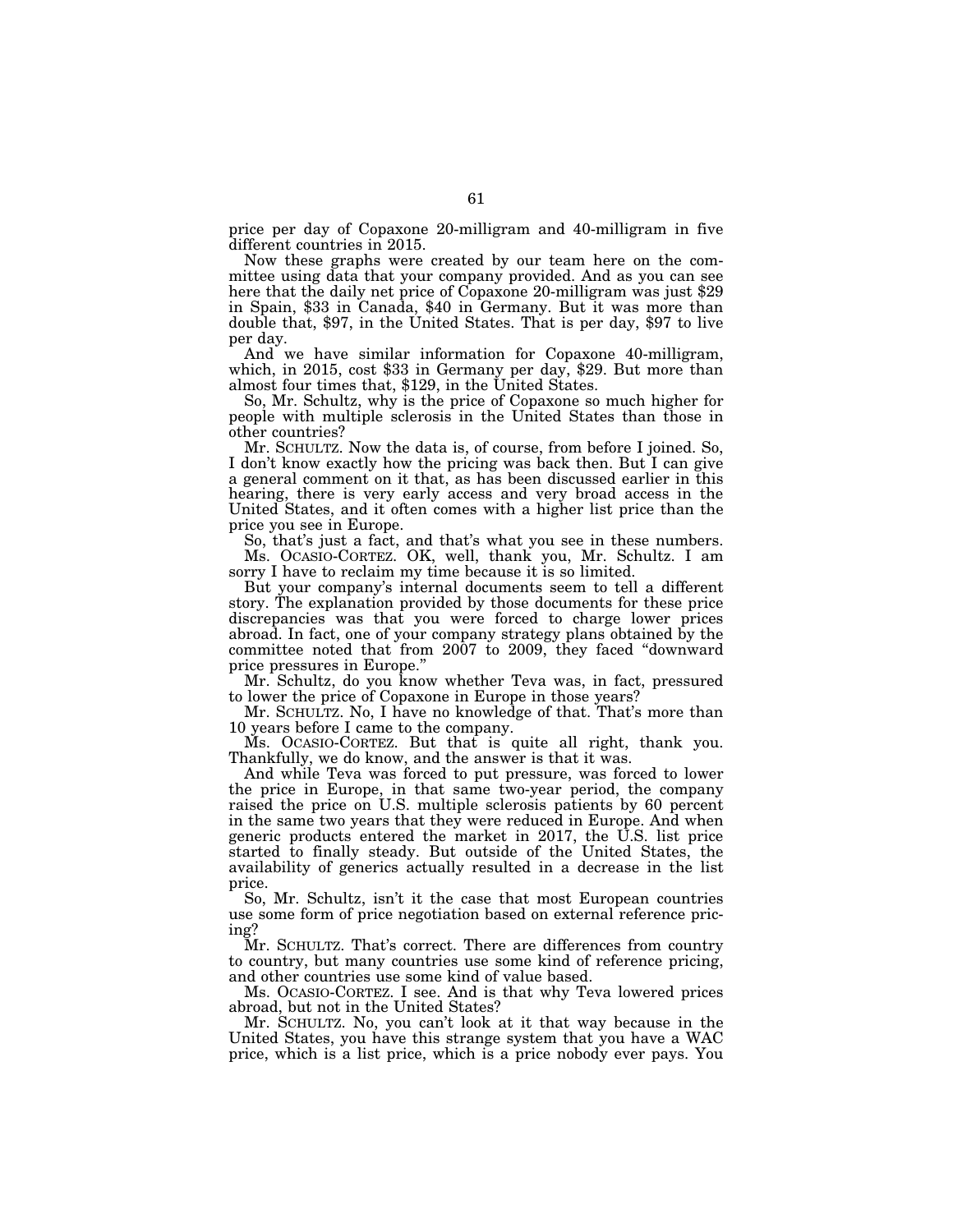have a patient that pays maybe, you know, \$10 to \$50 on a WAC price that might be

[inaudible].

And then you have a lot of rebating going to PBMs——

Ms. OCASIO-CORTEZ. I see.

Mr. SCHULTZ. So, it's very opaque in the U.S.

Ms. OCASIO-CORTEZ. So, it is my understanding that your testimony today is that European countries having price negotiation and the United States not having price negotiation has nothing to do with the fact that Copaxone is almost four times the price in the United States than it is in countries like Spain or Germany or Canada?

Mr. SCHULTZ. No, I wasn't saying that. I was saying that the system is different. And in the U.S., you have many different parties negotiating. Whereas in many European countries, you're only negotiating with one party.

And typically, there's a big volume on the table, and of course, your negotiation position will change. That's also why the consolidation of PBMs has led to higher discounts.

Ms. OCASIO-CORTEZ. Thank you. And Mr. Schultz, sir, I have one last question. Even with charging those lower prices, does Teva turn a profit in Europe?

Mr. SCHULTZ. Yes. Teva has, overall for the total business, a profit in Europe, yes.

Ms. OCASIO-CORTEZ. Thank you.

Chairwoman MALONEY. Ms. Porter? Ms. Porter, you are now recognized.

Ms. PORTER. Thank you.

Mr. Alles, you were CEO of Celgene until fairly recently and, as my colleague Ms. Tlaib was showing, Celgene makes Revlimid, a cancer drug. Do you know what the price of Revlimid was when it first hit the market in 2005?

Mr. ALLES. I don't remember the number, but it was 200–

Ms. PORTER. Reclaiming my time. Reclaiming my time. It was \$215 for one pill. Do you know what the price of Revlimid was in 2013?

Mr. ALLES. I can look it up, but I don't recall. I don't have it in front of me.

Ms. PORTER. Four hundred 12 dollars per pill. How about the price—let us get into more recent where your memory may be jogged. How about 2017?

Mr. ALLES. I would say approximately \$700 a pill. But again, I don't have it in front of me.

Ms. PORTER. Seven hundred 19 per pill. And today, Revlimid costs \$763 per pill. I am curious. Did the drug get substantially more effective in that time? Did cancer patients need fewer pills?

Mr. ALLES. During that time, the development of Revlimid included six additional indications, some in lymphoma and the balance in patients with different segments of multiple myeloma.

Ms. PORTER. Reclaiming my time. So, Mr. Alles, you discovered more patients who might benefit from paying \$763 a pill, but being able to use the drug for more patients doesn't necessarily more price. Did the drug start to work faster? Were there fewer side ef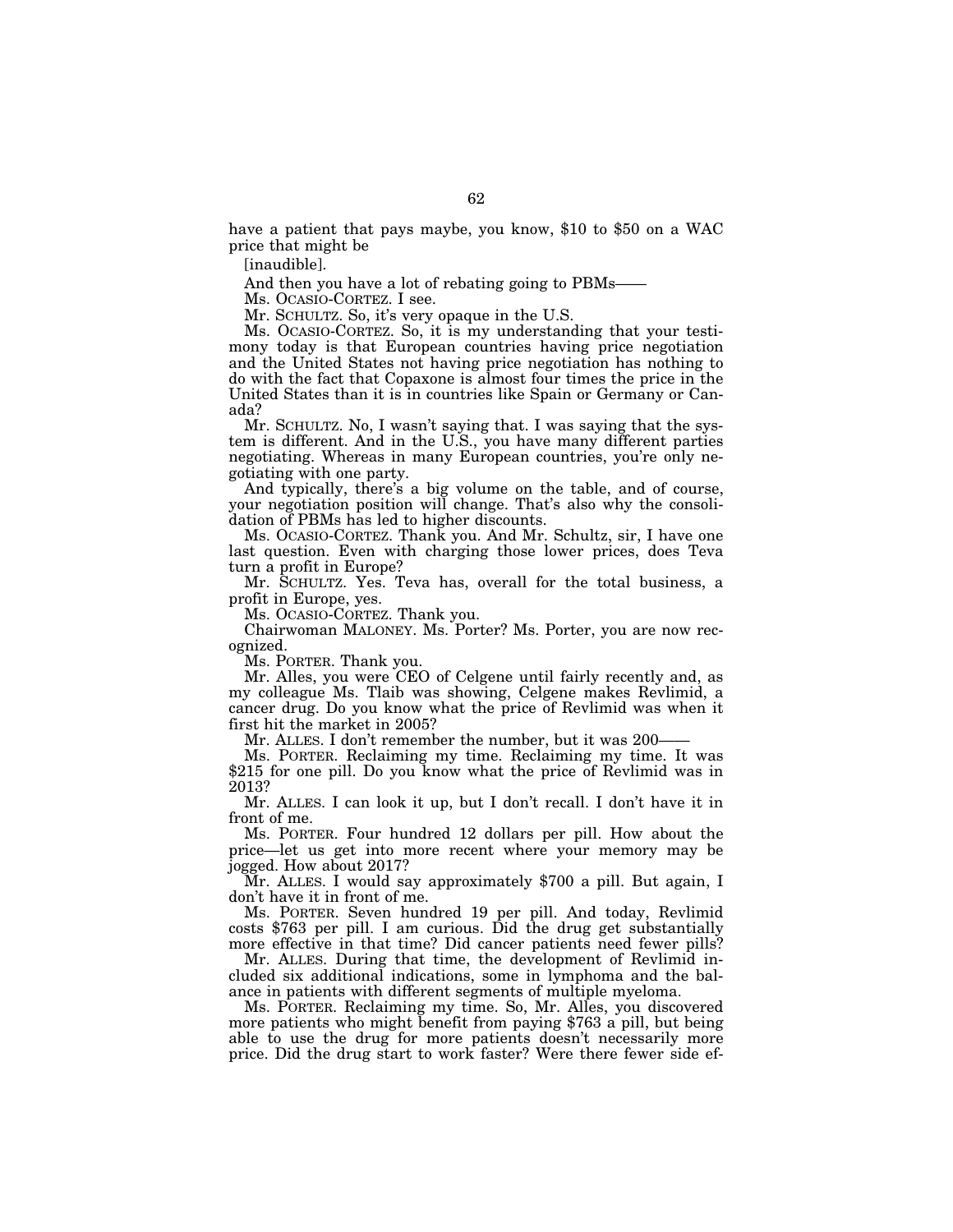fects? How did you change the formula or production of Revlimid to justify this price increase?

Mr. ALLES. The indication changes are for subsets of different patients with disease.

Ms. PORTER. Reclaiming my time. Mr. Alles, I understand that. What I am trying to understand from you is how did the drug improve? If I were to look at a pill and analyze it from 2005, when it cost \$215, and I looked today when it costs \$763, would that pill be the same?

Mr. ALLES. I understand your question about the pill. The pill, the manufacturing for it, would be the same.

Ms. PORTER. Right. Thank you. So, to put that in perspective, you hiked the price by \$500, when the average Orange County senior only has \$528 left in their bank account after they have paid their basic monthly expenses. The average Orange County senior can't even afford one pill.

And you said recently that nobody pays the list price, but that is not correct. Do uninsured patients sometimes pay the list price?

Mr. ALLES. I can imagine there are circumstances where underinsured or uninsured patients would be paying close to or at the list price. I don't know of any specific circumstances, but I would guess that they do exist.

Ms. PORTER. Reclaiming my time, Mr. Alles. I want to turn to one other number, if you would help me. Do you know what this number is?

Mr. ALLES. I—I don't, but——

Ms. PORTER. Does it ring any bells?

Mr. ALLES. I think you're referring to my compensation in some way.

Ms. PORTER. In some way. This was your compensation in 2017 for being CEO of Celgene, and that is a lot of money. It is 200 times the average American's income and 360 times what the average senior gets on Social Security.

Now of that \$13 million, about \$2.1 million came from your company hitting yearly earning targets, and more than half of the bonus formula was based on those targets. Any increase in the price of Revlimid would also increase your bonus by increasing earnings. Isn't that right, Mr. Alles?

Mr. ALLES. If revenues increased and expenses did not, then earnings would be enhanced–

Ms. PORTER. Thank you. Mr. Alles, in fact, the Oversight Committee-

Mr. ALLES [continuing]. And that was a part of the calculation of my compensation.

Ms. PORTER [continuing]. Found that if you hadn't increased the price of Revlimid, you wouldn't have gotten your bonus. Mr. Alles, do you know how much you personally received in bonuses over two years, the last two years, just because Celgene raised the price of this one drug, Revlimid?

Mr. ALLES. I received very generous compensation, but I don't know the exact number that you're referring to.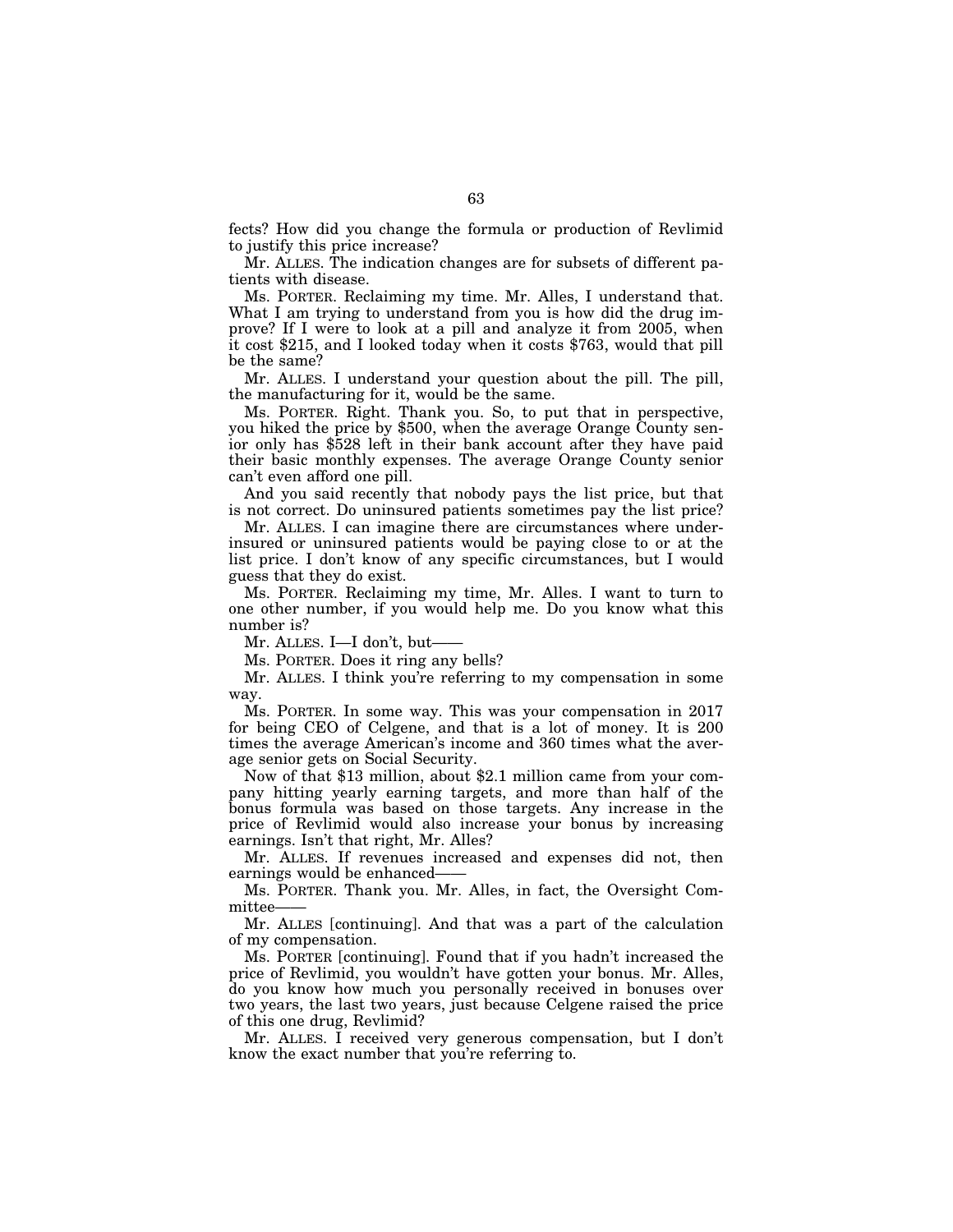Ms. PORTER. In fact, you personally received \$500,000 personally just by tripling the price of Revlimid.

So, to recap here, the drug didn't get any better. The cancer patients didn't get any better. You just got better at making money. You just refined your skills at price gouging. And to be clear, the taxpayers spent \$3.3 billion on Revlimid, \$3.3 billion—Medicare, \$3.3 billion.

Mr. Caforio, Bristol Myers Squibb, your company, acquired Celgene and its drug Revlimid. Is that correct?

Dr. CAFORIO. That's correct, Congresswoman.

Ms. PORTER. If the price of Revlimid had only been increased to reflect inflation, the cost would be about \$286 today, according to the Fed's inflation calculator, \$286 per pill. Will you commit to lowering the price of Revlimid to \$286 per pill?

Dr. CAFORIO. No.

Chairwoman MALONEY. The gentlewoman's time has expired, but the gentleman may answer the question. Please respond to the question.

Dr. CAFORIO. Yes. No, I can't commit to that. We—we did look extensively at the price of Revlimid and the value of Revlimid when we acquired Celgene. And I can commit to continuing to work to ensure that patients that need Revlimid have access to Revlimid, and we are doing all we can in order to make that happen.

Ms. PORTER. Mr. Caforio, I just would like, for the committee's clarification, a yes or no. Will you commit to lowering the cost of Revlimid-

Mr. COMER. Madam Chair, her time has expired.

Chairwoman MALONEY. Your time has expired. But the gentleman may answer if he would like.

Dr. CAFORIO. I already answered. I can't commit to that.

Chairwoman MALONEY. All right, thank you.

Thank you. The gentlelady's time has expired.

Before we adjourn, I want to address the members on the other side of the aisle who have stated repeatedly throughout this hearing that we should be working in a bipartisan basis, and this is a critical issue to the people of America, I agree. And we want to work on a bipartisan basis.

And Chairman Cummings tried to do so. He was one of the first senior Democrats to go to the White House after the election, and he met with President Trump on March 8, 2017. He took the President's campaign promises at face value, that he wanted the U.S. Government to finally be able to negotiate for lower prices. He ran on that platform.

Chairman Cummings gave the President a copy of his draft bill that would do just that. He asked for his input on the draft bill, which turned into H.R. 3. He asked to work together, and he asked repeatedly for the President's support. But President Trump fell off the face of the Earth. Chairman Cummings sent letter after letter after letter to the President in good faith and a bipartisan way.

He sent on one April 20, 2017, reiterating his request to work together. I have a copy of it right here. He sent another one on June 21, 2017, and I have a copy right here. And then he sent a third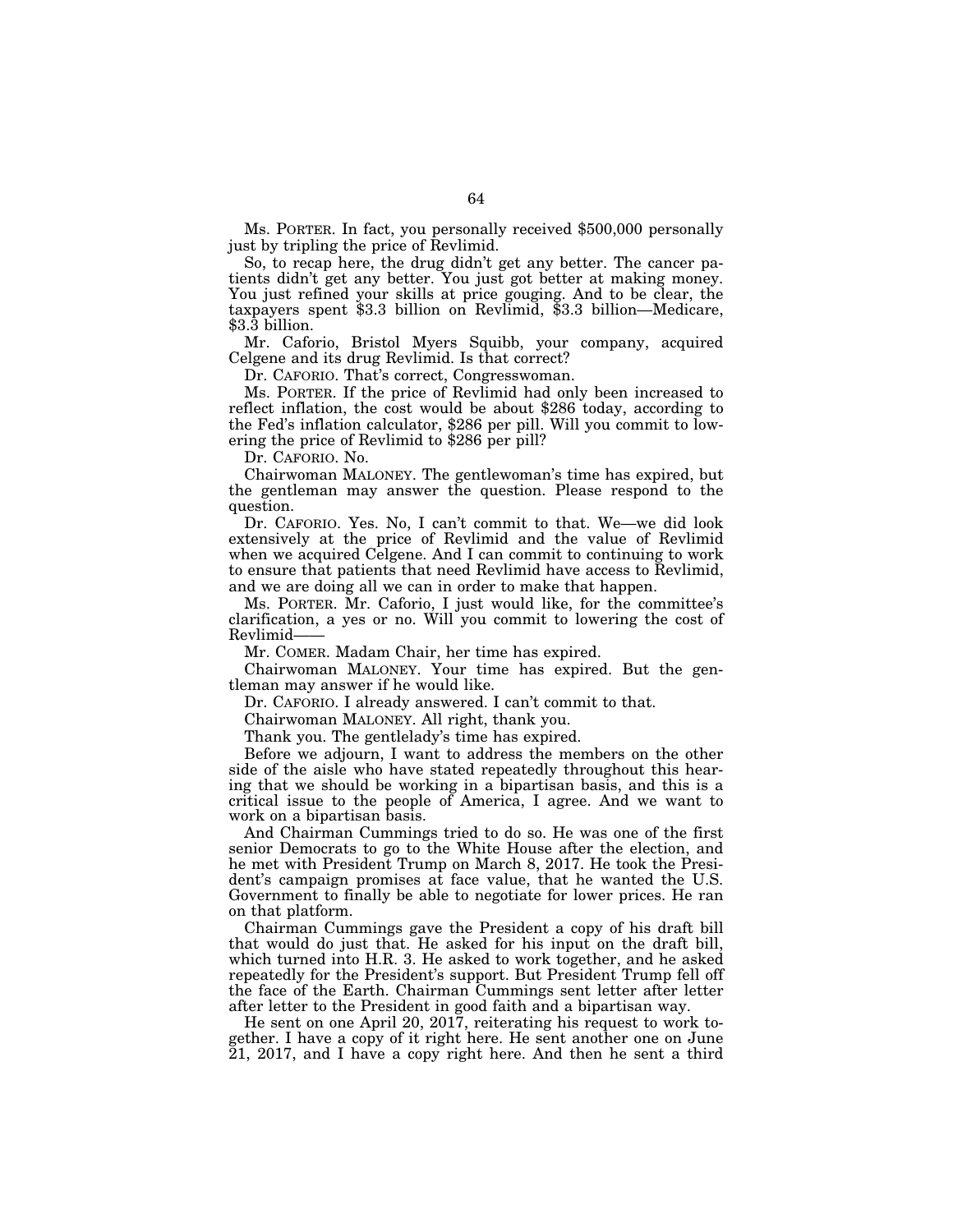letter, and this was on October 25, 2017, and I have a copy of that letter.

And I would like to ask unanimous consent to place all of these letters in the record.

Without objection.

Chairwoman MALONEY. Do you know what President Trump's response was? Zero. He never responded to Chairman Cummings again. He broke the promise he made during the campaign to support legislation to finally let Medicare negotiate, and he broke the pledge he made directly to Chairman Cummings in the White House to work together in a bipartisan way.

So, to my colleagues who are complaining that we didn't work on a bipartisan basis, you should be directing your criticism directly to the President. He is the one who went back on his promises, and he is the one that refused multiple times the efforts by Chairman Cummings to work together.

In closing, I want to thank all of our panelists for their testimony, and I want to commend my colleagues on both sides of the aisle for participating in this very important conversation.

Mr. COMER. Madam Chair?

Chairwoman MALONEY. You will be recognized.

Tomorrow, we will continue this conversation with Part II of our hearings on the skyrocketing price of prescription drugs, and at that hearing, we will finally hear from three more drug company executives from Amgen, Mallinckrodt, and Novartis.

So, I look forward to seeing all of you tomorrow at 10 a.m., and I recognize for comments my distinguished colleague and note that, without objection, all members have five legislative days within which to submit additional written questions for the witnesses to the chair, which will be forwarded to the witnesses for their response. And I ask the witnesses to respond promptly as they are able.

And I recognize my good friend and colleague, the ranking member of the committee, for his closing comments and thank him for his participation and his willingness to work in a bipartisan way.

Mr. COMER. Well, thank you, Madam Chair.

And that is true. We sincerely want to work together. I think this is a bipartisan issue. But with respect to the letters that you mentioned, that this committee, that former Chairman Cummings, yourself, and all the members of the committee have sent the President, you all have sent so many letters from this committee to the President, I would say that they view that as junk mail because they get so many letters from this committee.

I think moving forward, we need to pick some issues where there is bipartisan agreement, and this is an issue. Republicans have already passed—proposed a bill, H.R. 19, that does many of the things that many of your members reference during this hearing. So, I think that the potential is there.

I recognize the fact that there is probably not going to be any mood for true bipartisanship over the next 30 days, but hopefully, after the election, we can work together and move forward to try to do what our constituents want, and that is to try to get some type of reform with respect to drug pricing.